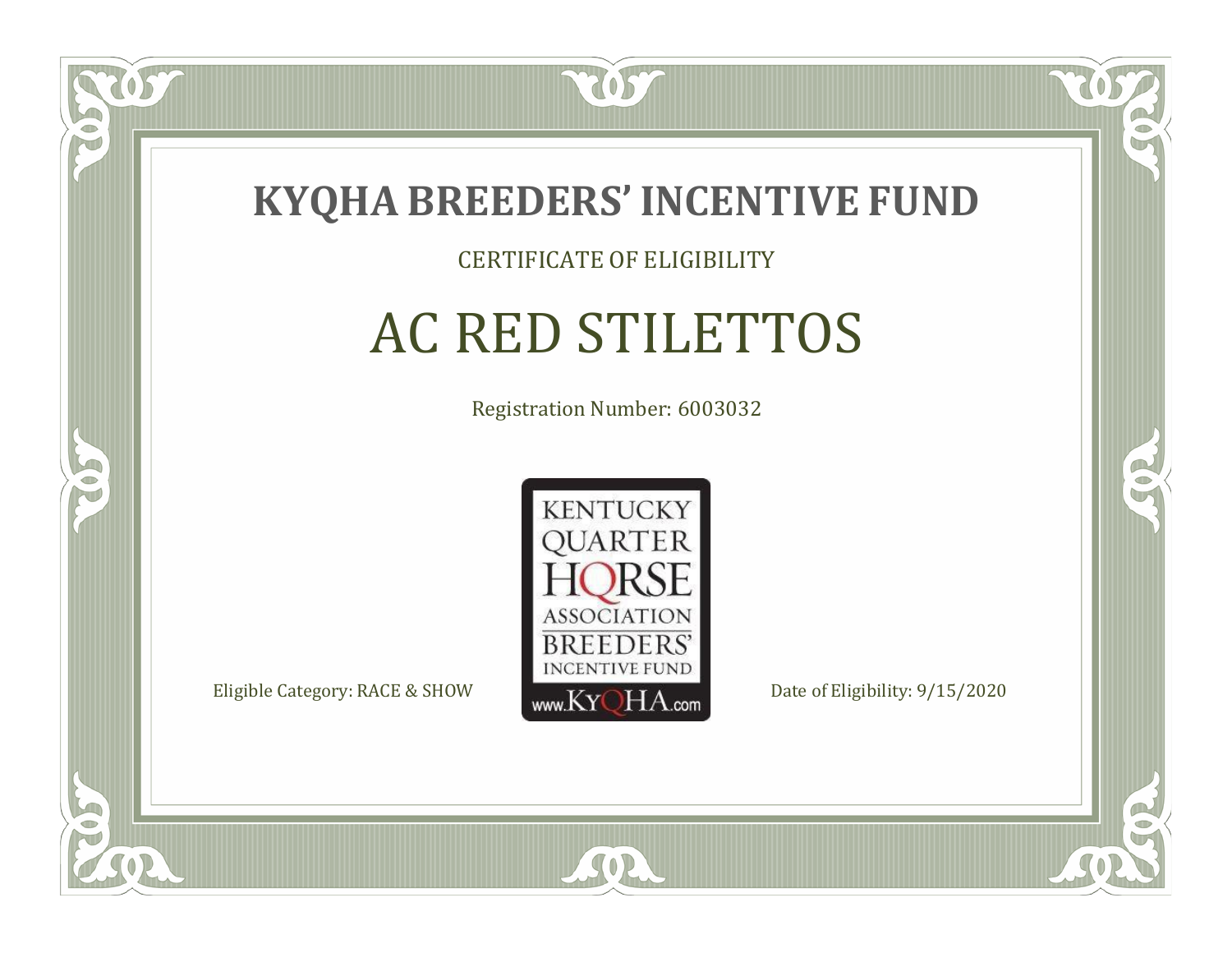

#### CERTIFICATE OF ELIGIBILITY

# AC SMASHED ON SUGAR

Registration Number: 6003031



SOR

RO

P.

 $\Box$ T

S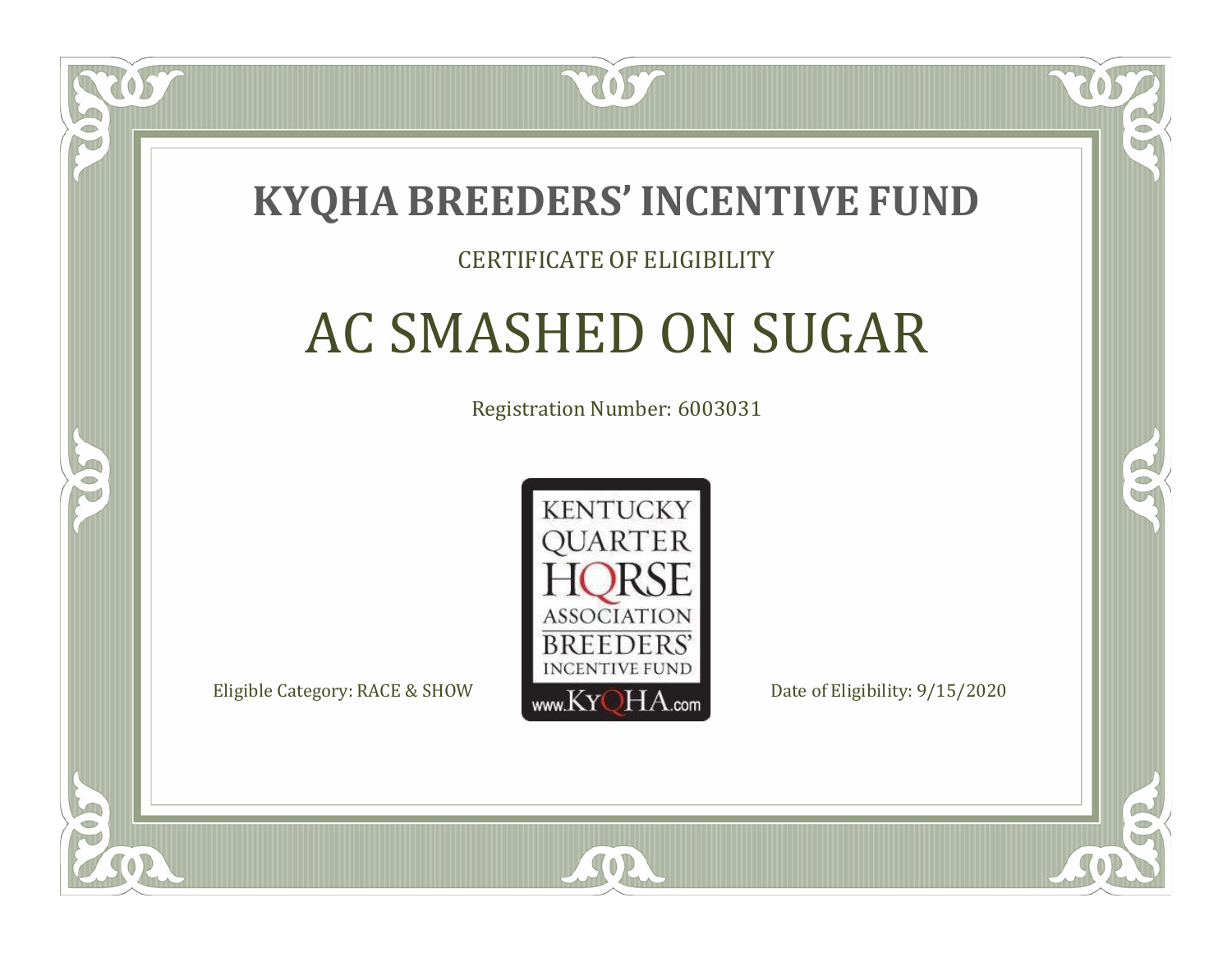### **KYQHA BREEDERS'INCENTIVE FUND**

7057

#### CERTIFICATE OF ELIGIBILITY

# ALONG LASTING VIRTUE

Registration Number: 5953094



SOR

RO

CO.

 $\Box$ N

S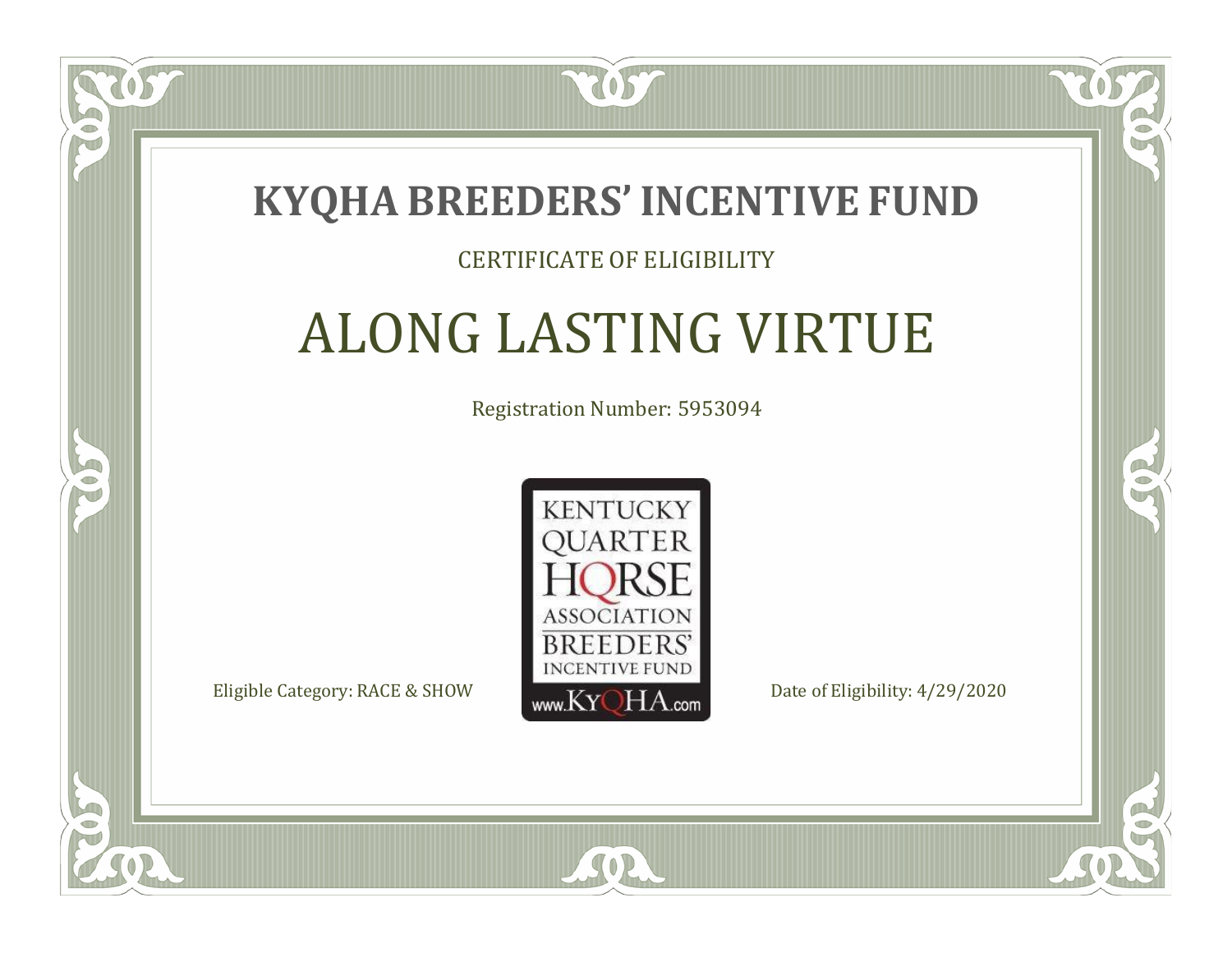

CERTIFICATE OF ELIGIBILITY

# AMYS LIL SUGAR

Registration Number: 5954428



SOR

CO.

 $\rightarrow$ 

 $\delta S$ 

 $\bullet$ NU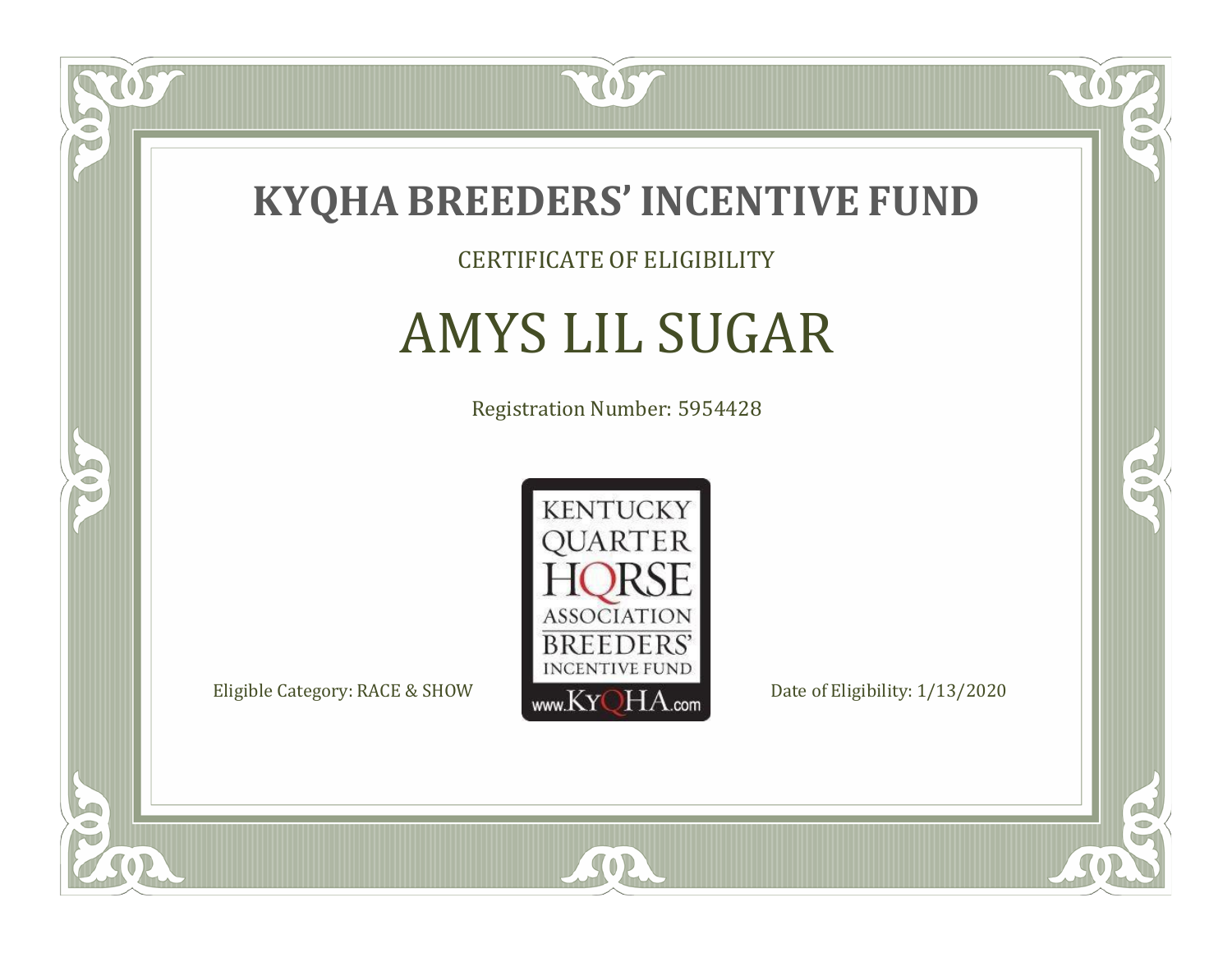

#### CERTIFICATE OF ELIGIBILITY

# AND THAT'S A RAP

Registration Number: 5963788



 $SO2$ 

CO.

 $\rightarrow$ 

 $\Box$ N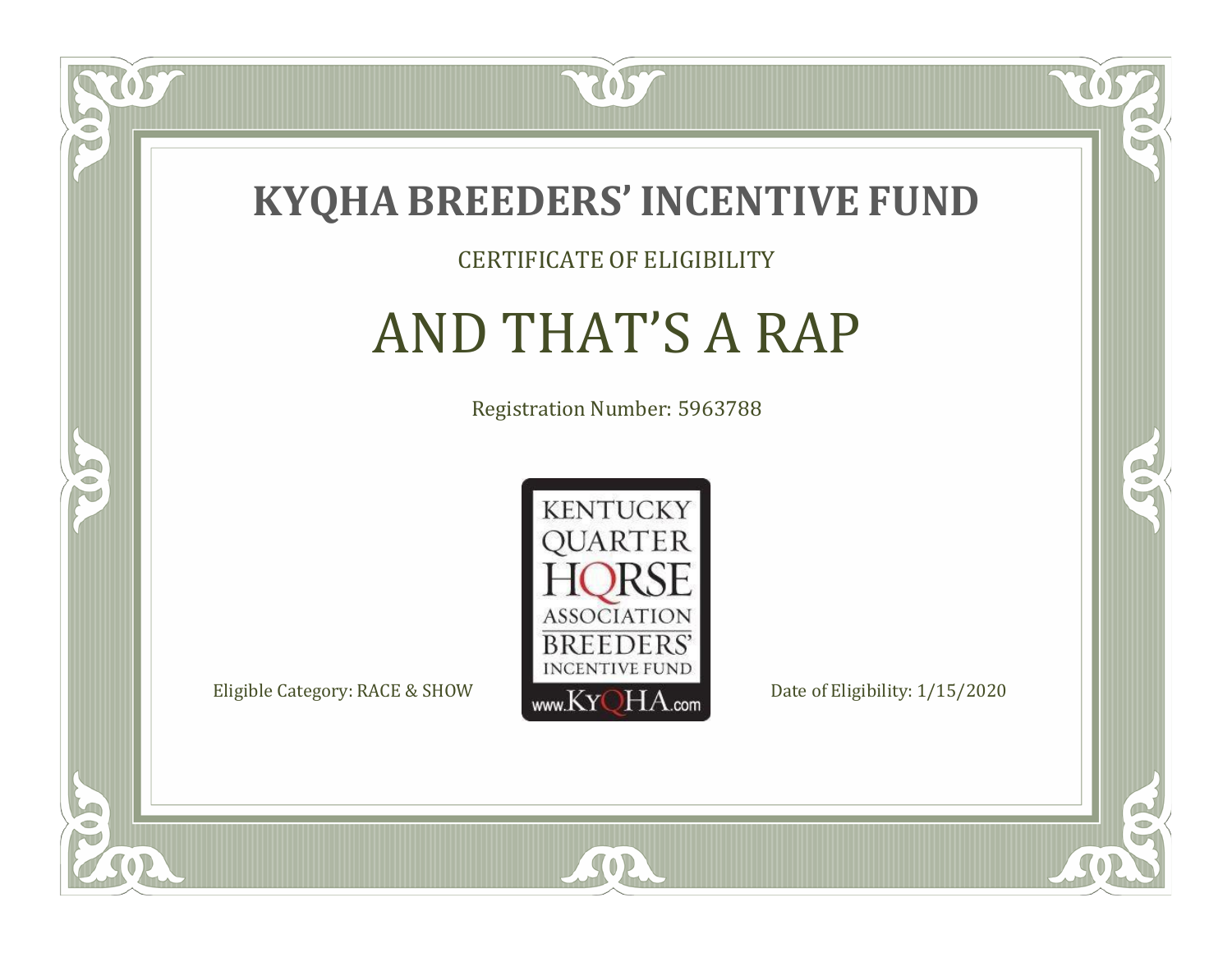

CERTIFICATE OF ELIGIBILITY

# ARCTIC COOL

Registration Number: 5949556



SOR

CO.

 $\rightarrow$ 

057

 $\bullet$ NU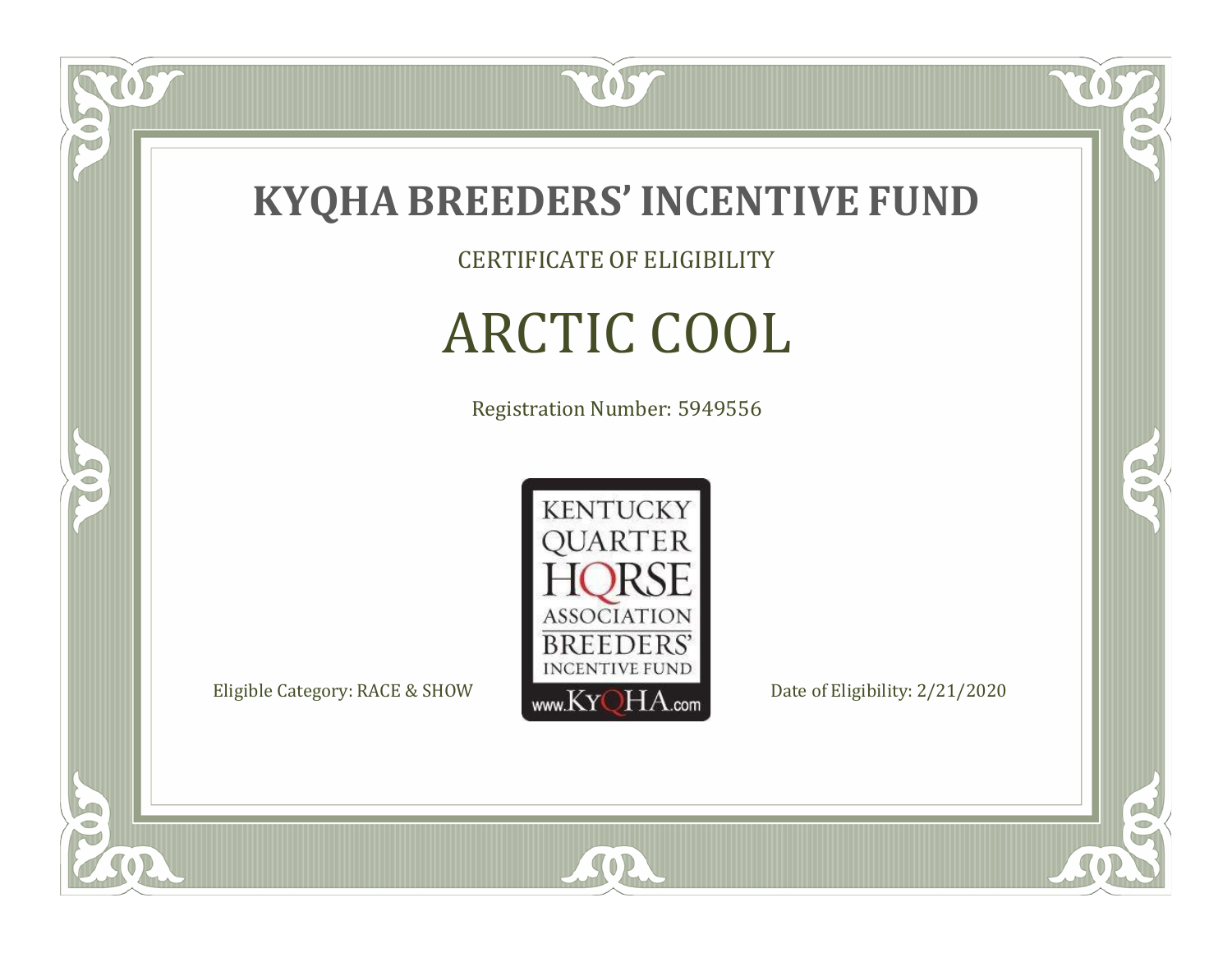### **KYQHA BREEDERS'INCENTIVE FUND**

7057

#### CERTIFICATE OF ELIGIBILITY

# BANKIN ON FIREWATER

Registration Number: 5959454



SOR

CO.

 $\rightarrow$ 

ÒS

 $\blacksquare$ N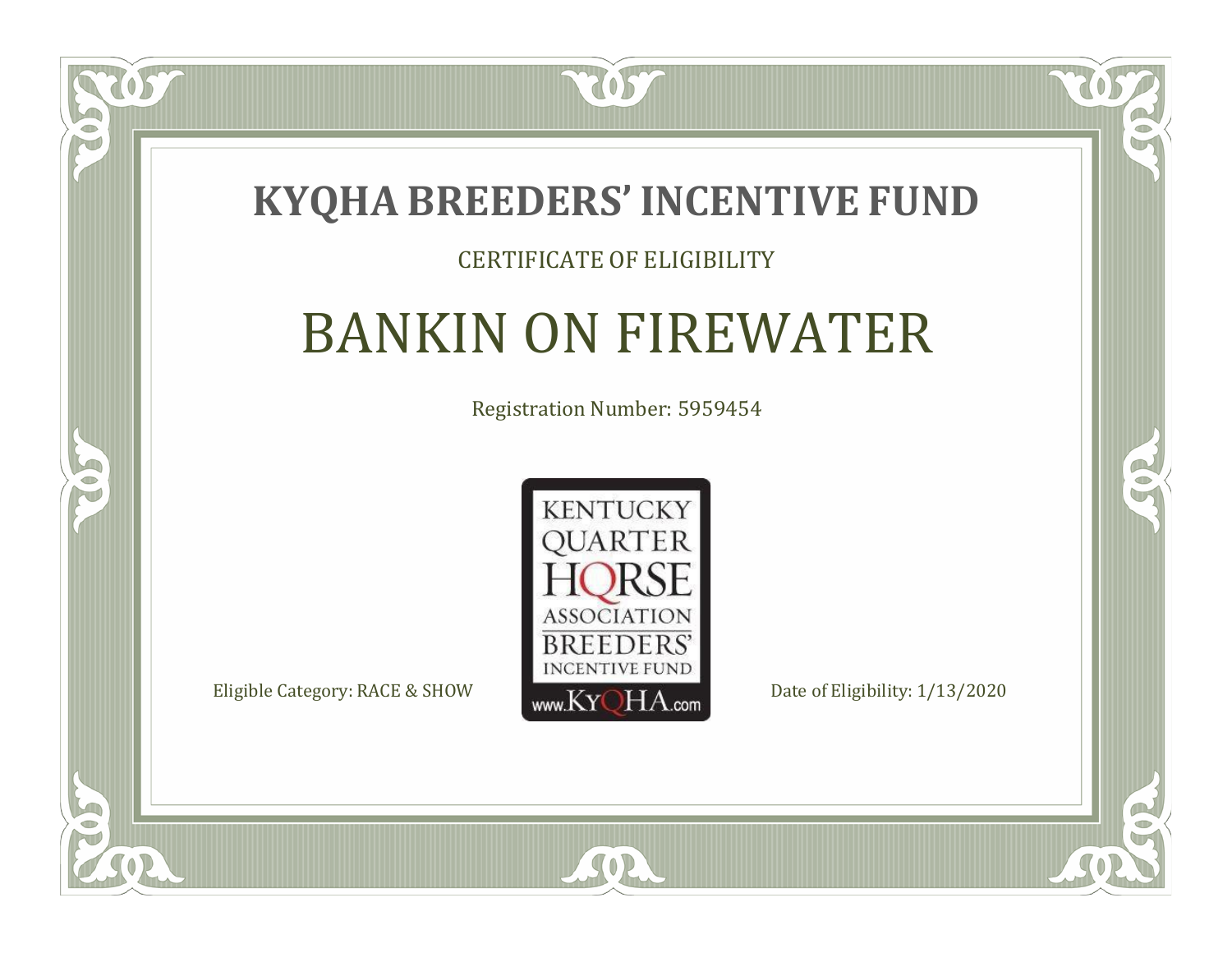

#### CERTIFICATE OF ELIGIBILITY

# BEARLY SOUTHERN

Registration Number: 6020293



CO.

 $\rightarrow$ 

US

 $\Box$ N

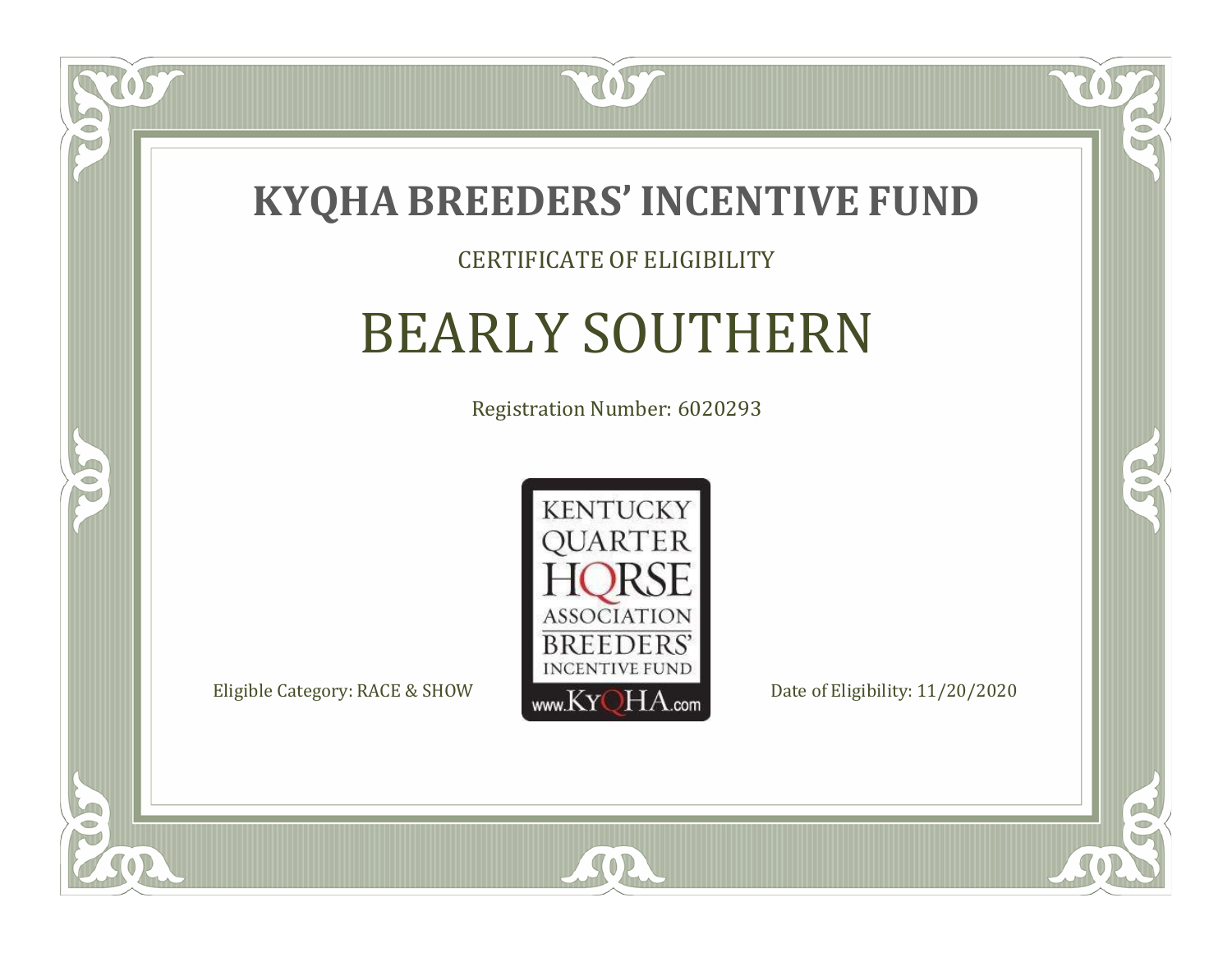

#### CERTIFICATE OF ELIGIBILITY

### BENTLEY N SCOTCH

Registration Number: 5792489



 $SO2$ 

CO.

 $\rightarrow$ 

 $\Box$ NU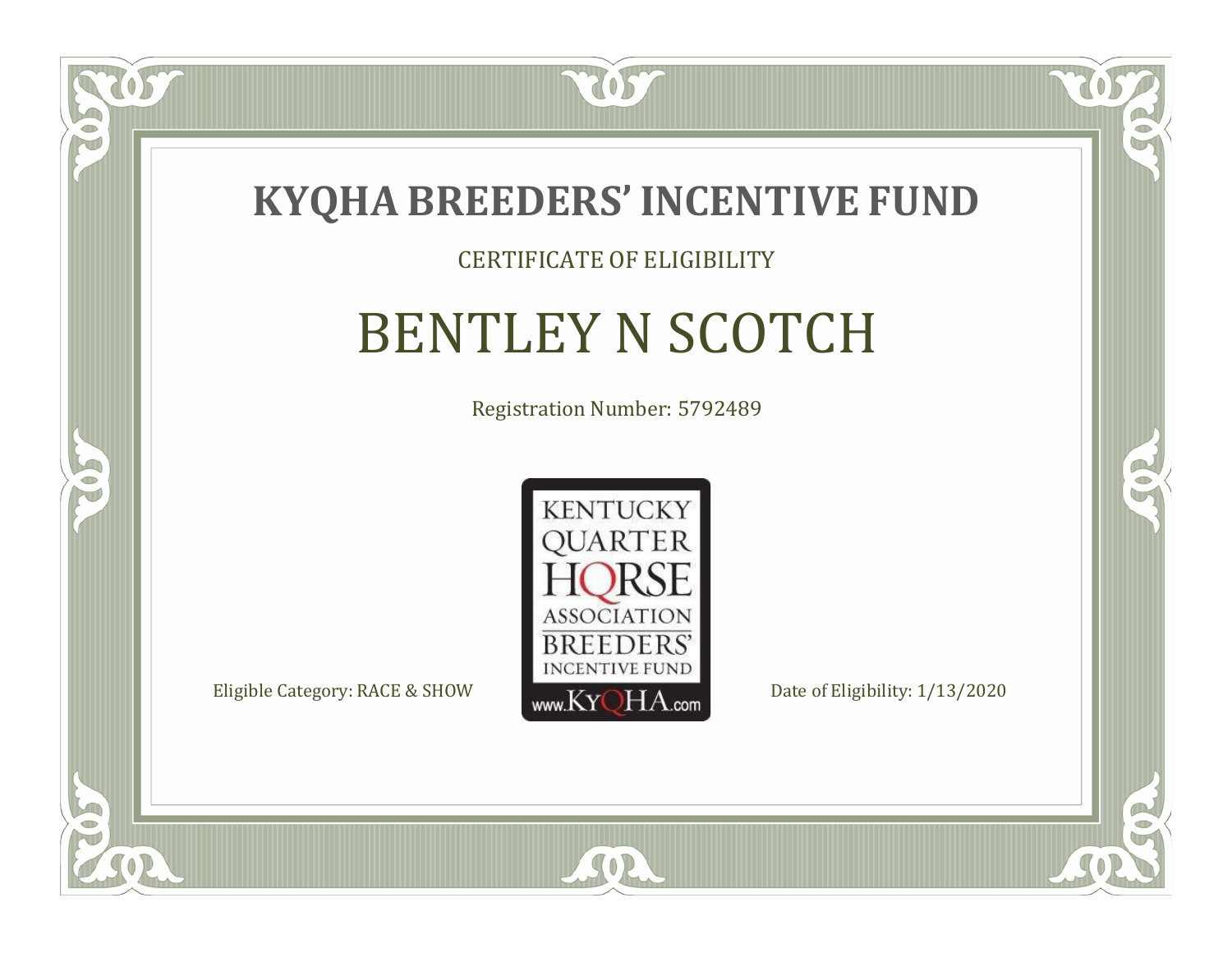

#### CERTIFICATE OF ELIGIBILITY

# BIG RICH N ULTIMATE

Registration Number: 0



SOR

CO.

 $\rightarrow$ 

OS

 $\bullet$ N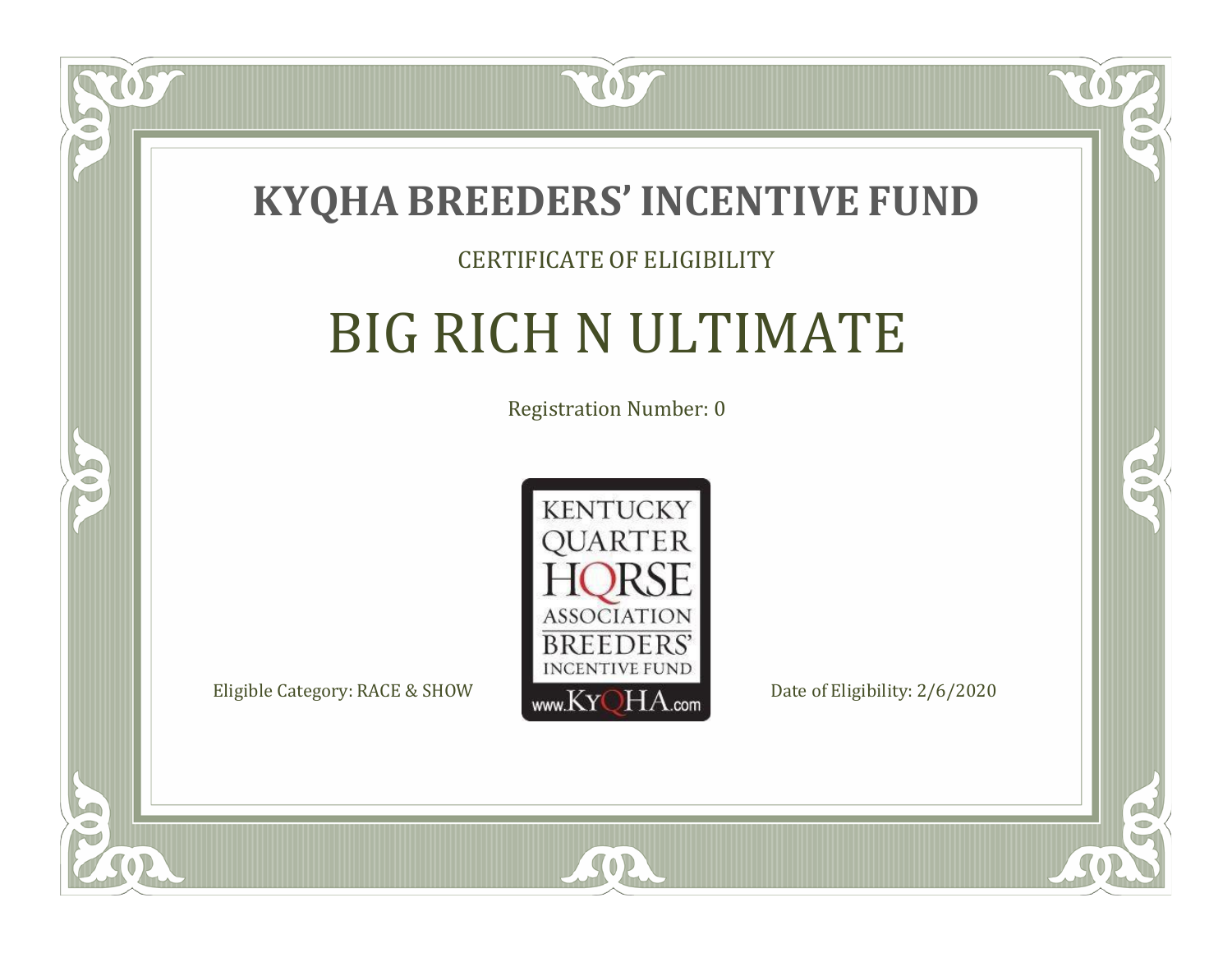

CERTIFICATE OF ELIGIBILITY

# BOBBY BURNELL

Registration Number: 6002392



SOR

 $\mathbb{R}$ 

 $\rightarrow$ 

US

 $\bullet$ NU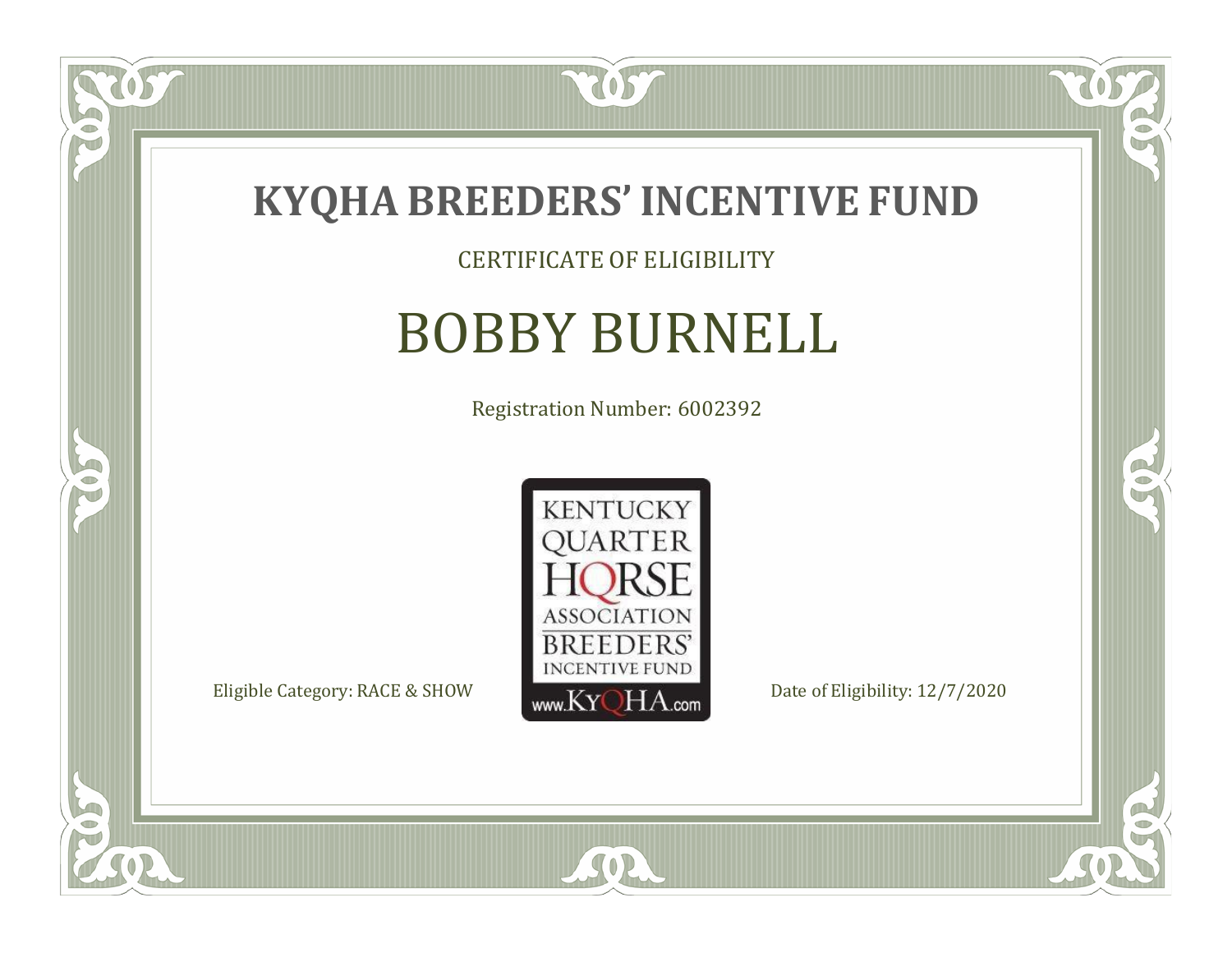

#### CERTIFICATE OF ELIGIBILITY

# BW QUID PRO QUO

Registration Number: 5969484



SOR

 $\mathbb{R}$ 

B

 $\overline{OS}$ 

 $\Box$ NU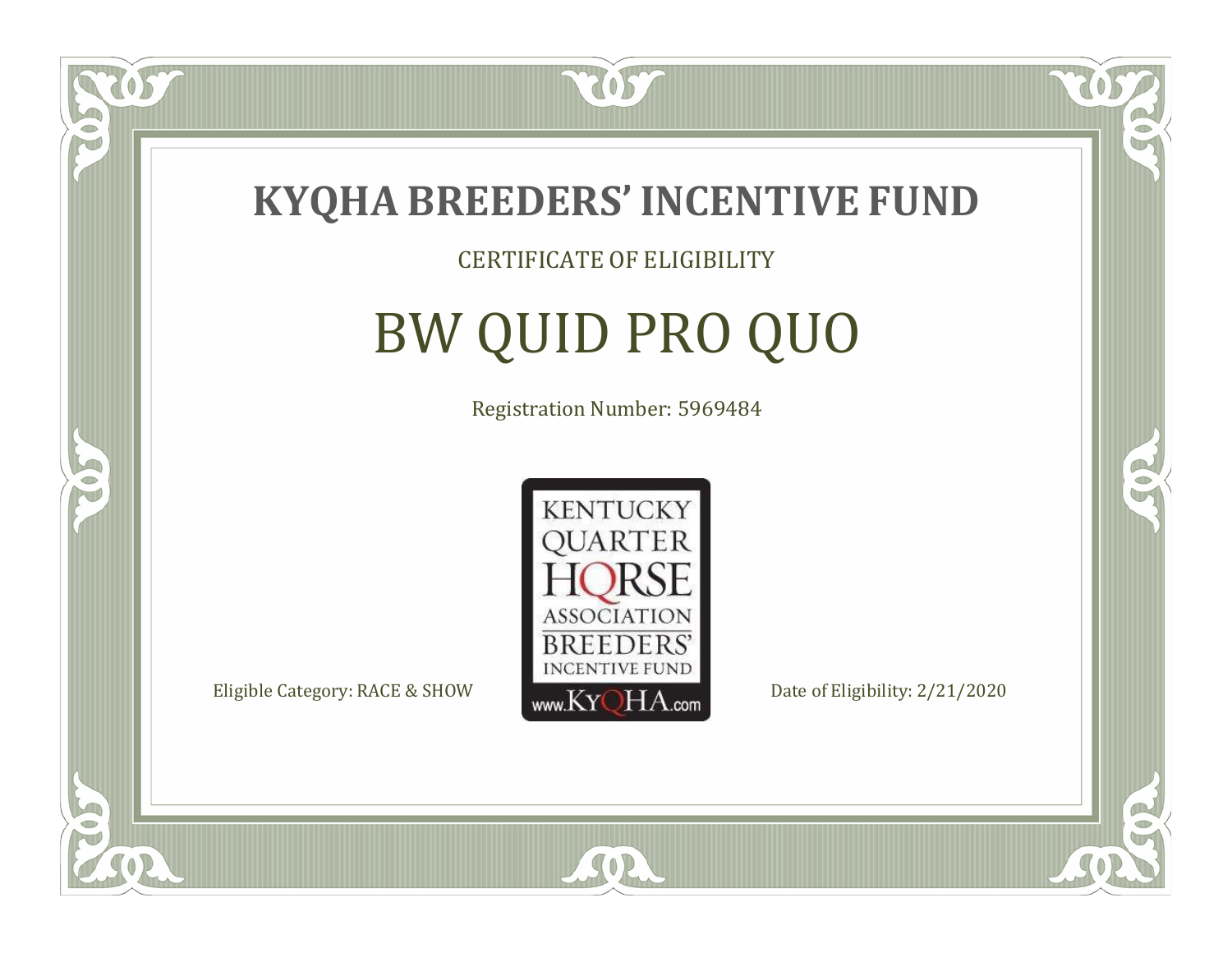

#### CERTIFICATE OF ELIGIBILITY

# CC SON OF HONOR

Registration Number: 6013029



SOR

RO

B

 $\Box$ N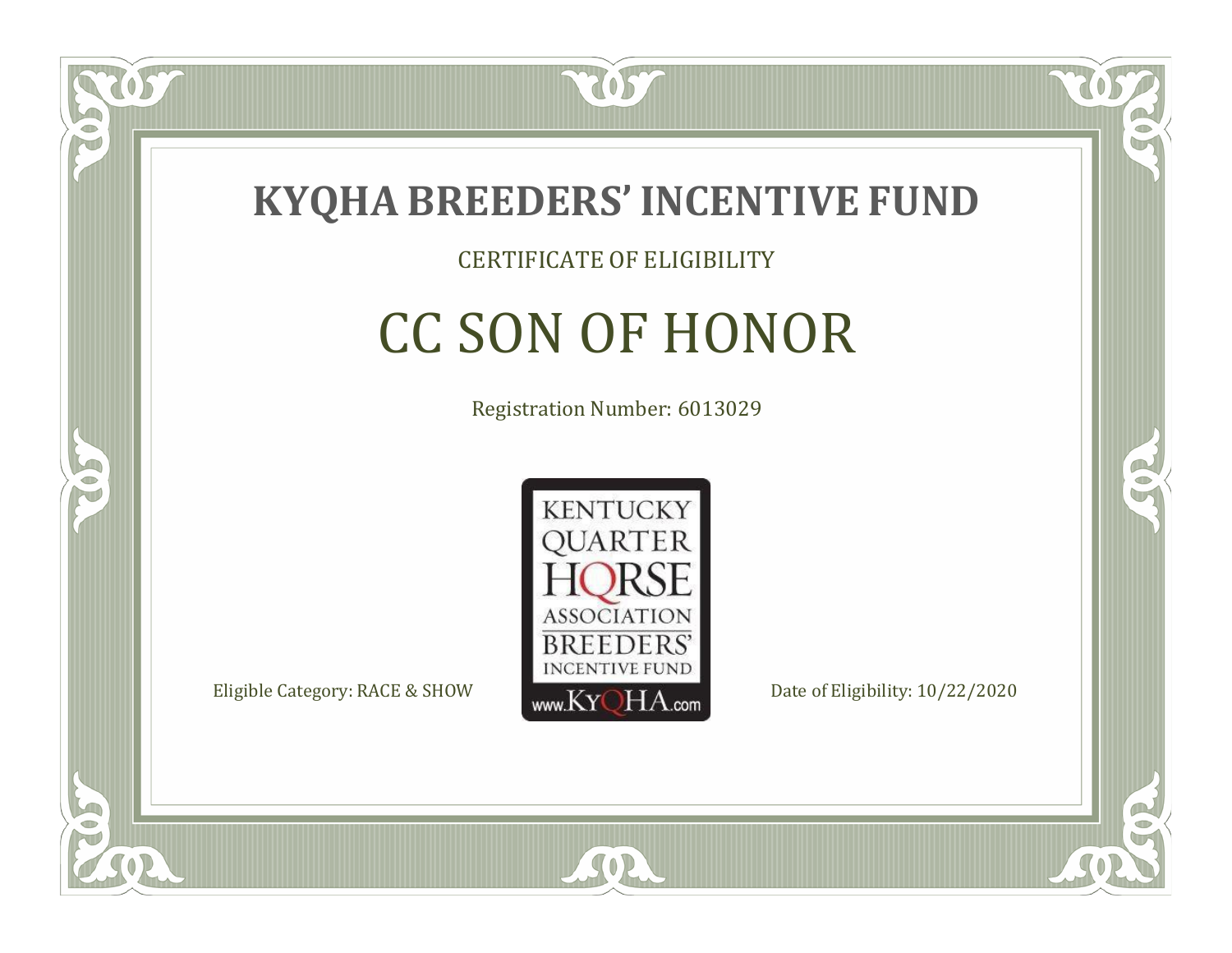

#### CERTIFICATE OF ELIGIBILITY

### CUDAS EASY MONEY

Registration Number: 5910976



 $SO2$ 

CO.

B

 $\Box$ N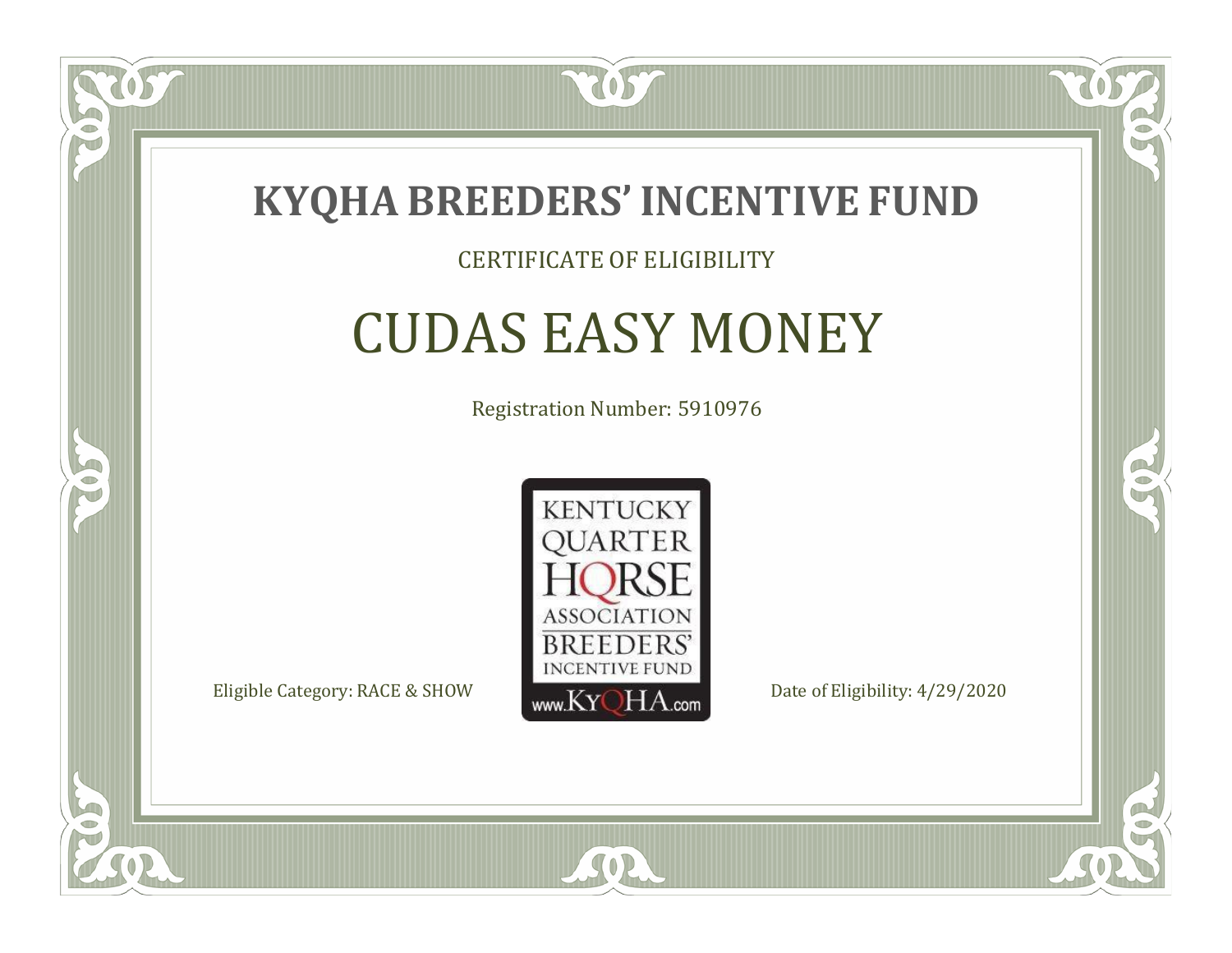

CERTIFICATE OF ELIGIBILITY

# DASH FOR THE TP

Registration Number: 6019636



SOR

CO.

 $\rightarrow$ 

057

 $\Box$ T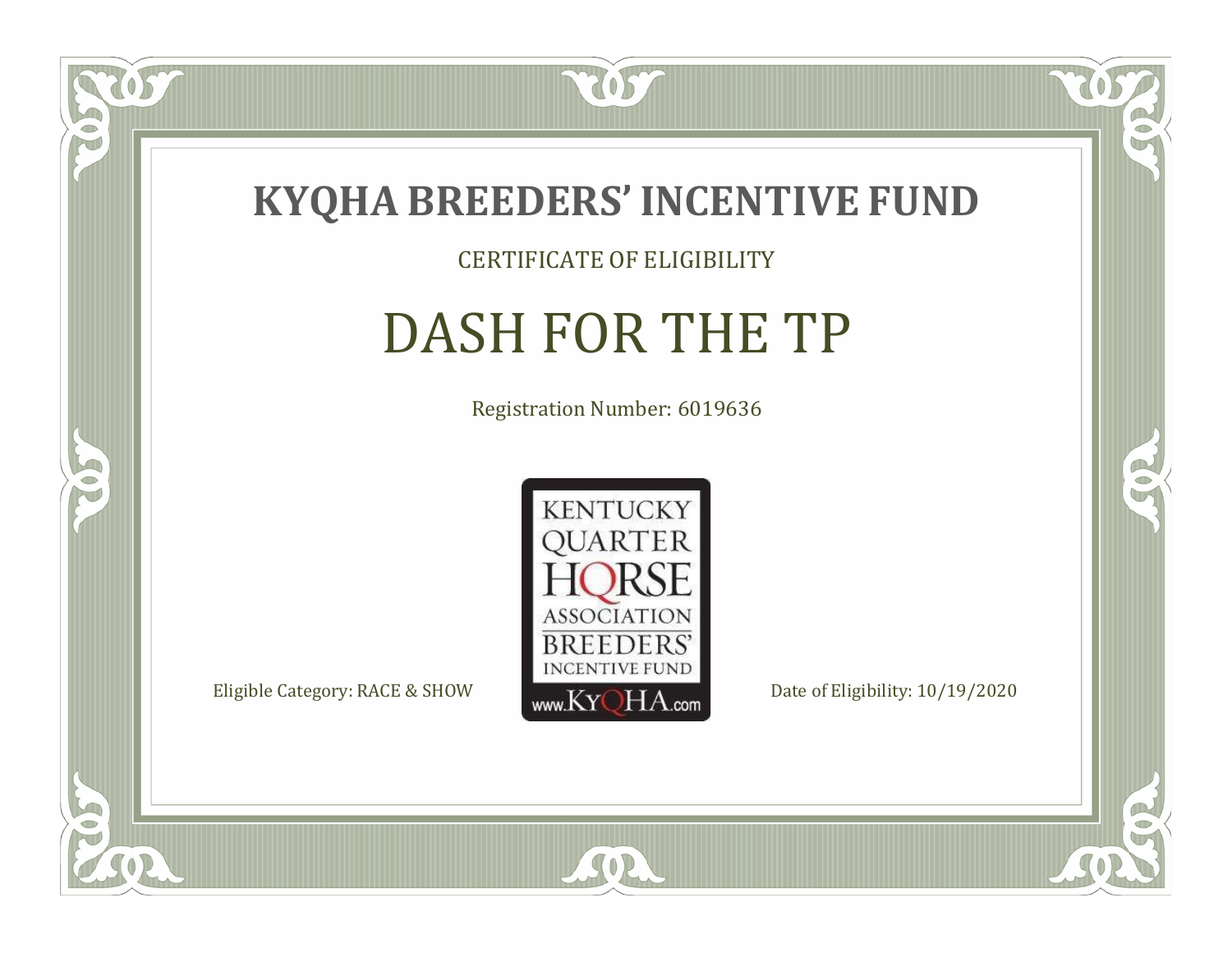### **KYQHA BREEDERS'INCENTIVE FUND**

7057

#### CERTIFICATE OF ELIGIBILITY

# DELIGHTFULYLIGHTNING

Registration Number: 5973433



 $SO2$ 

CO.

 $\rightarrow$ 

 $\blacksquare$ N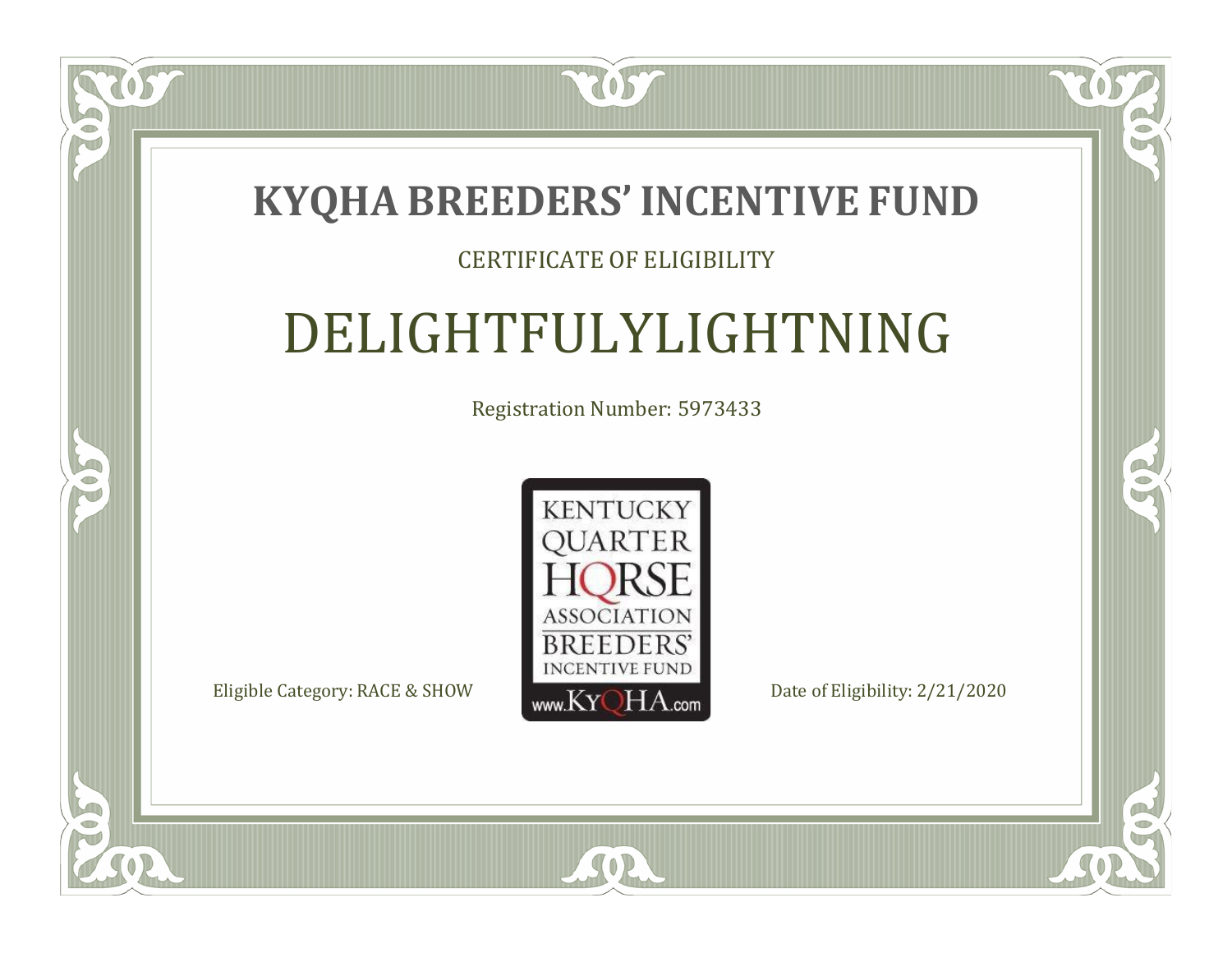

#### CERTIFICATE OF ELIGIBILITY

# DINKYS TOO PUNCH

Registration Number: 0



SOR

US

 $\Box$ NU

5

CO.

 $\rightarrow$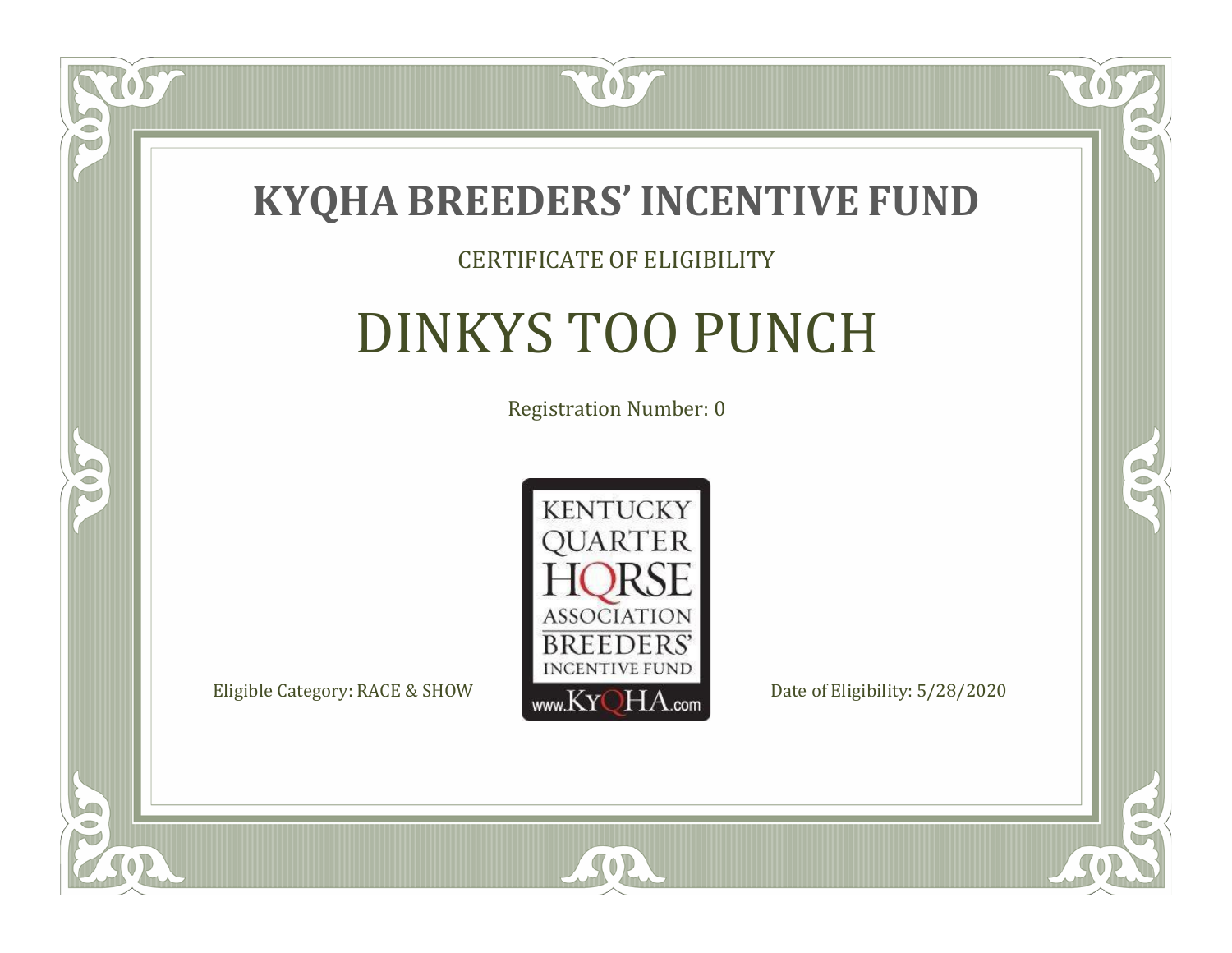

#### CERTIFICATE OF ELIGIBILITY

# DOC HADLEY QUINN RD

Registration Number: 6012584



 $SO<sub>2</sub>$ 

RO

B.

 $\Box$ N

S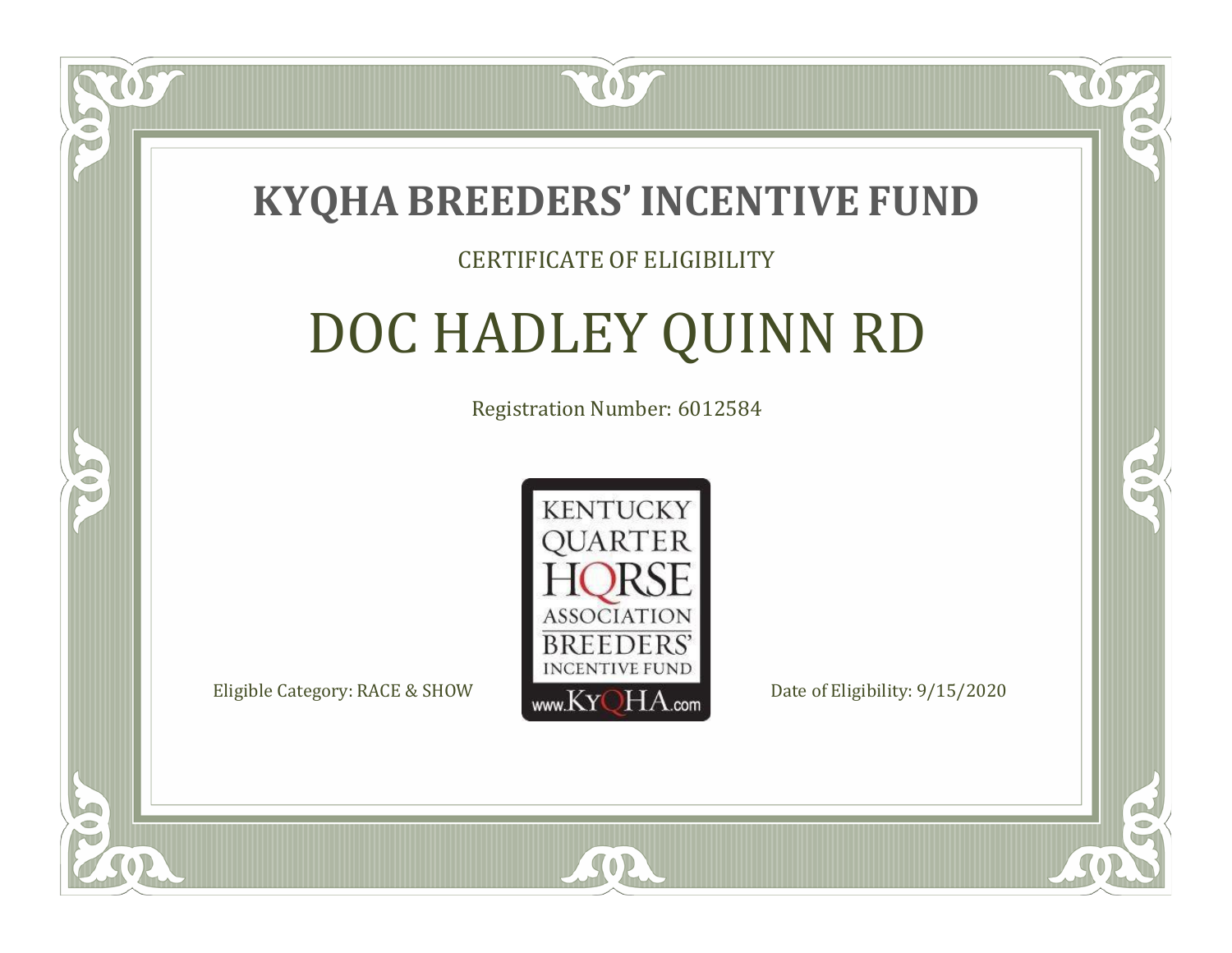

#### CERTIFICATE OF ELIGIBILITY

# DRESSED TO ROCKNROLL

Registration Number: 5928671



SOR

CO.

B

 $\Box$ T

S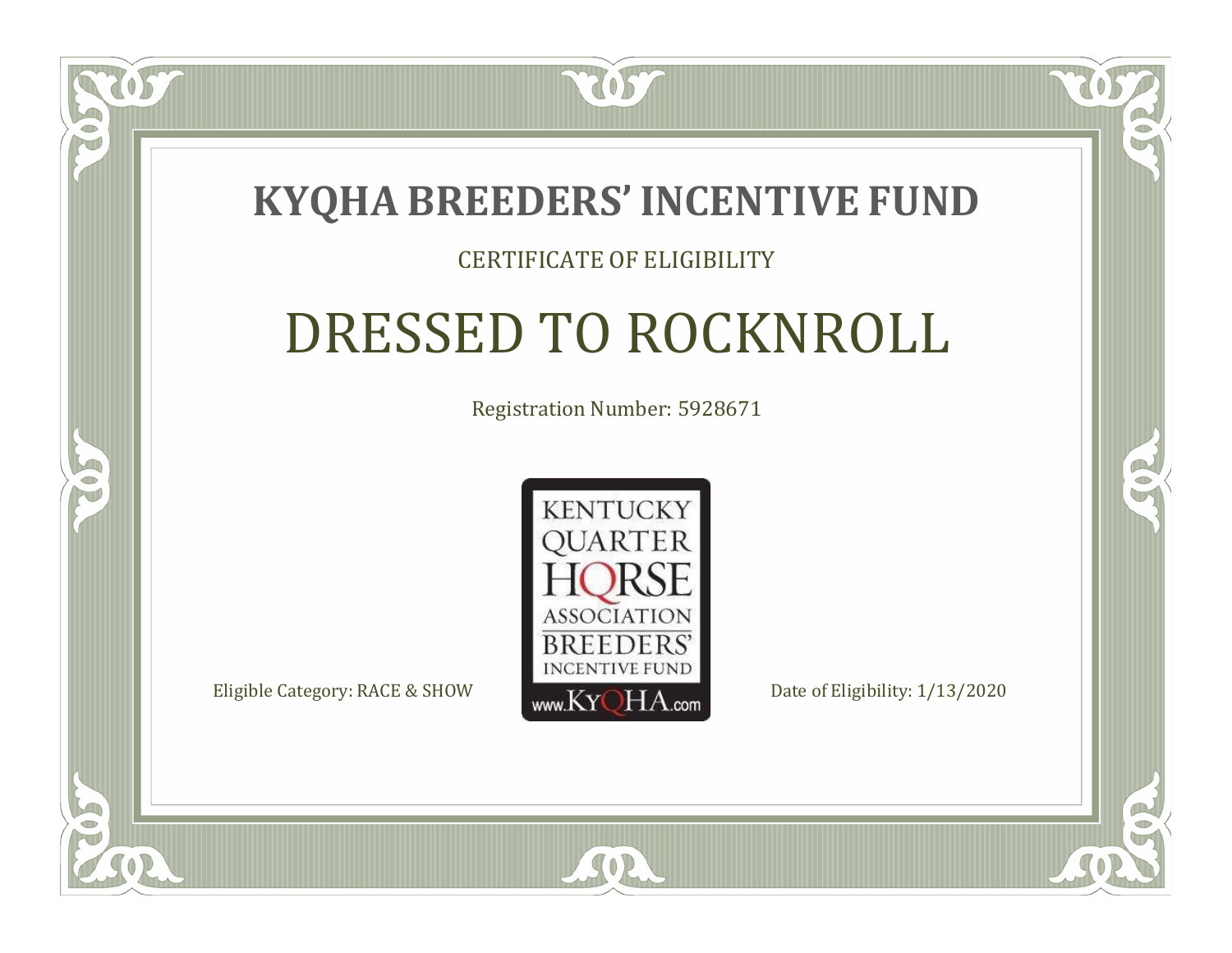

#### CERTIFICATE OF ELIGIBILITY

### DUN GOT SMASHED

Registration Number: 5993851



 $SO2$ 

CO.

B

OS

 $\Box$ NU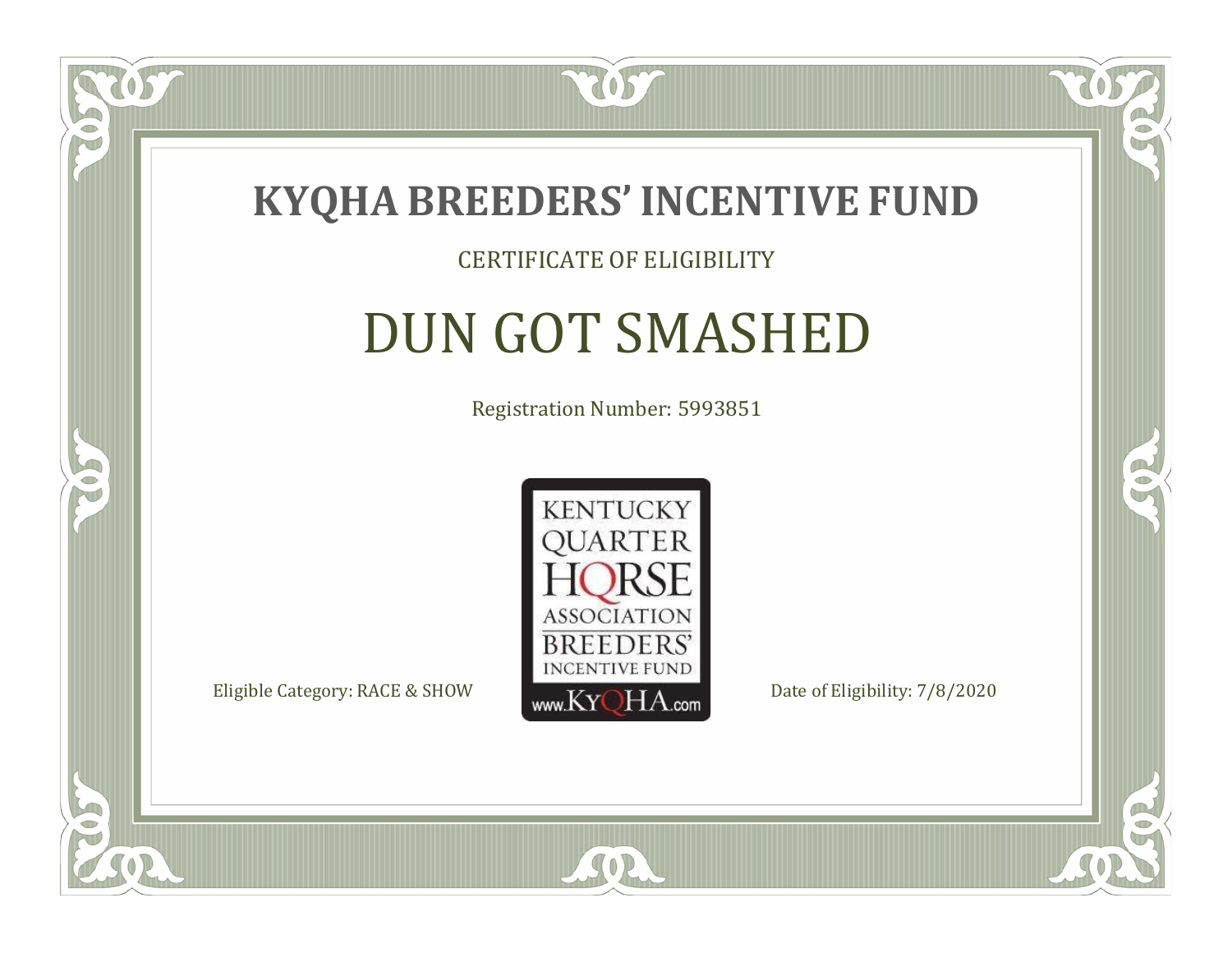

CERTIFICATE OF ELIGIBILITY

### FAMILY DYNASTY

Registration Number: 6002664



SOR

 $\mathbb{R}$ 

 $\rightarrow$ 

 $\overline{OS}$ 

 $\bullet$ NU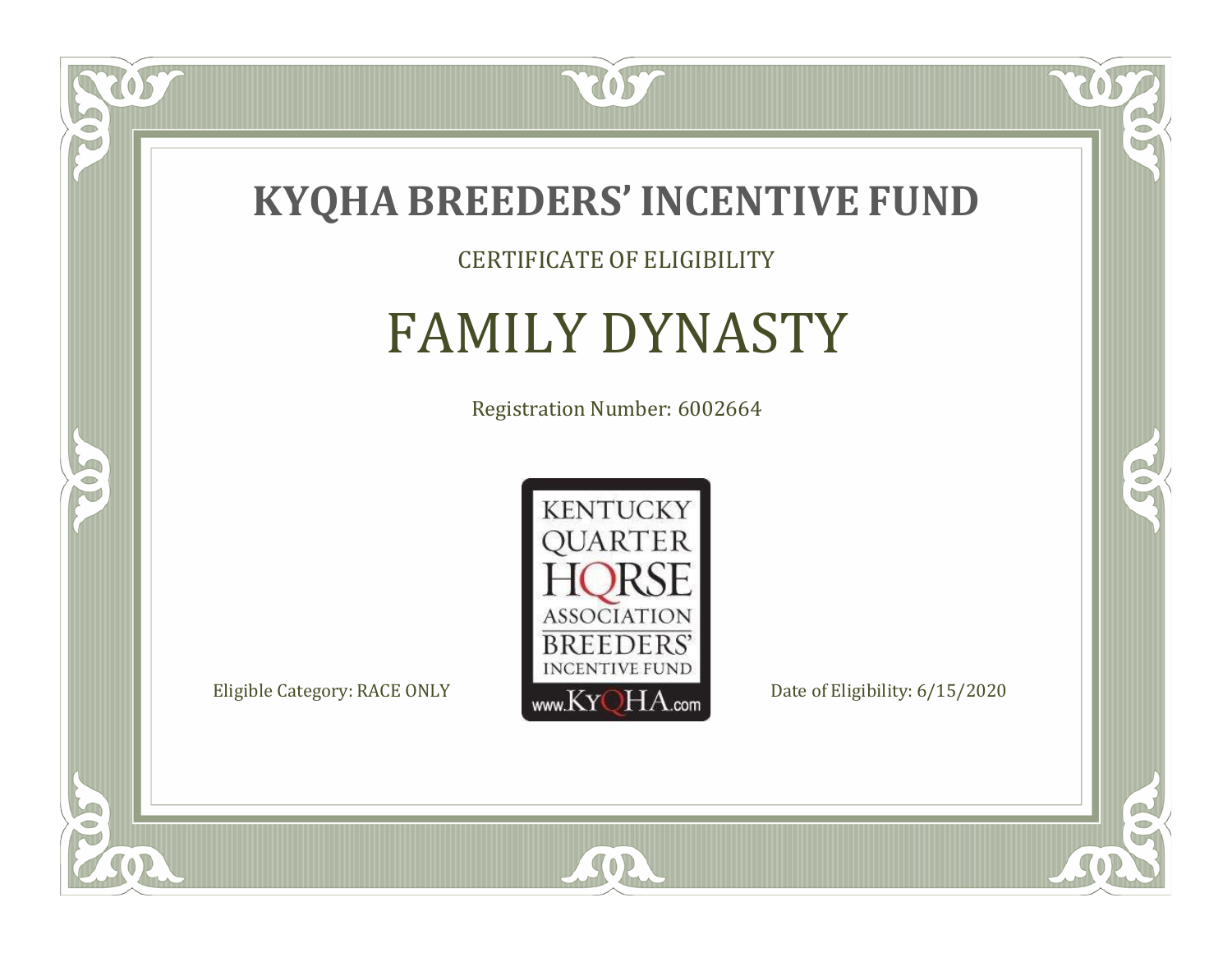

#### CERTIFICATE OF ELIGIBILITY

### FIRE IN MY FROSTY

Registration Number: 6001722



 $SO2$ 

CO.

 $\rightarrow$ 

057

 $\Box$ N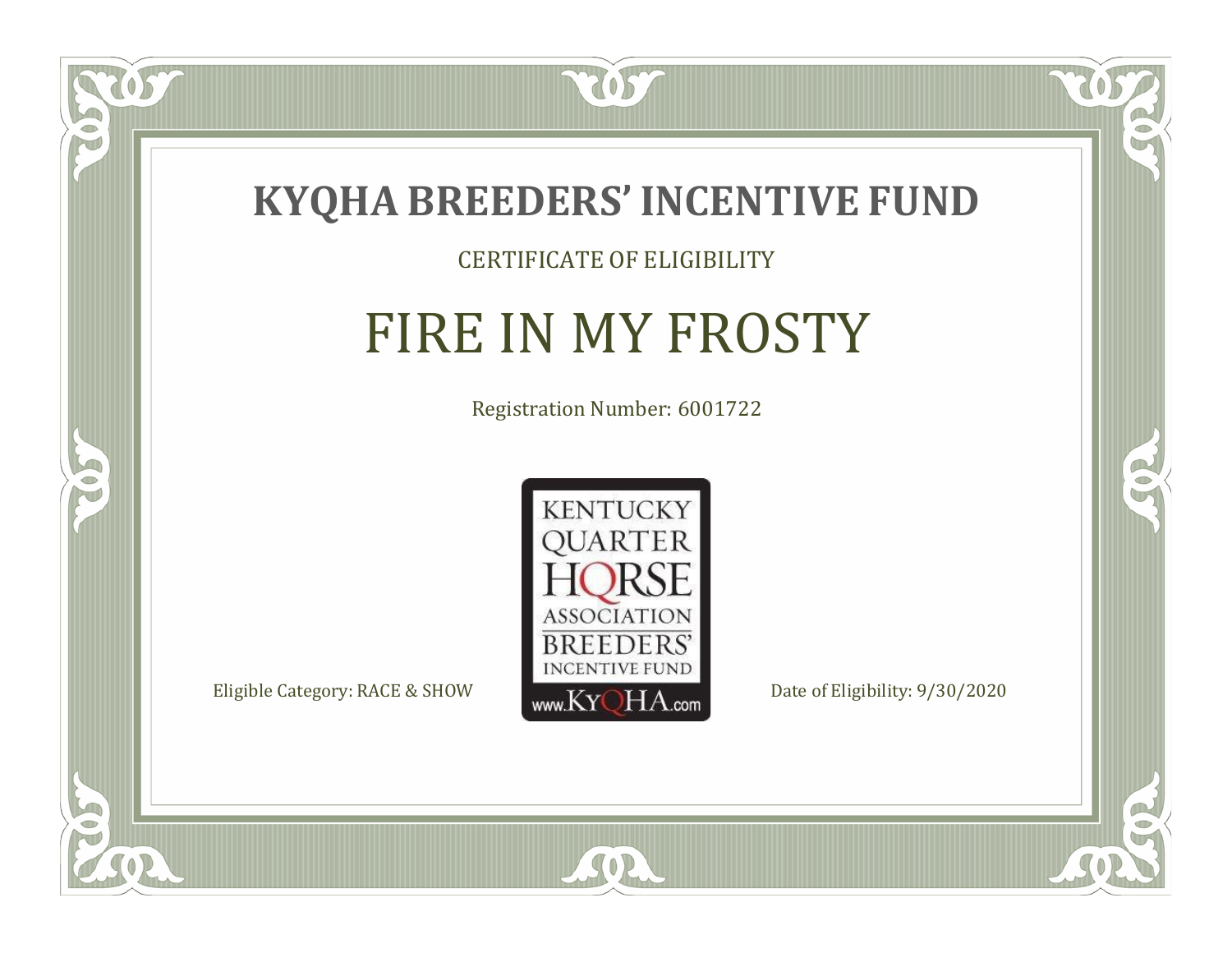

US

 $\bullet$ NU

5

CERTIFICATE OF ELIGIBILITY

# FLICKA SMASH

Registration Number: 5998666



SOR

 $\mathbb{R}$ 

 $\rightarrow$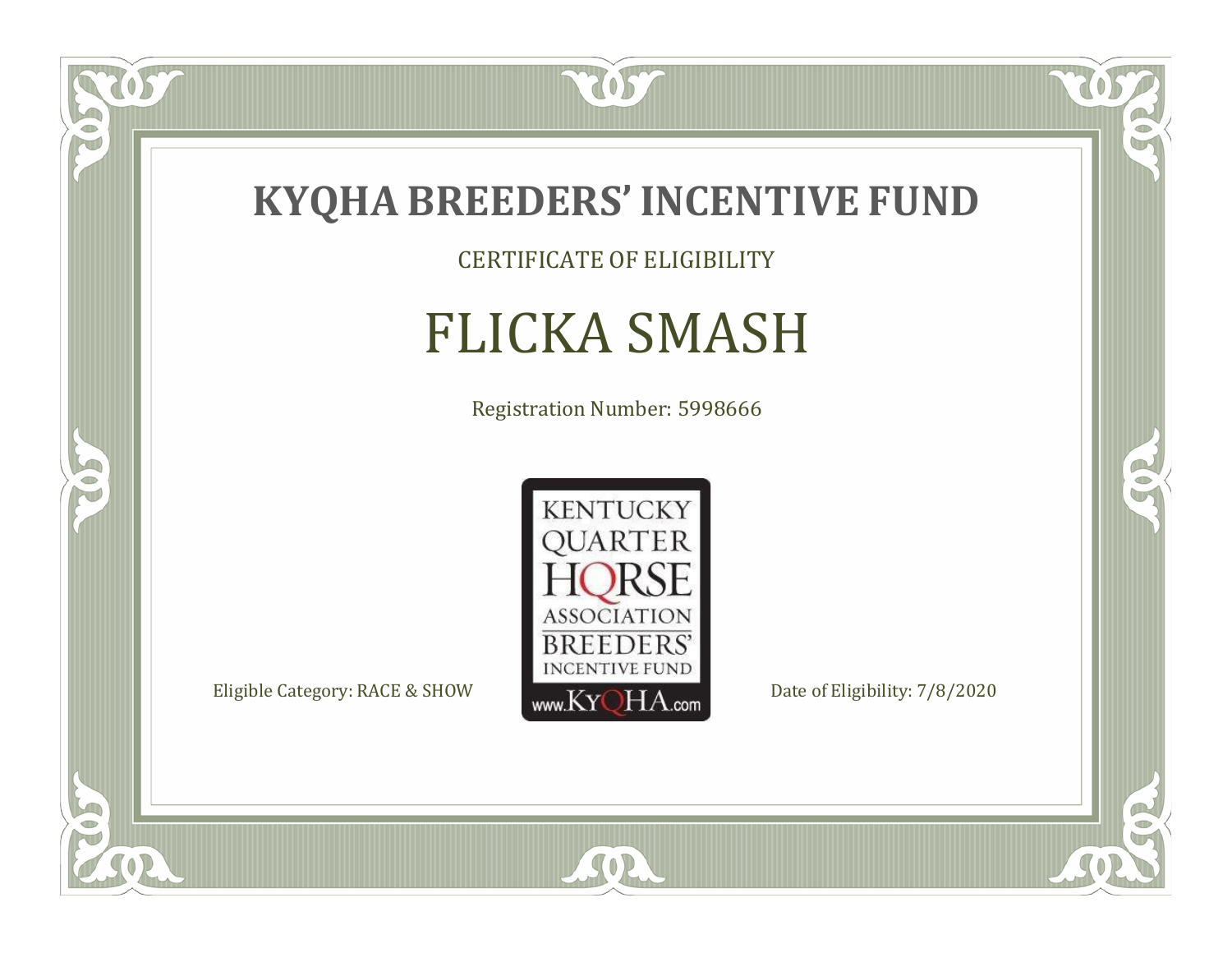

#### CERTIFICATE OF ELIGIBILITY

### FORGET ME NOTTA

Registration Number: 0



SOR

CO.

B

 $\Box$ NU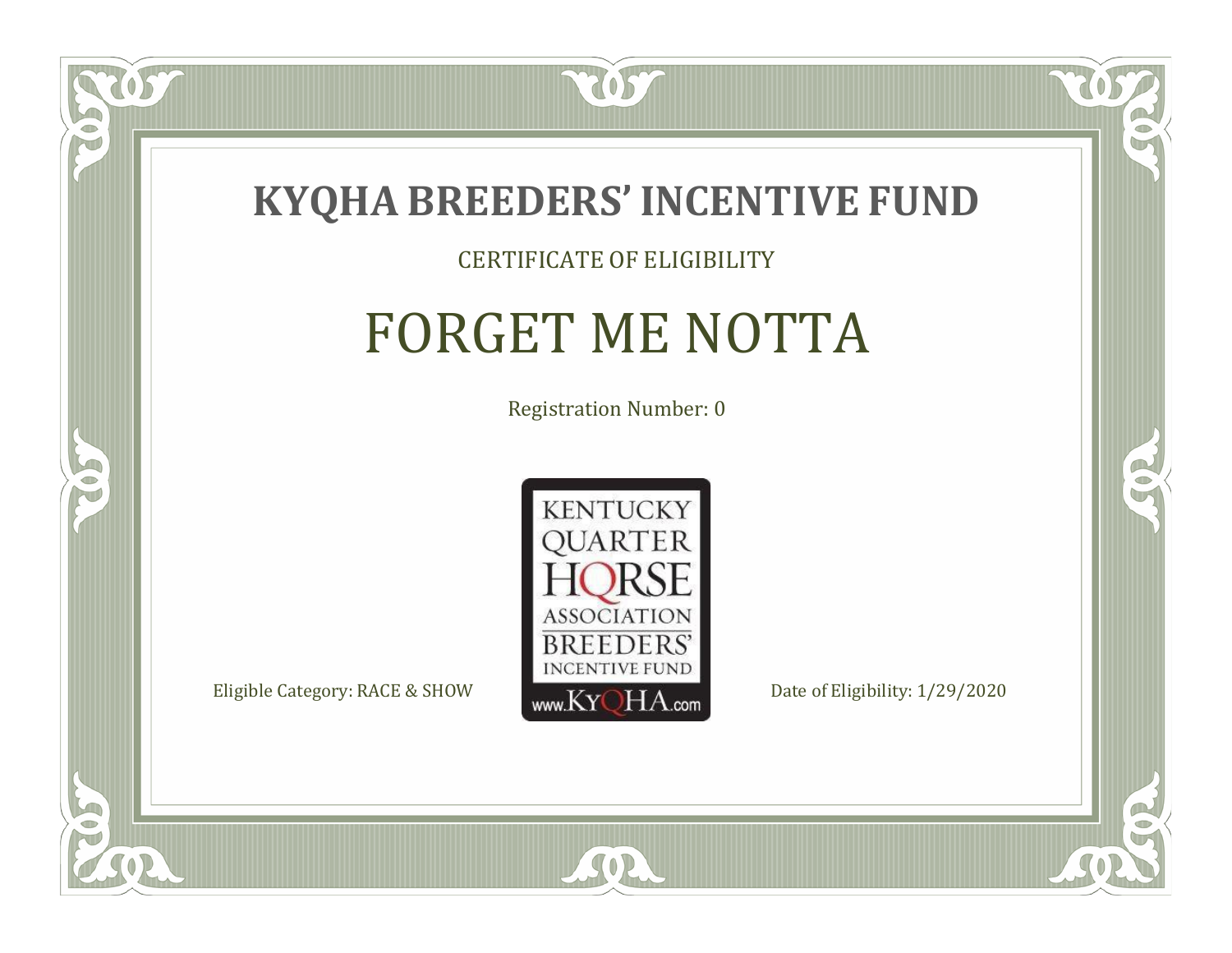

#### CERTIFICATE OF ELIGIBILITY

# GT DRIPPIN N FINESSE

Registration Number: 5917039



SOR

CO.

 $\rightarrow$ 

 $\blacksquare$ N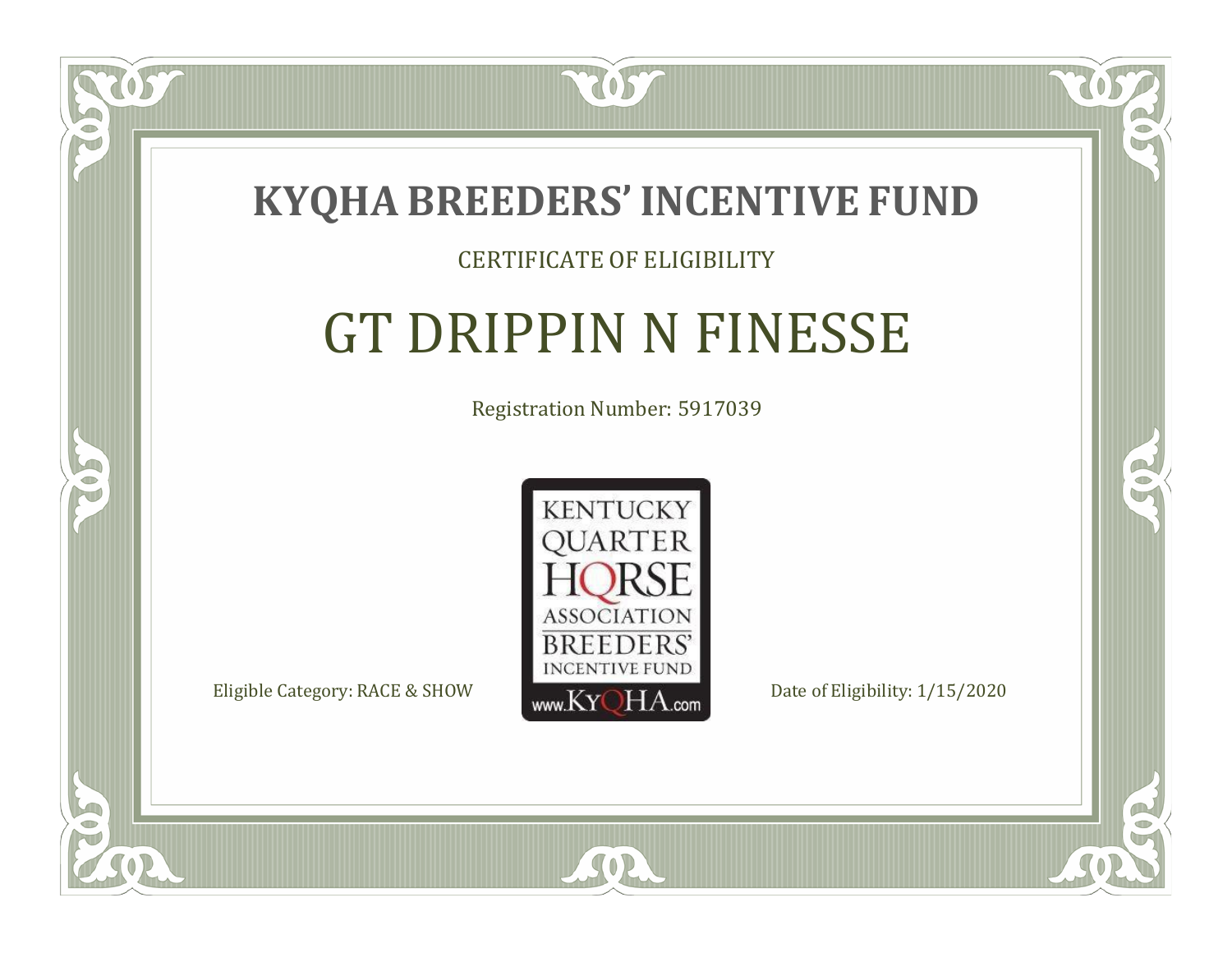

#### CERTIFICATE OF ELIGIBILITY

### HEZA SUPER POWER

Registration Number: 6023878



RO

B

 $\Box$ N

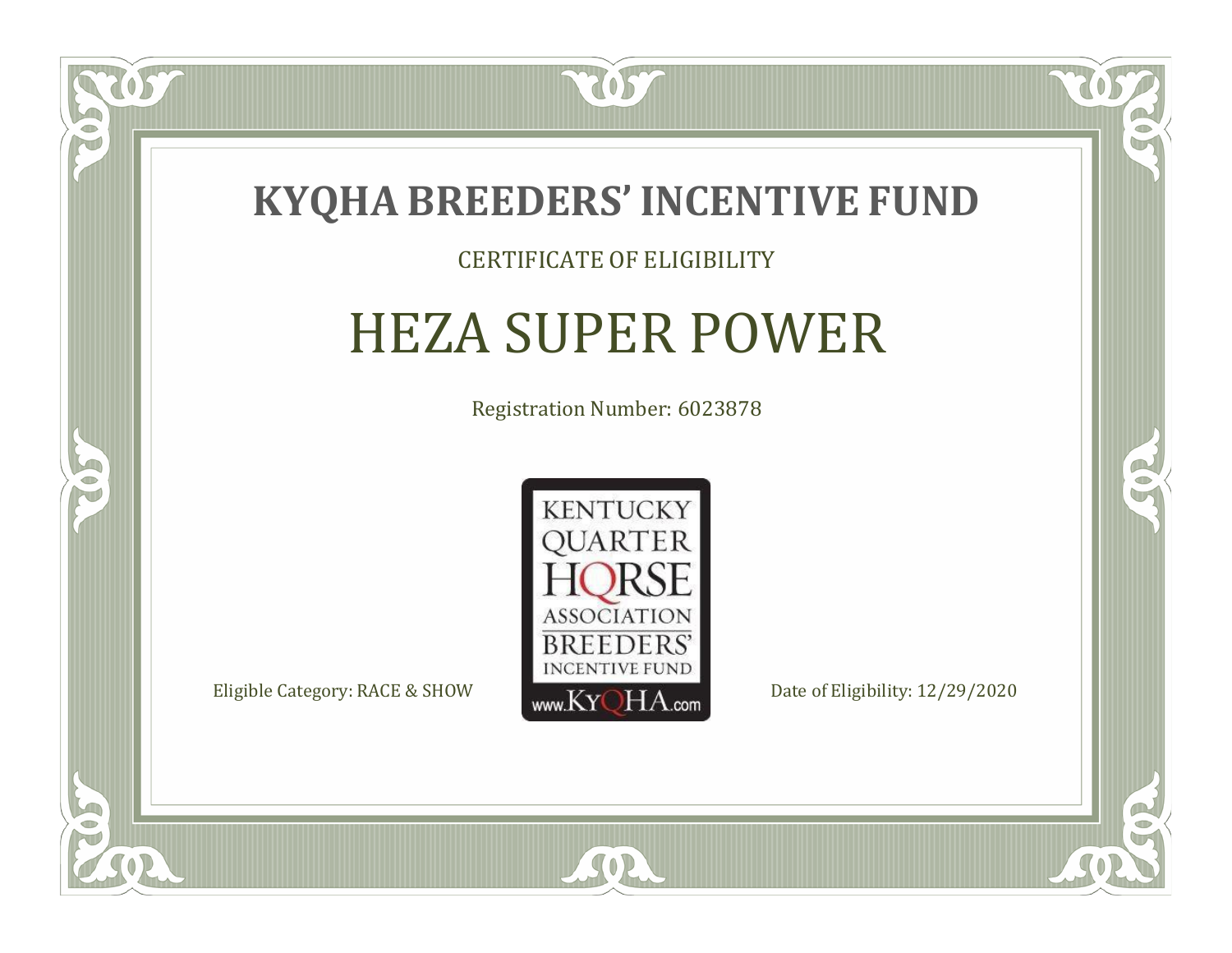

#### CERTIFICATE OF ELIGIBILITY

# HH SMASHIN ASSETS

Registration Number: 5964373



SOR

US

 $\Box$ N

5

CO.

 $\rightarrow$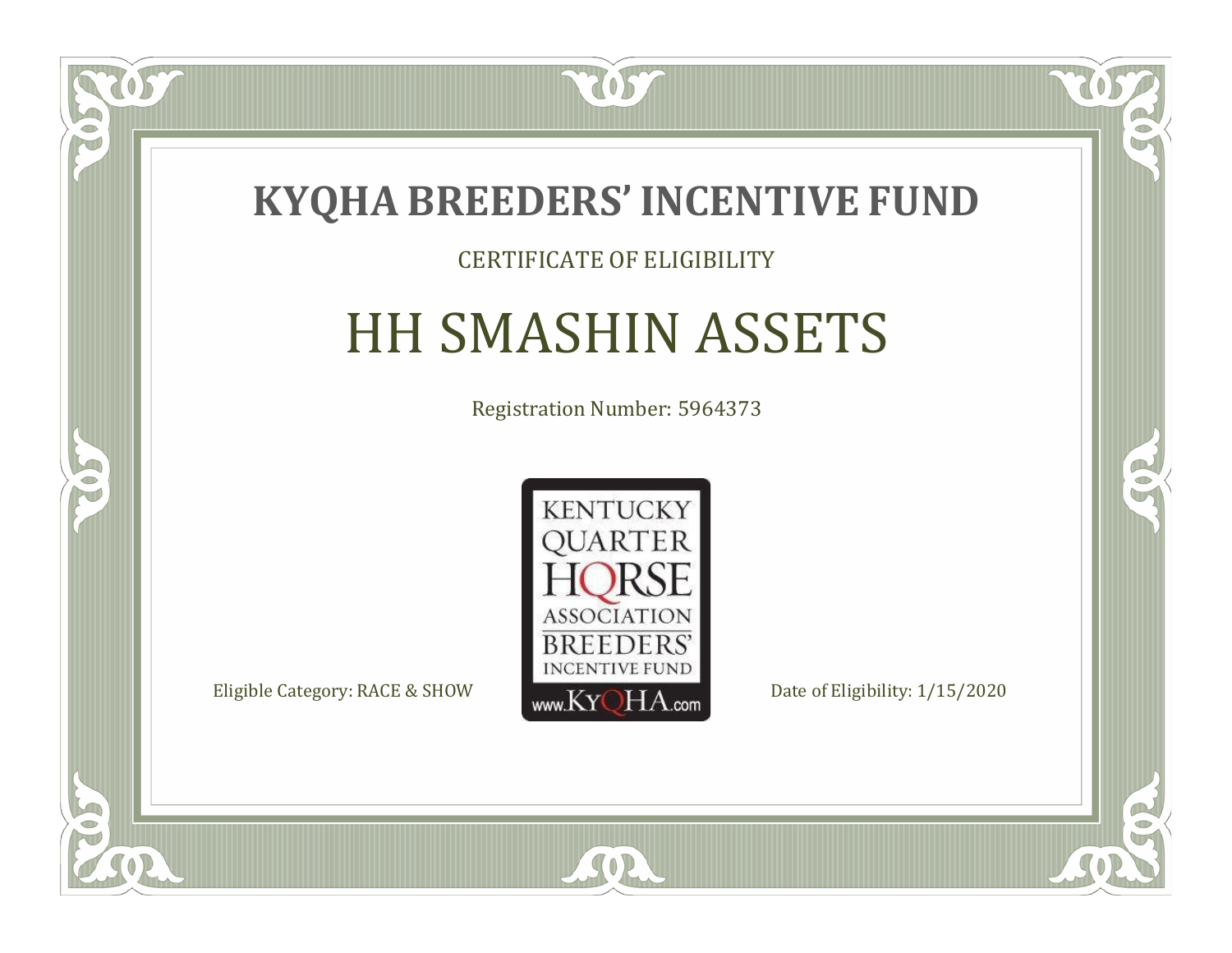

 $\overline{OS}$ 

 $\bullet$ NU

5

#### CERTIFICATE OF ELIGIBILITY

## HIDDEN TATTOOS

Registration Number: 0



SOR

 $\mathbb{R}$ 

 $\rightarrow$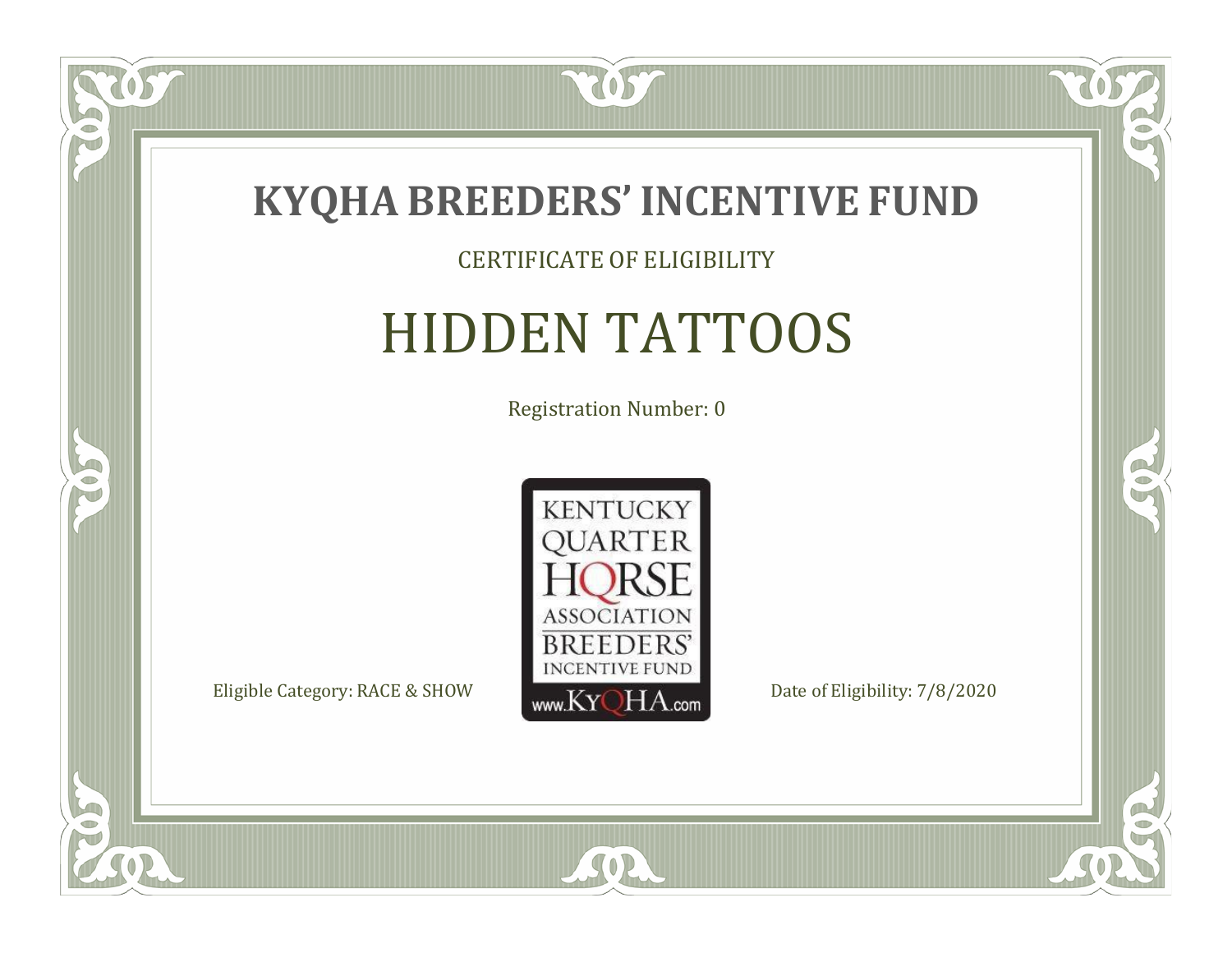

#### CERTIFICATE OF ELIGIBILITY

# HITMANS FENIX RISING

Registration Number: 5912267



SOR

CO.

 $\rightarrow$ 

 $\blacksquare$ N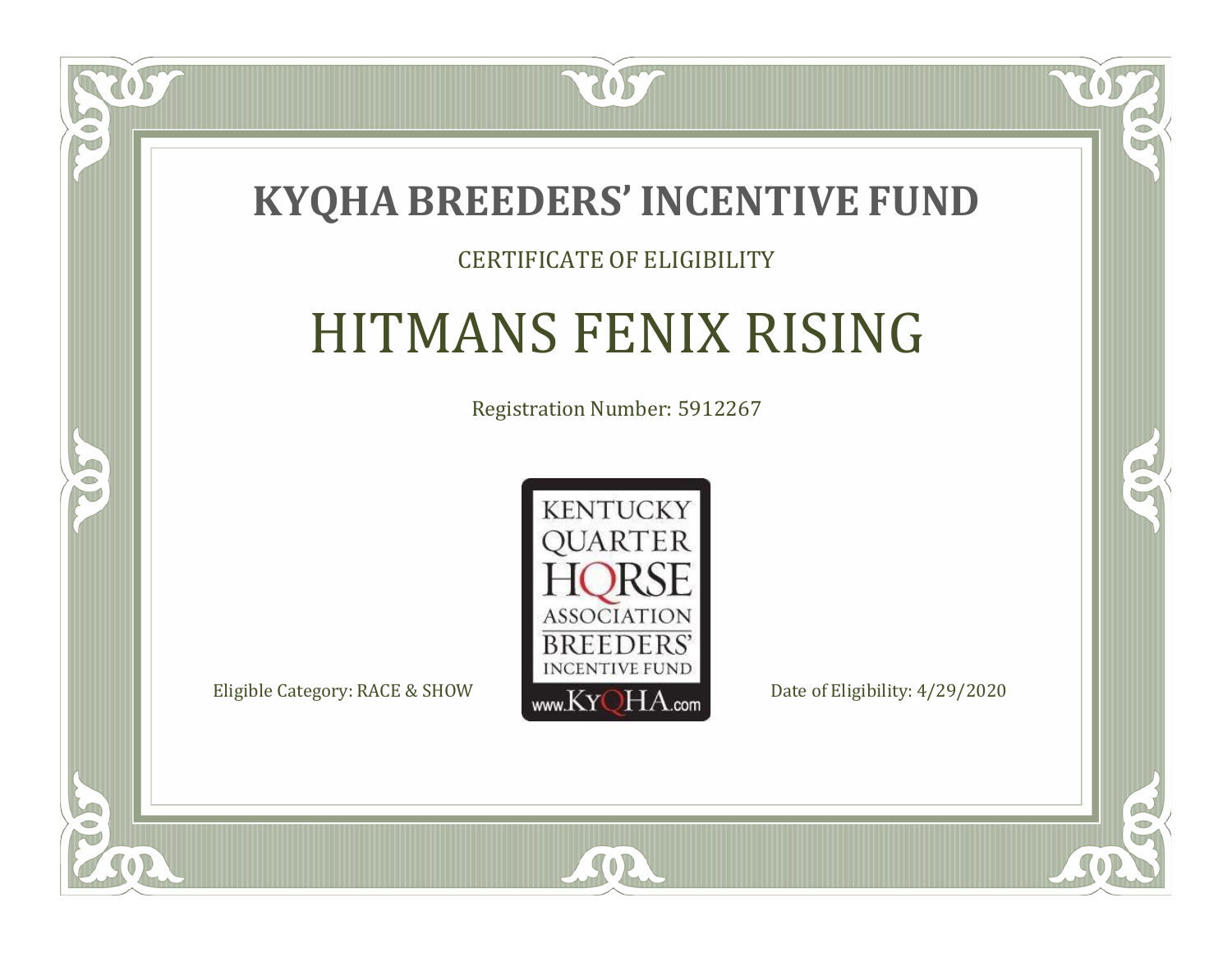

#### CERTIFICATE OF ELIGIBILITY

# I KNO IM HOT AN JAZY

Registration Number: 6030145



RO

B.

 $\Box$ N

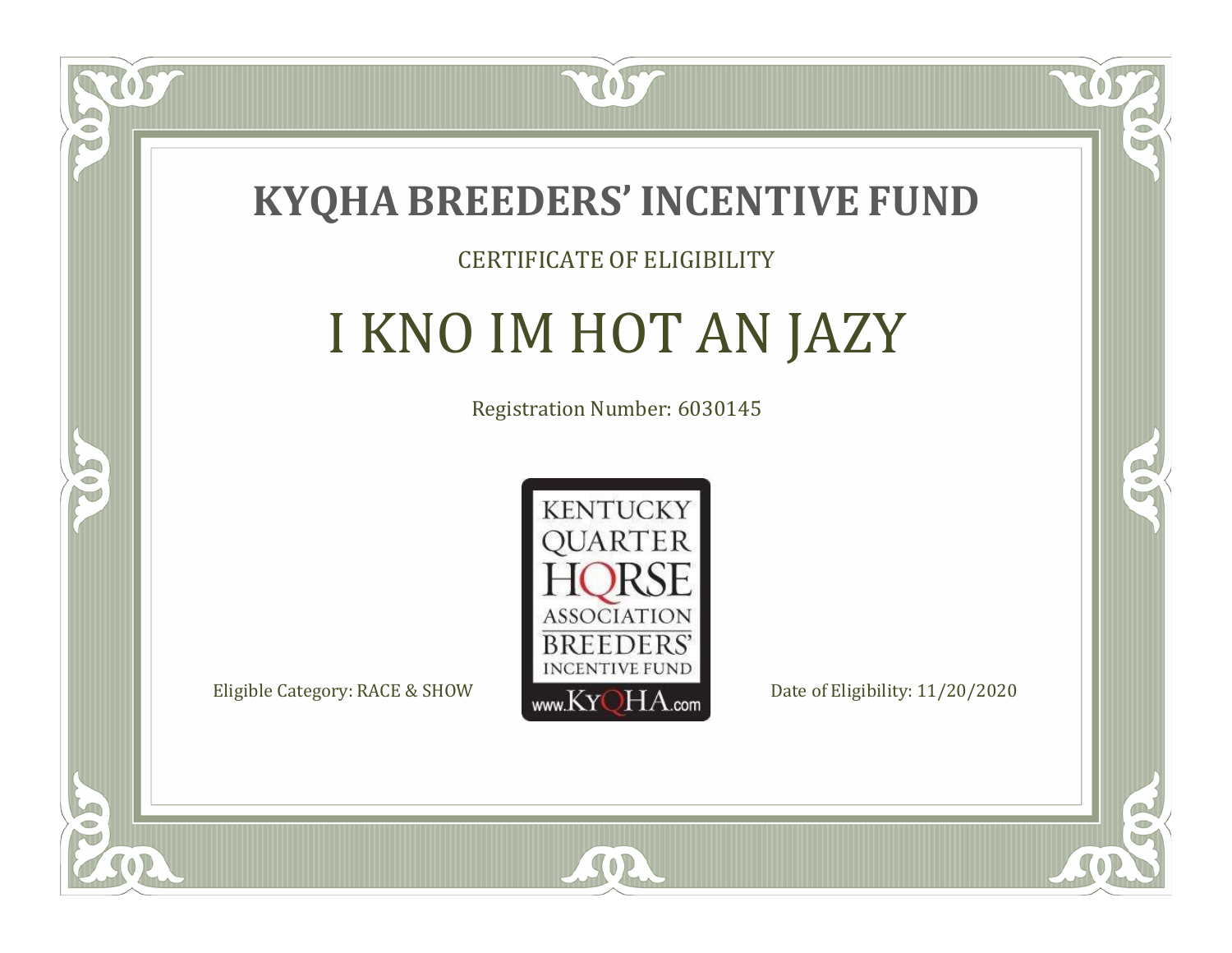

#### CERTIFICATE OF ELIGIBILITY

# I KNOW WERE INVITED

Registration Number: 6033225



CO.

 $\rightarrow$ 

 $\blacksquare$ N

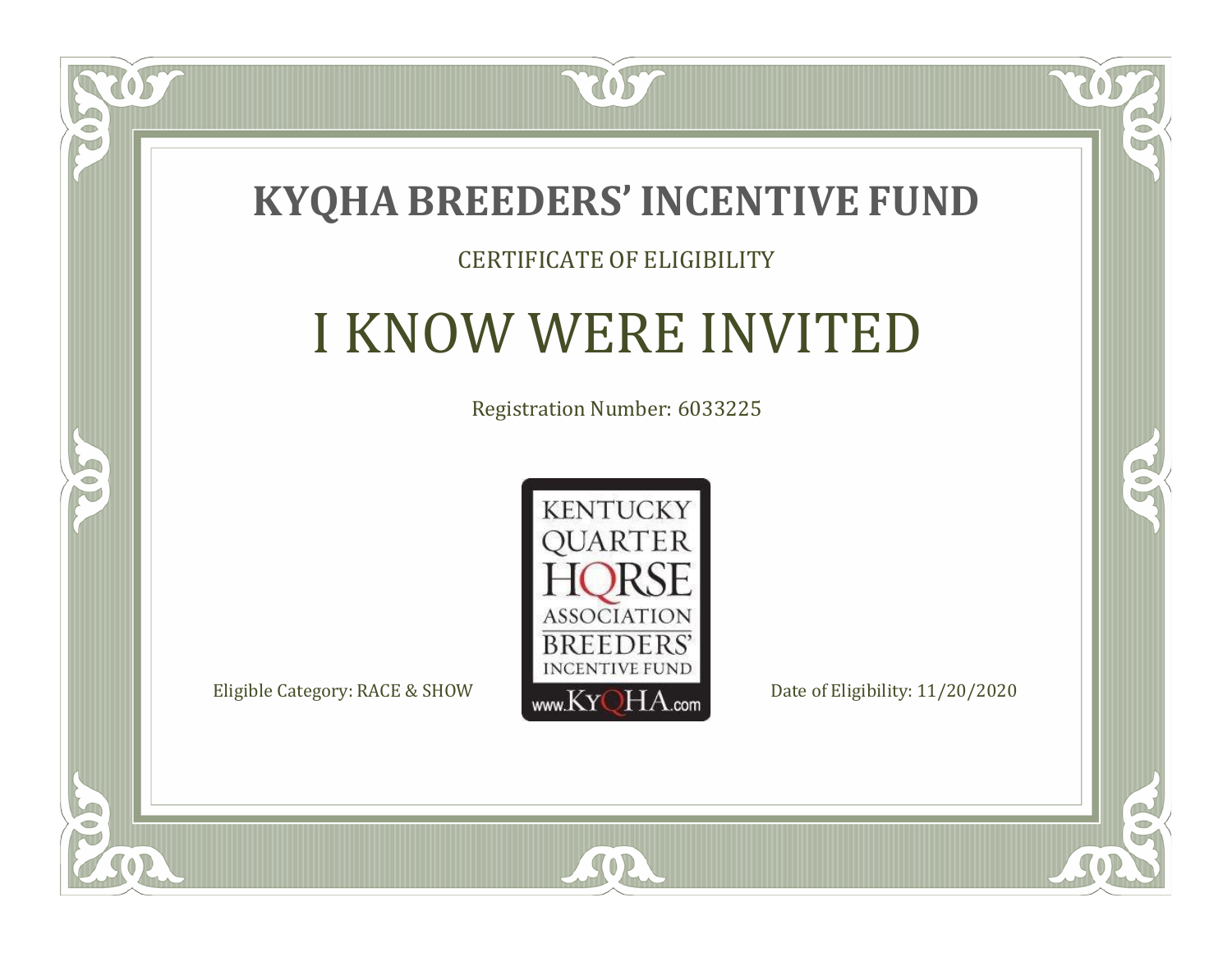

#### CERTIFICATE OF ELIGIBILITY

# IM GOOD AT THE BAY

Registration Number: 6028921



SOR

CO.

B

 $\Box$ N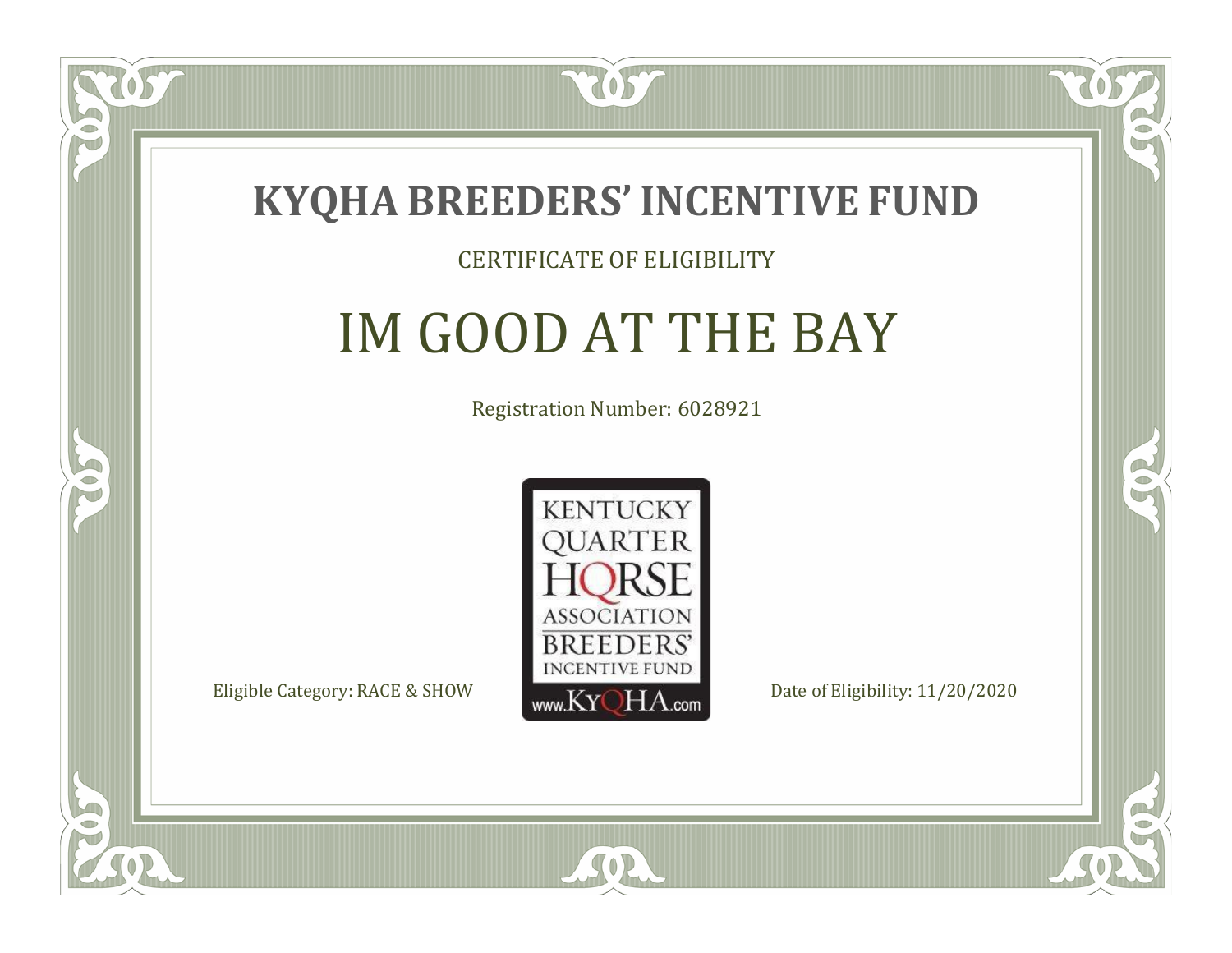

#### CERTIFICATE OF ELIGIBILITY

## IM SOUTHERN TOO

Registration Number: 0



SOR

 $\mathbb{R}$ 

 $\rightarrow$ 

US

 $\bullet$ NU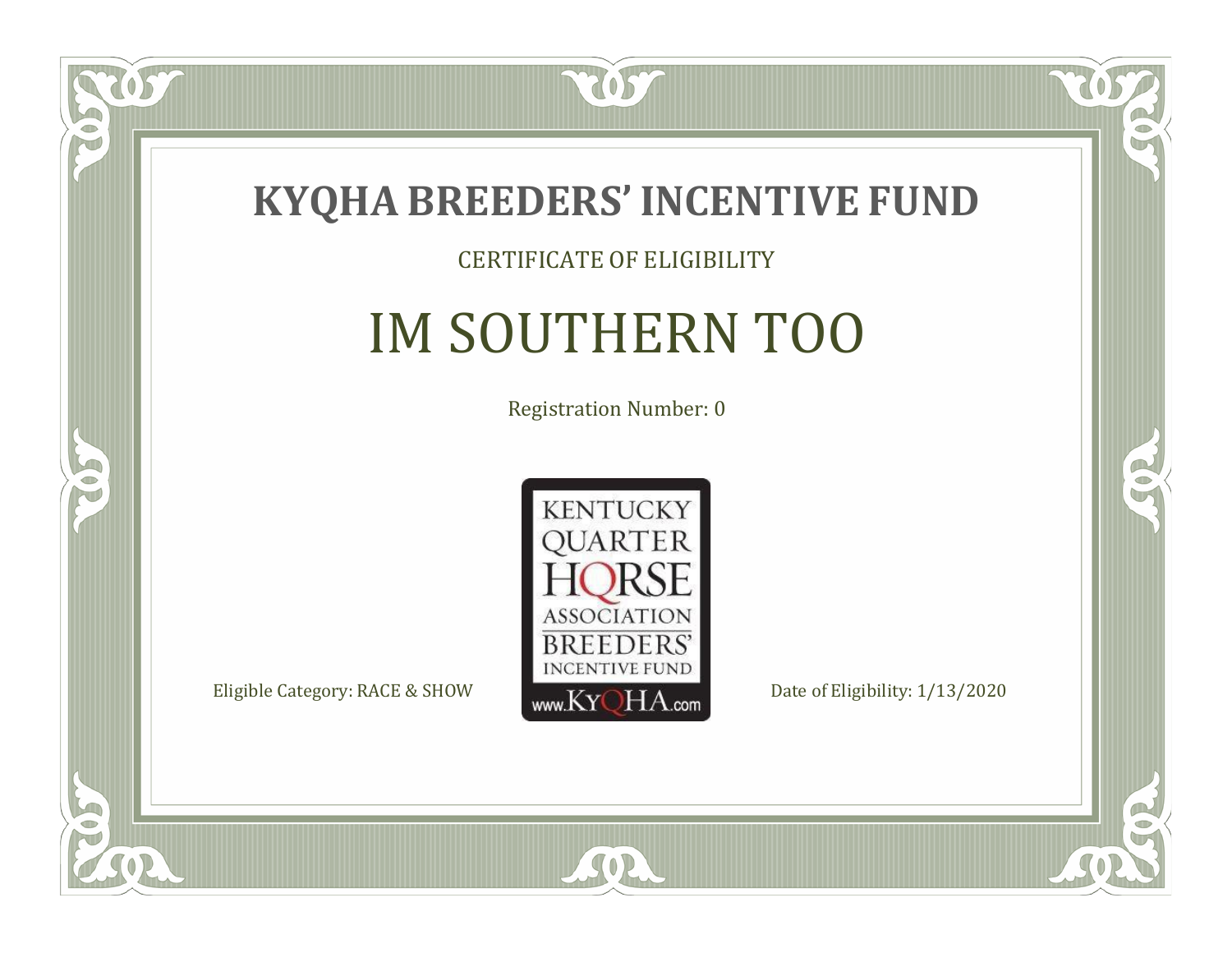

#### CERTIFICATE OF ELIGIBILITY

# IMA SUPER REDNECK

Registration Number: 5954401



SOR

CO.

 $\rightarrow$ 

 $\Box$ N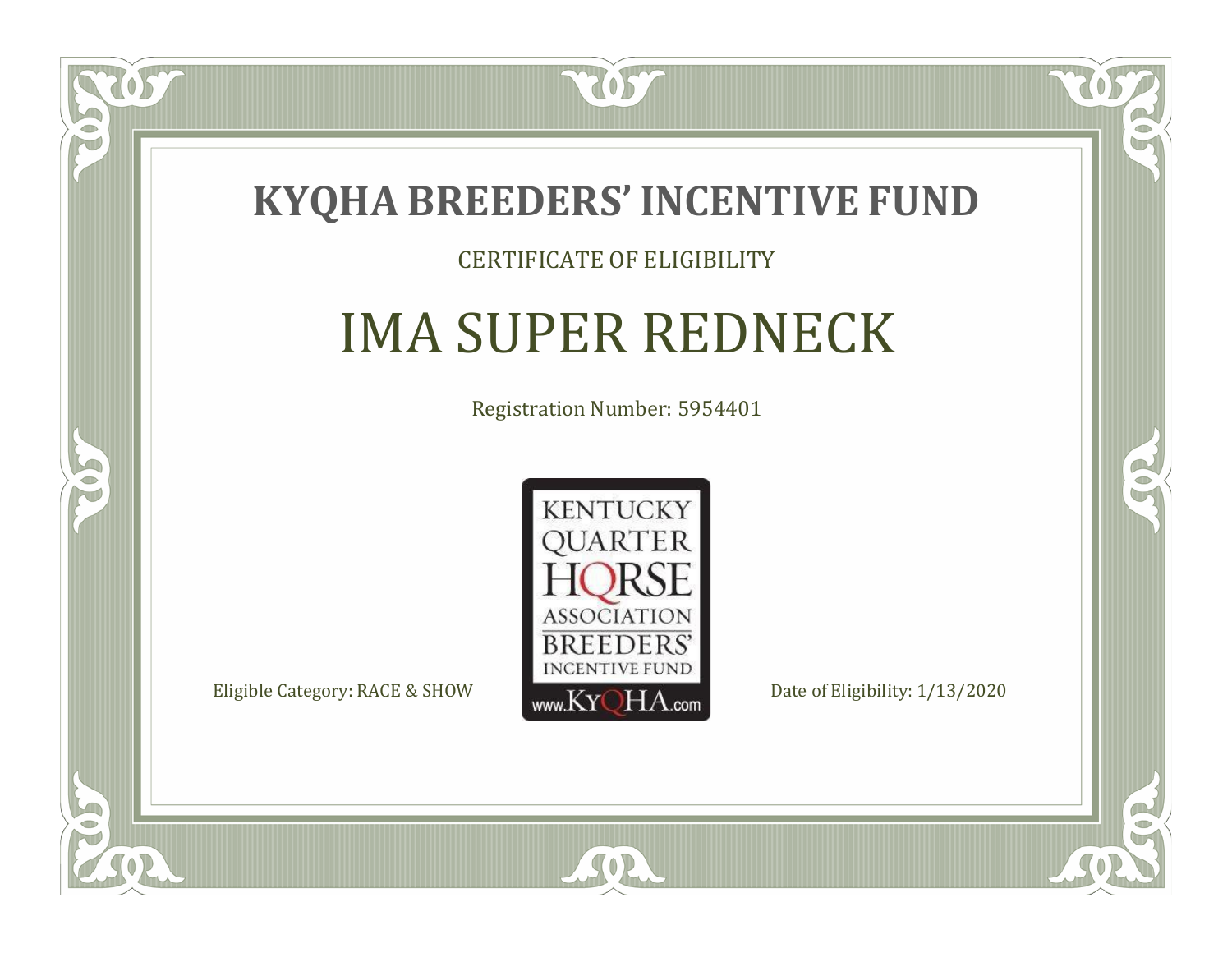

#### CERTIFICATE OF ELIGIBILITY

### IMADASHINGDIABLO

Registration Number: 5962926



SOR

CO.

 $\rightarrow$ 

057

 $\Box$ NU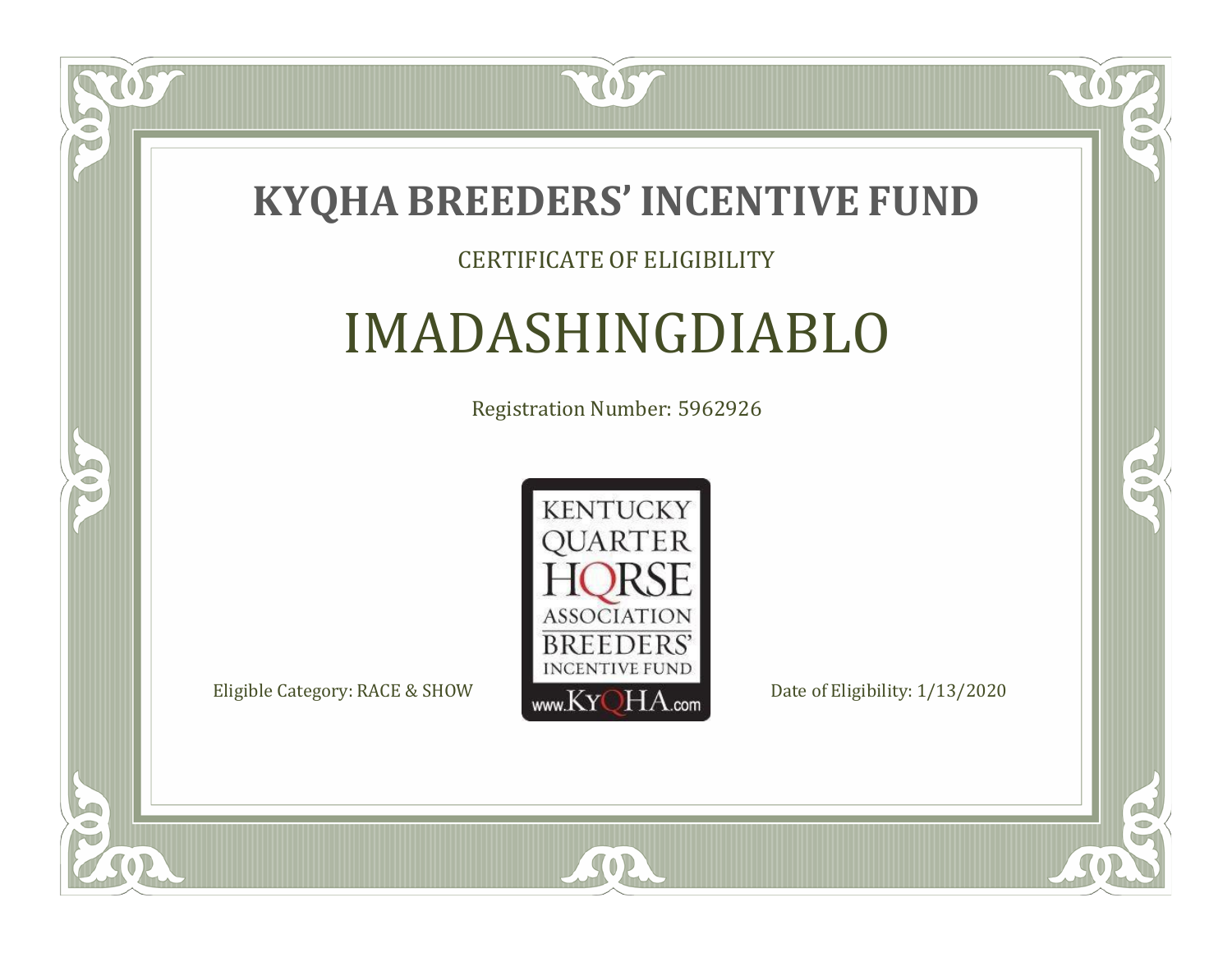

#### CERTIFICATE OF ELIGIBILITY

# INSERT COIN FIRST

Registration Number: 5995189



SOR

CO.

 $\rightarrow$ 

 $\delta S$ 

 $\Box$ N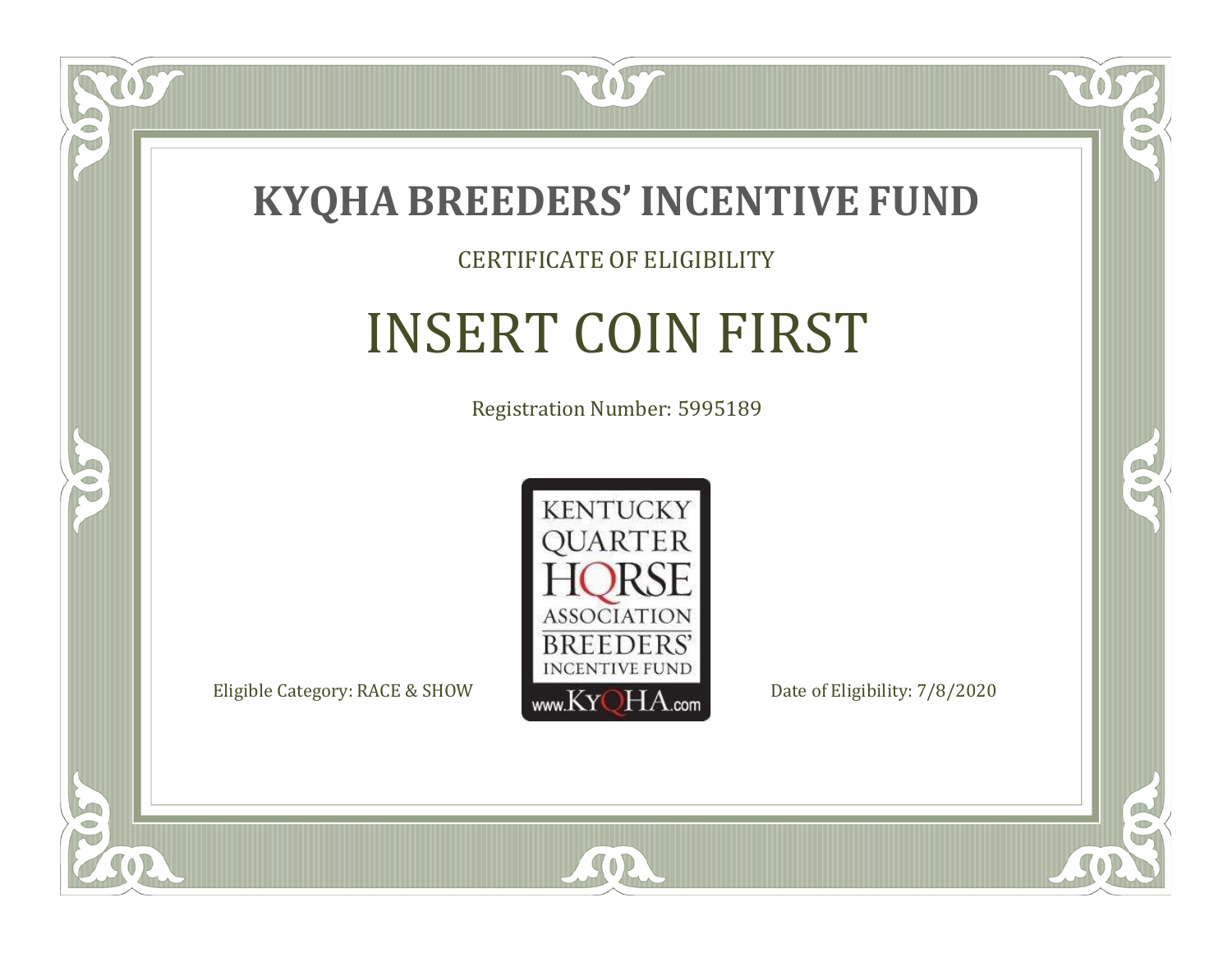

#### CERTIFICATE OF ELIGIBILITY

# INVESTN STREAKN JET

Registration Number: 6006085



SOR

RO

CO.

 $\Box$ N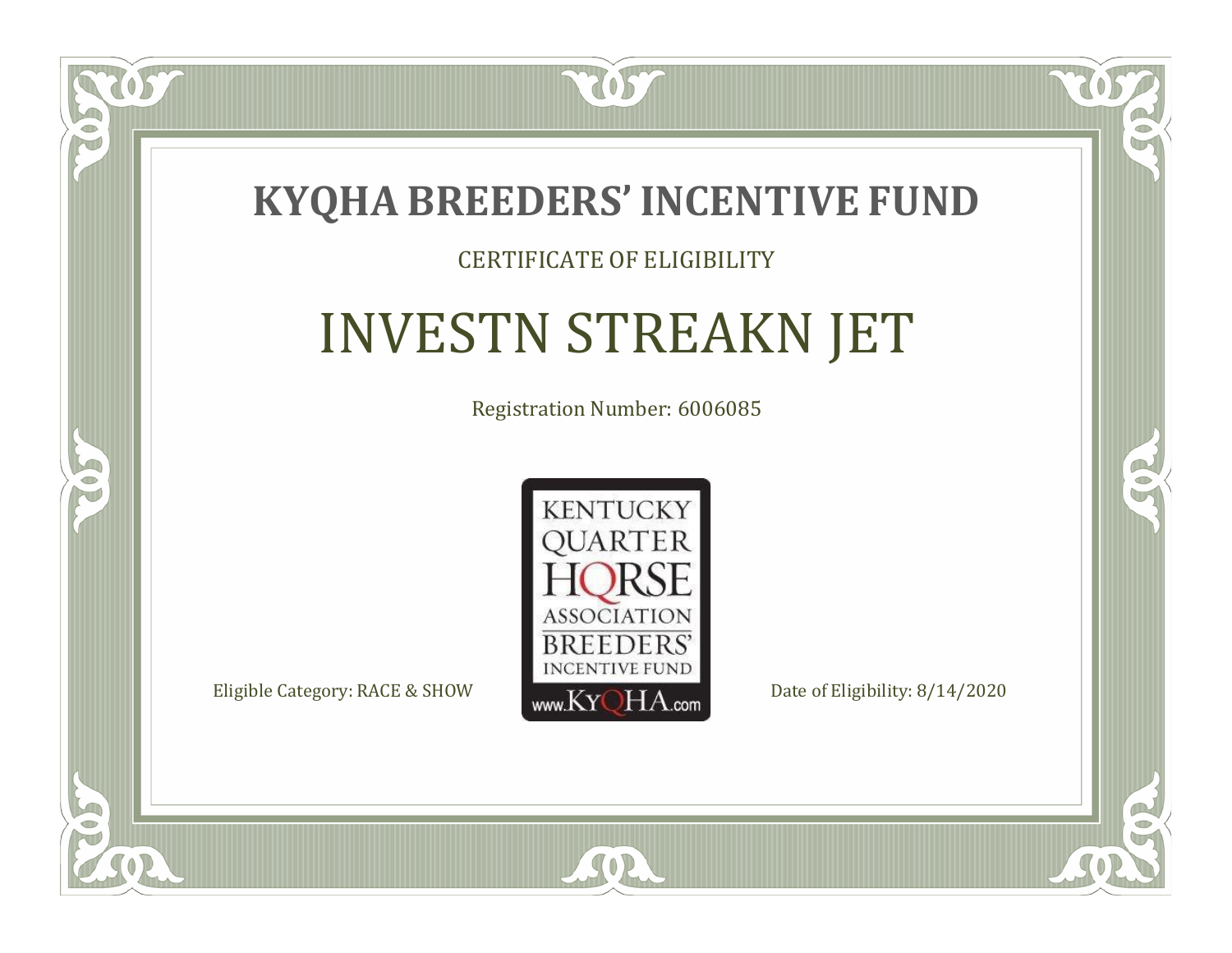

#### CERTIFICATE OF ELIGIBILITY

# ITS GETTING SOUTHERN

Registration Number: 6020542



 $SO<sub>2</sub>$ 

RO

CO.

 $\Box$ N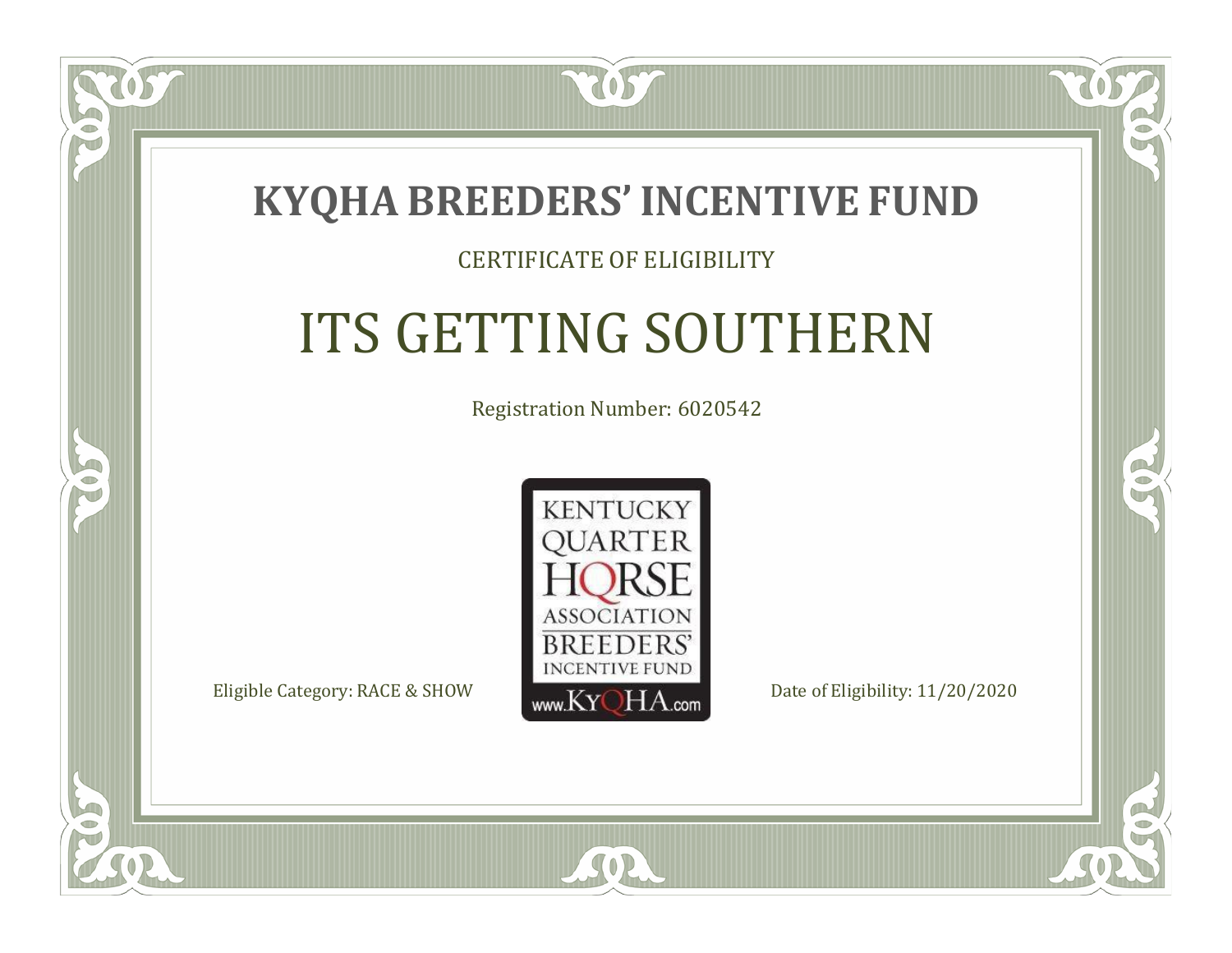7057

#### CERTIFICATE OF ELIGIBILITY

# ITSALLABLOUTHESOUTH

Registration Number: 5966299



SOR

CO.

 $\rightarrow$ 

 $\blacksquare$ N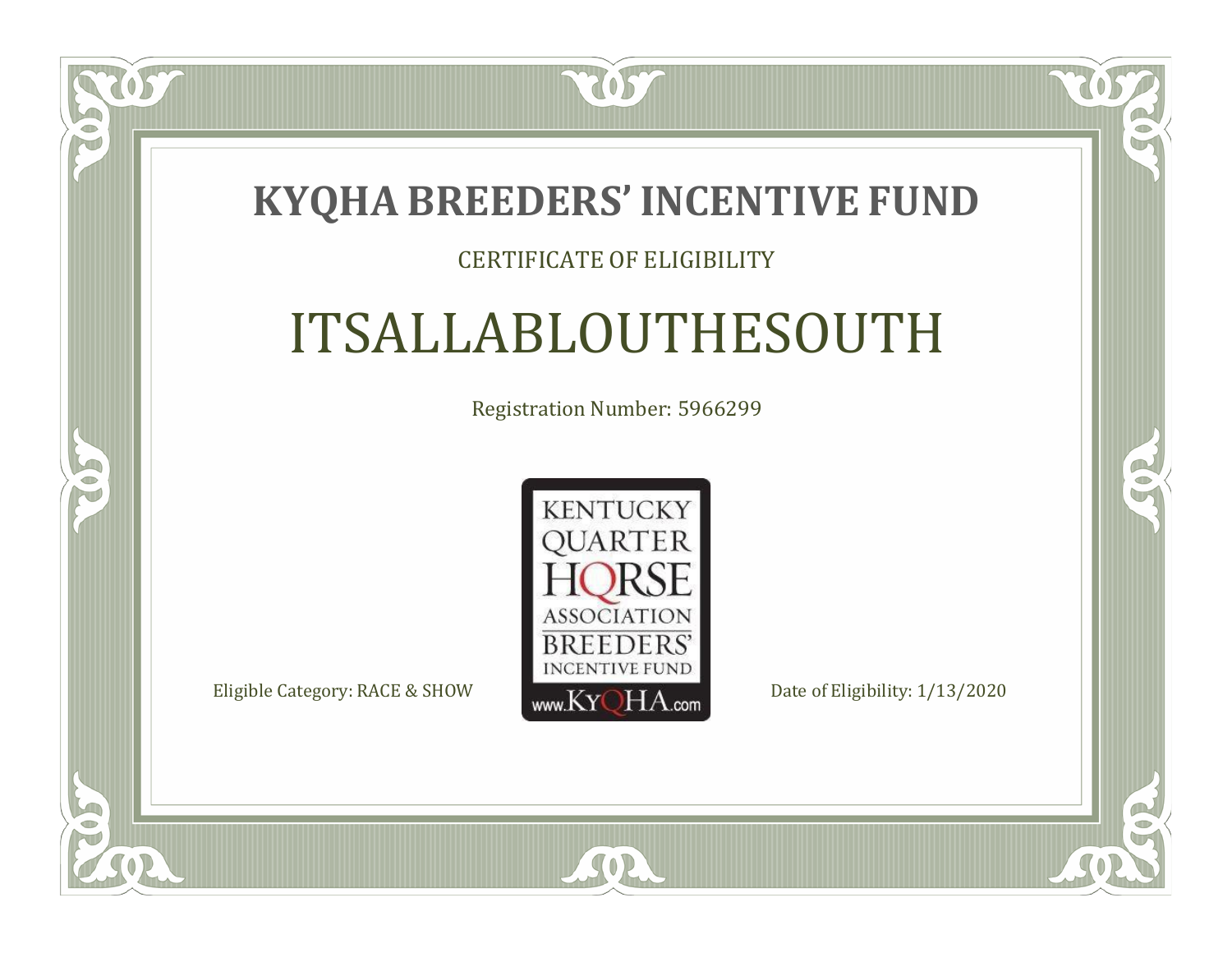

CERTIFICATE OF ELIGIBILITY

# JETEVIEVE

Registration Number: 6004954



SOR

RO

 $\mathbb{R}^2$ 

OST

P

5

 $\overline{\mathbb{C}}$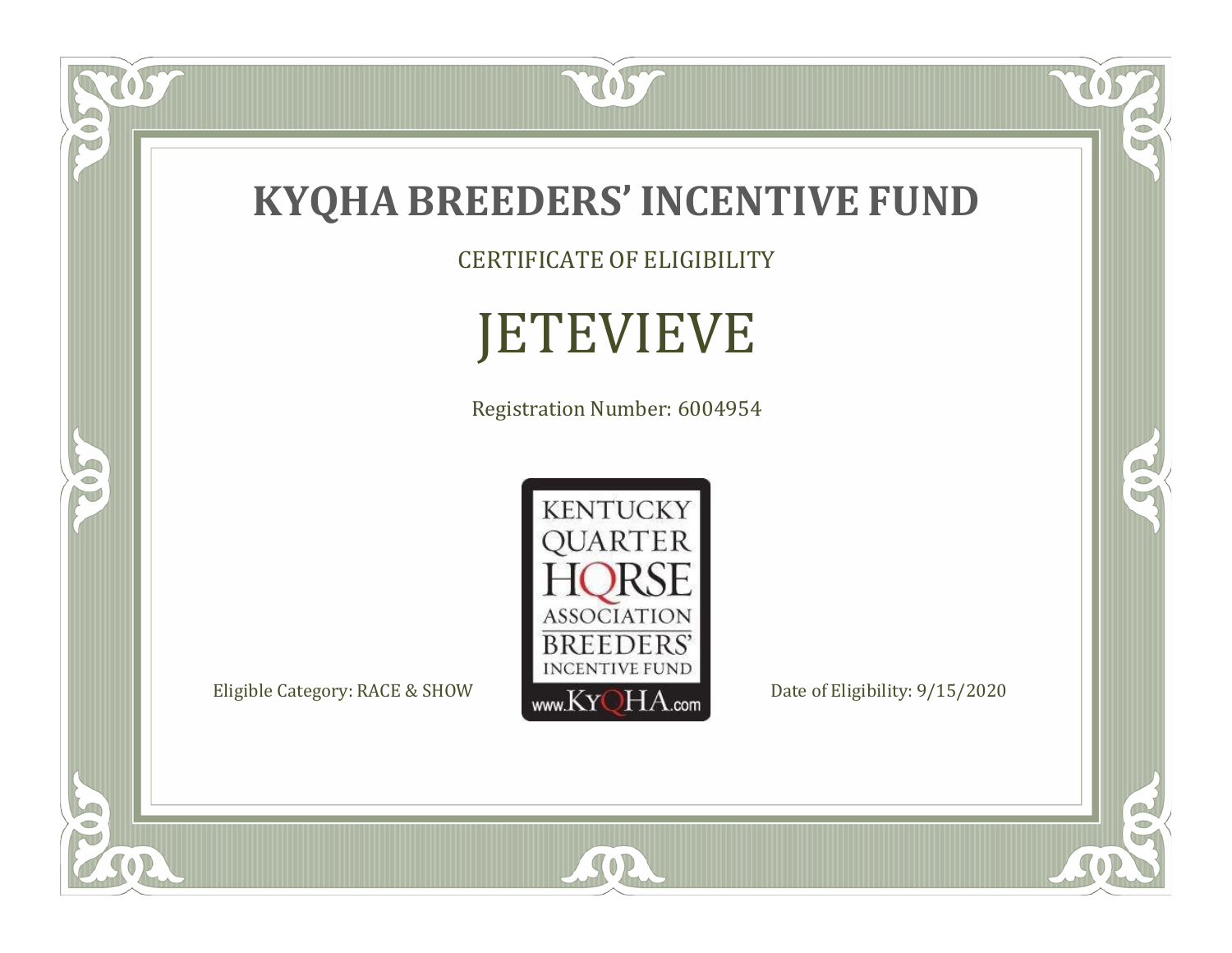

CERTIFICATE OF ELIGIBILITY

# JUST DOUBTING

Registration Number: 6020294



SOR

 $\overline{OS}$ 

 $\bullet$ NU

5

CO.

 $\rightarrow$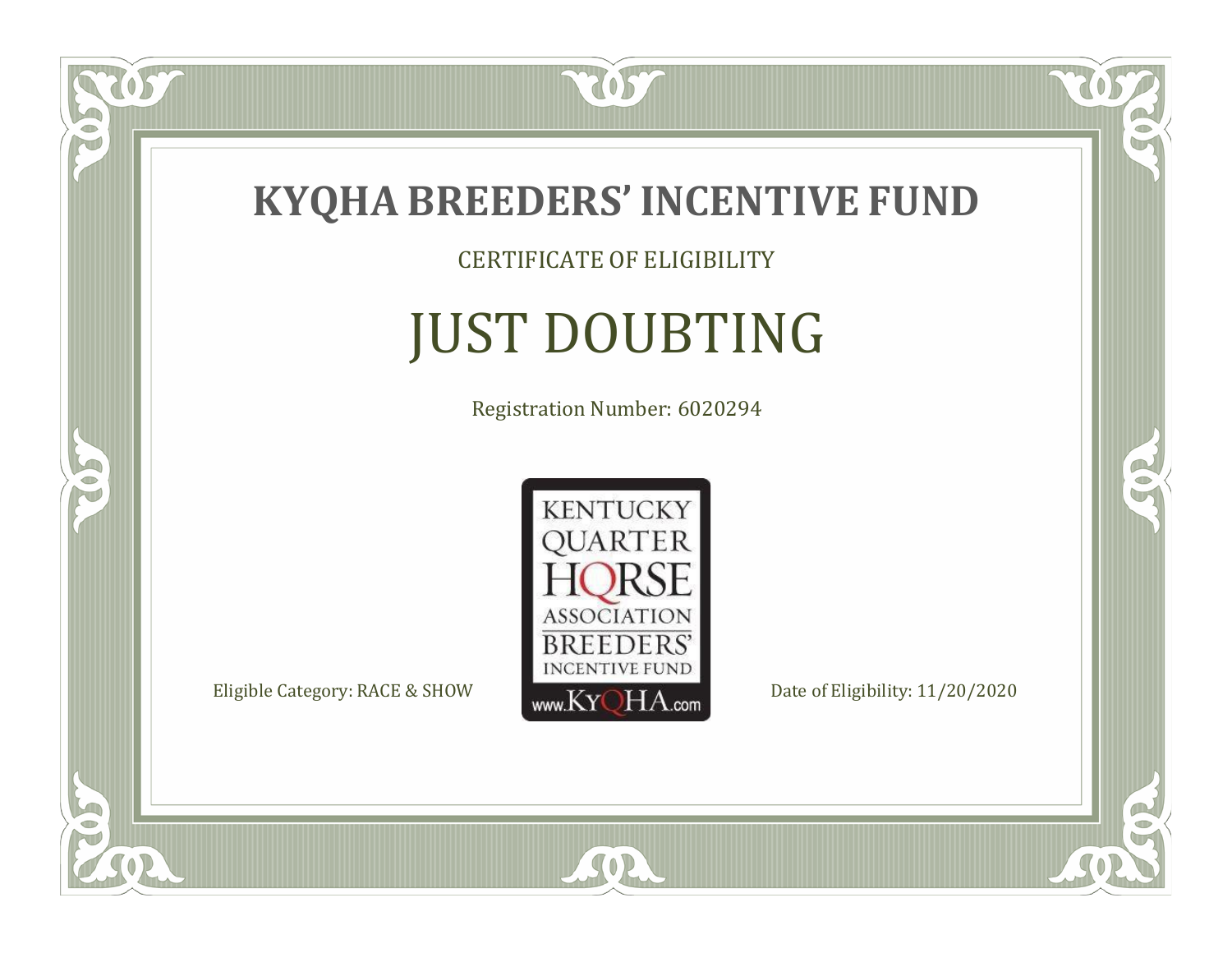

#### CERTIFICATE OF ELIGIBILITY

# JUST SIMPLY SOUTHERN

Registration Number: 5948717



SOR

 $\blacksquare$ N

5

CO.

CO.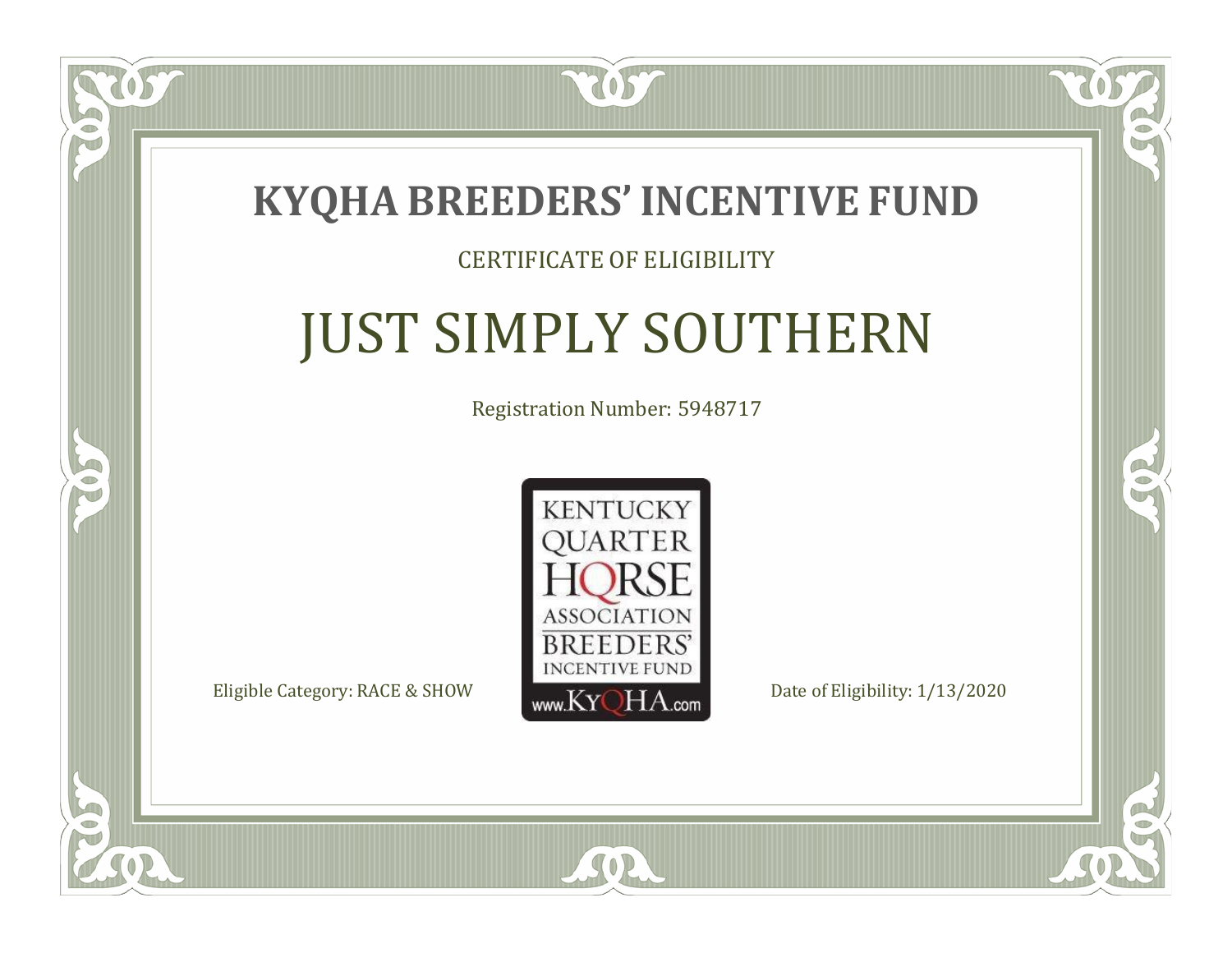

#### CERTIFICATE OF ELIGIBILITY

# KENTUCKY FRIED JAZZ

Registration Number: 5343444



SOR

RO

P.

 $\blacksquare$ N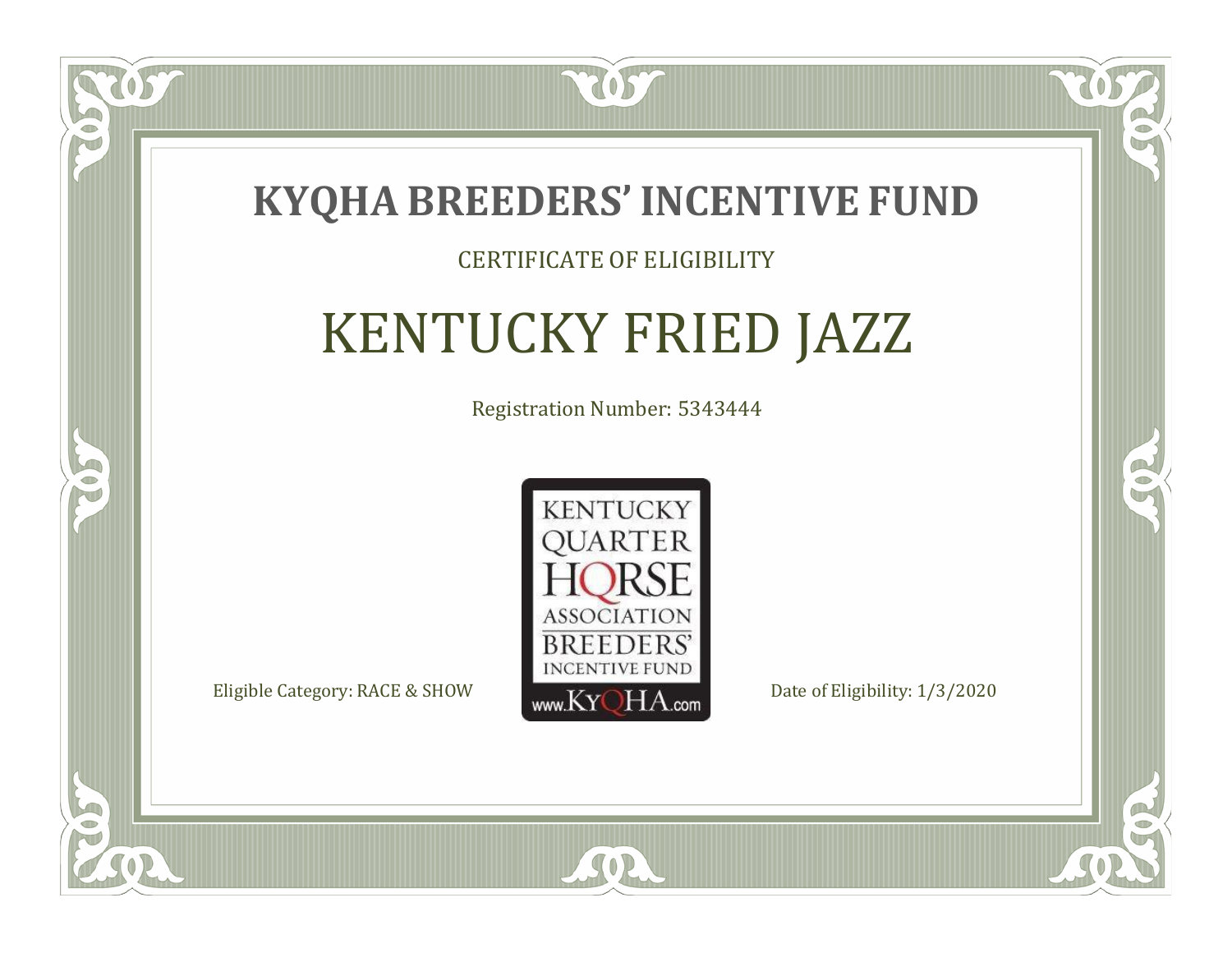

#### CERTIFICATE OF ELIGIBILITY

### KNOW IM VESTED

Registration Number: 6033226



SOR

CO.

 $\rightarrow$ 

 $\delta S$ 

 $\bullet$ NU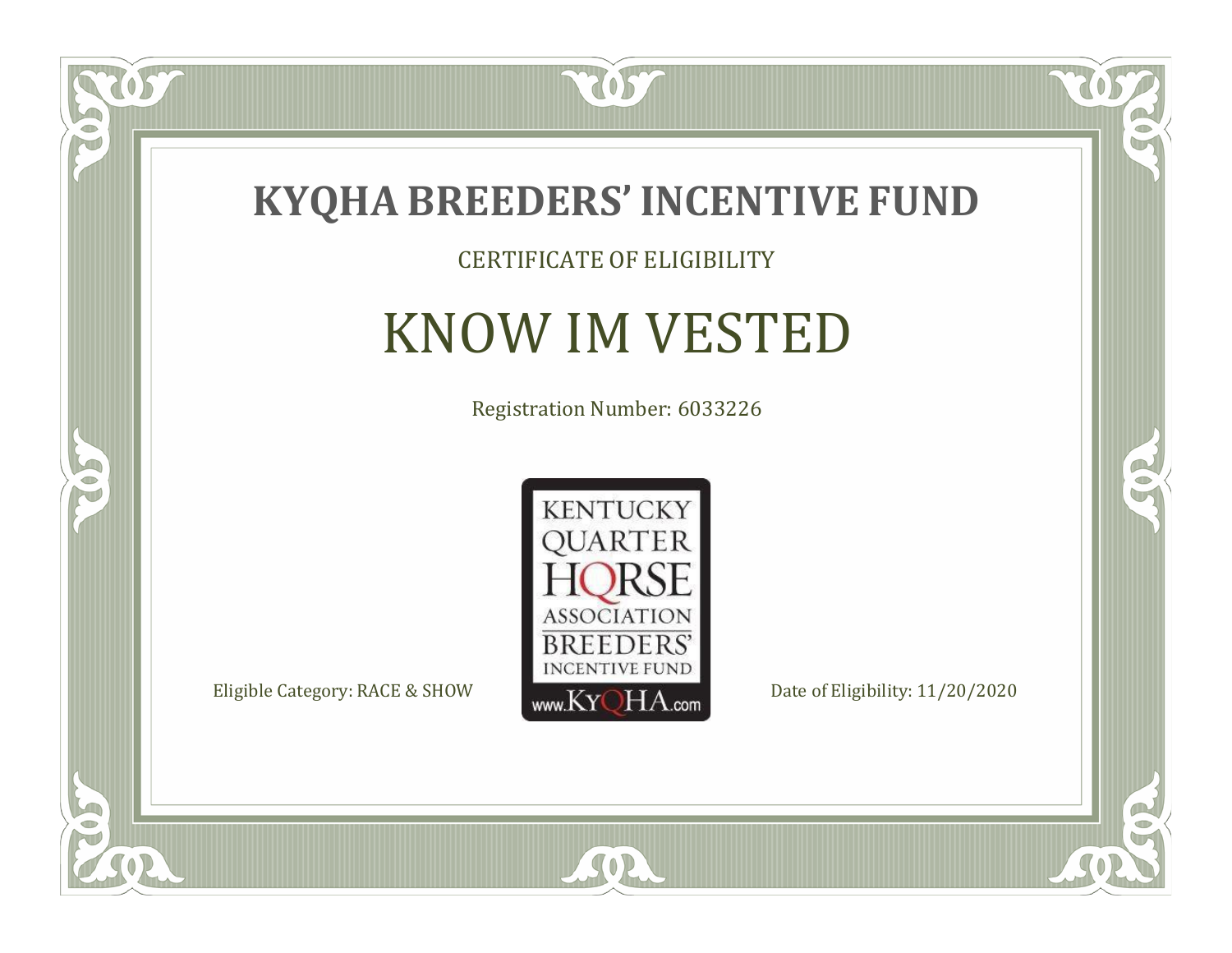

#### CERTIFICATE OF ELIGIBILITY

# LIGHTNING LEO ZIP

Registration Number: 5998032



SOR

CO.

 $\rightarrow$ 

 $\delta S$ 

 $\Box$ T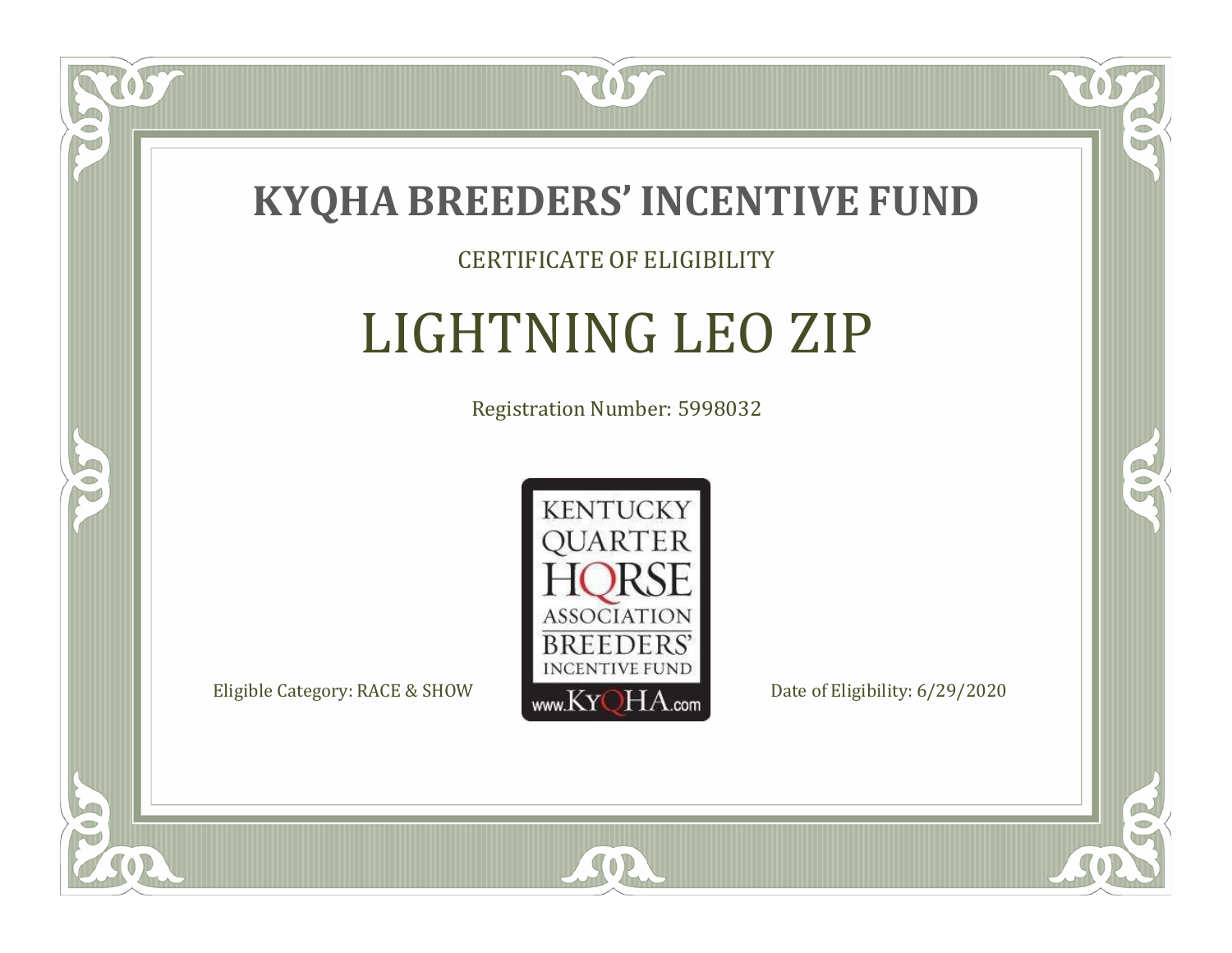

#### CERTIFICATE OF ELIGIBILITY

# LOOKS LIKE SOUTHERN

Registration Number: 5949375



SOR

 $\mathbb{R}^2$ 

 $\rightarrow$ 

 $\Box$ N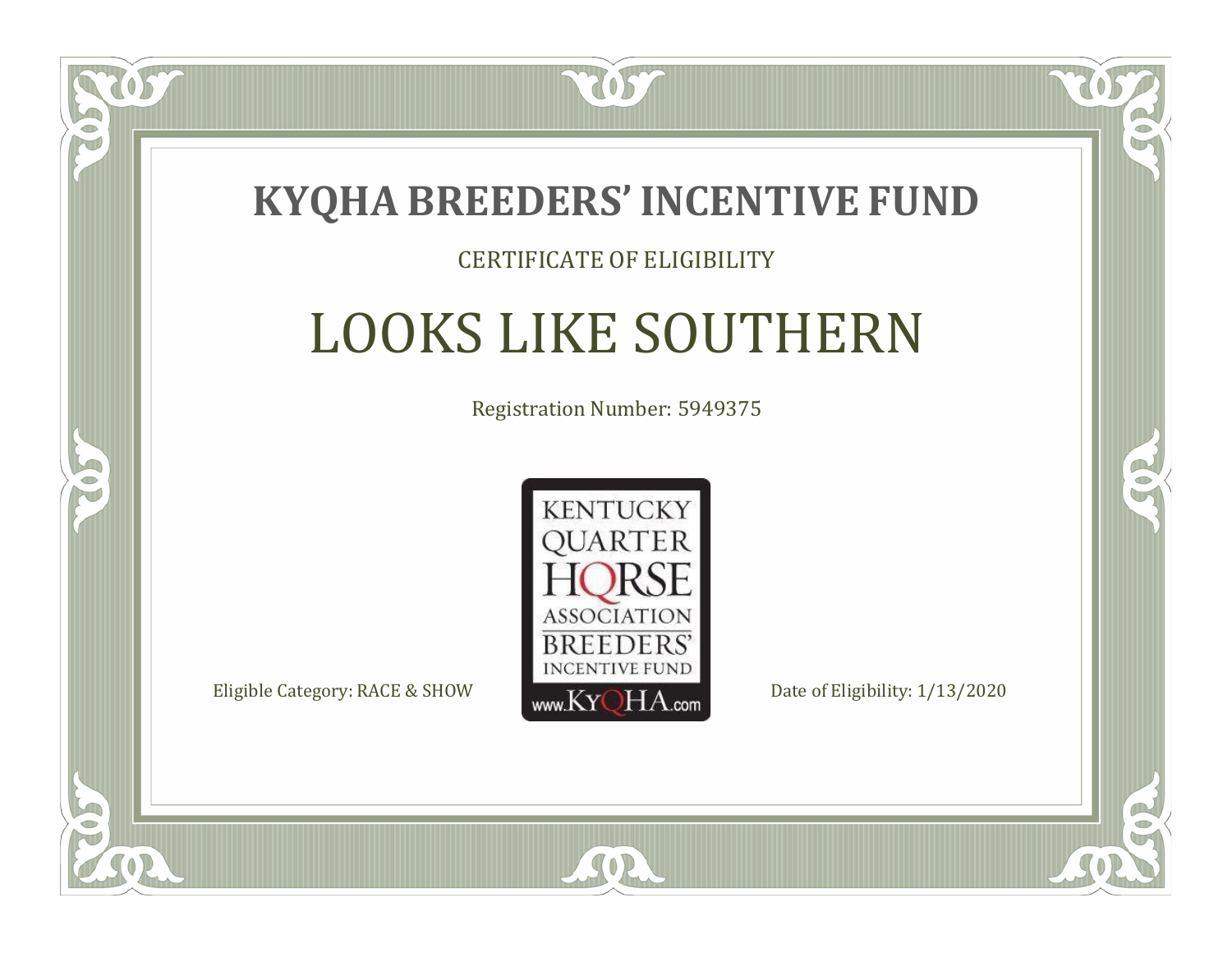

 $\Box$ N

S

#### CERTIFICATE OF ELIGIBILITY

# MAKE IT SUPER SWEET

Registration Number: 6002391

RO

B



SOR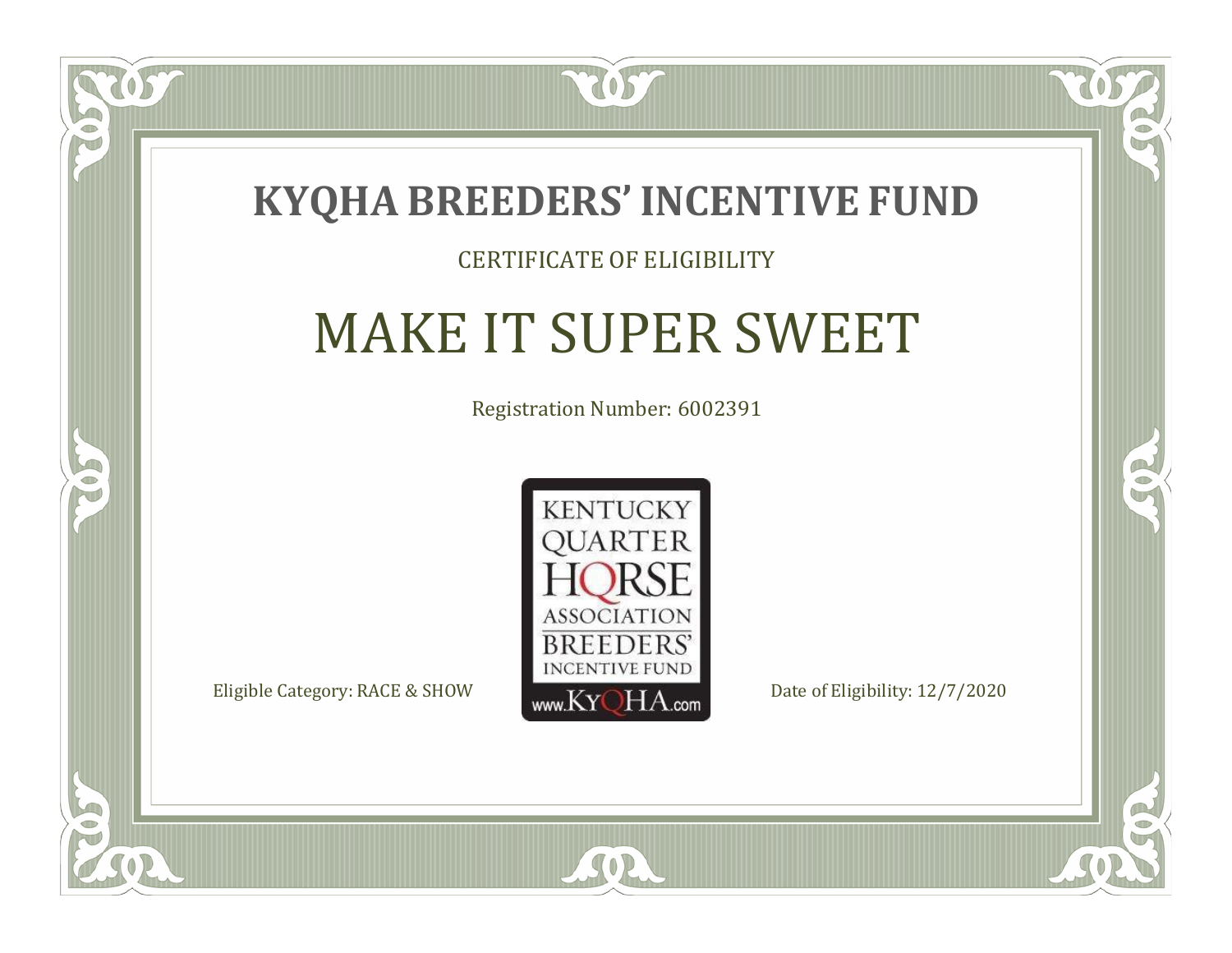

CERTIFICATE OF ELIGIBILITY

# MAY B STREAKIN

Registration Number: 6029482



SOR

US

 $\bullet$ NU

5

 $\mathbb{R}$ 

R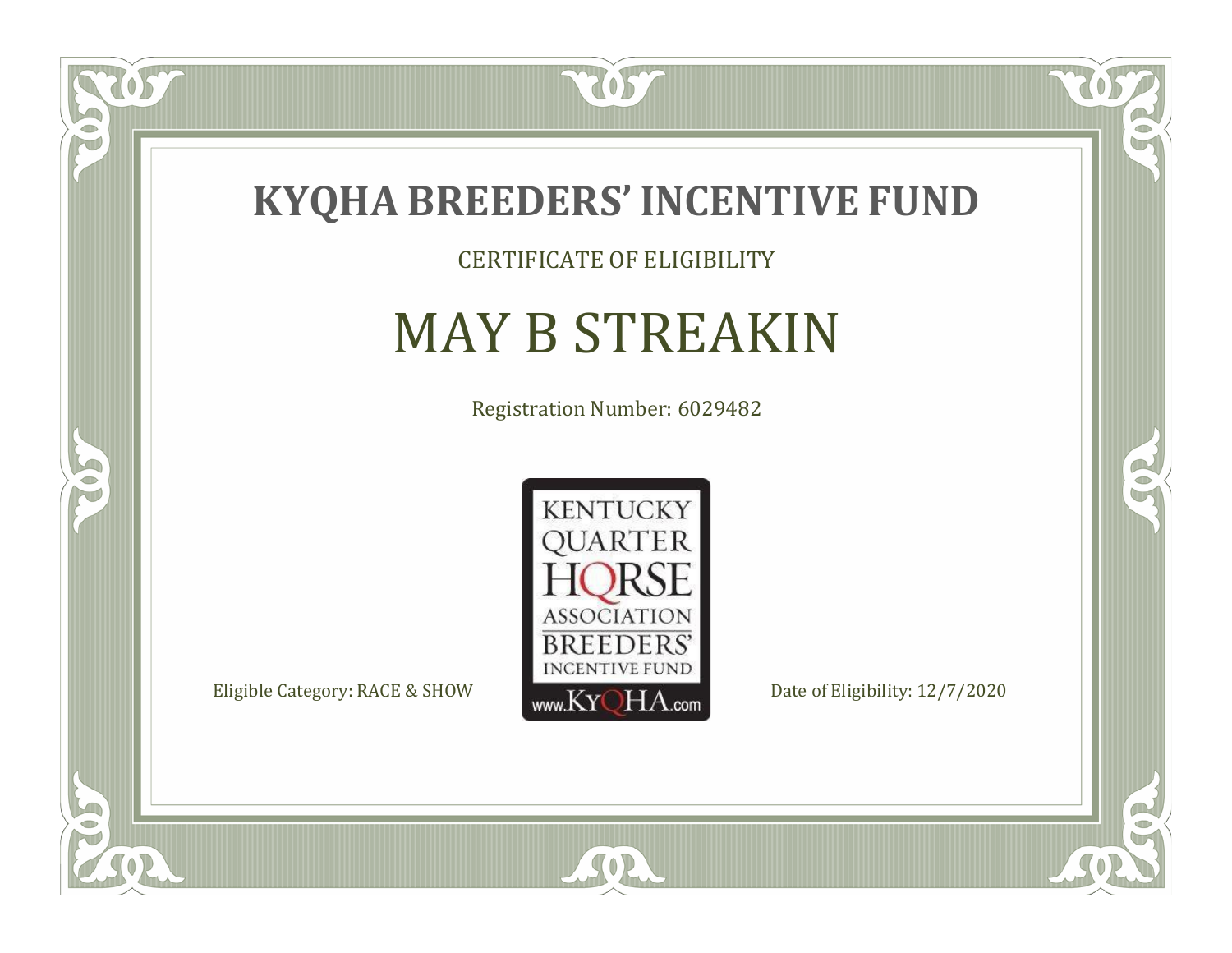

#### CERTIFICATE OF ELIGIBILITY

### MILES ABOVEYA

Registration Number: 0



SOR

OST

 $\bullet$ NU

5

 $\mathbb{R}$ 

 $\rightarrow$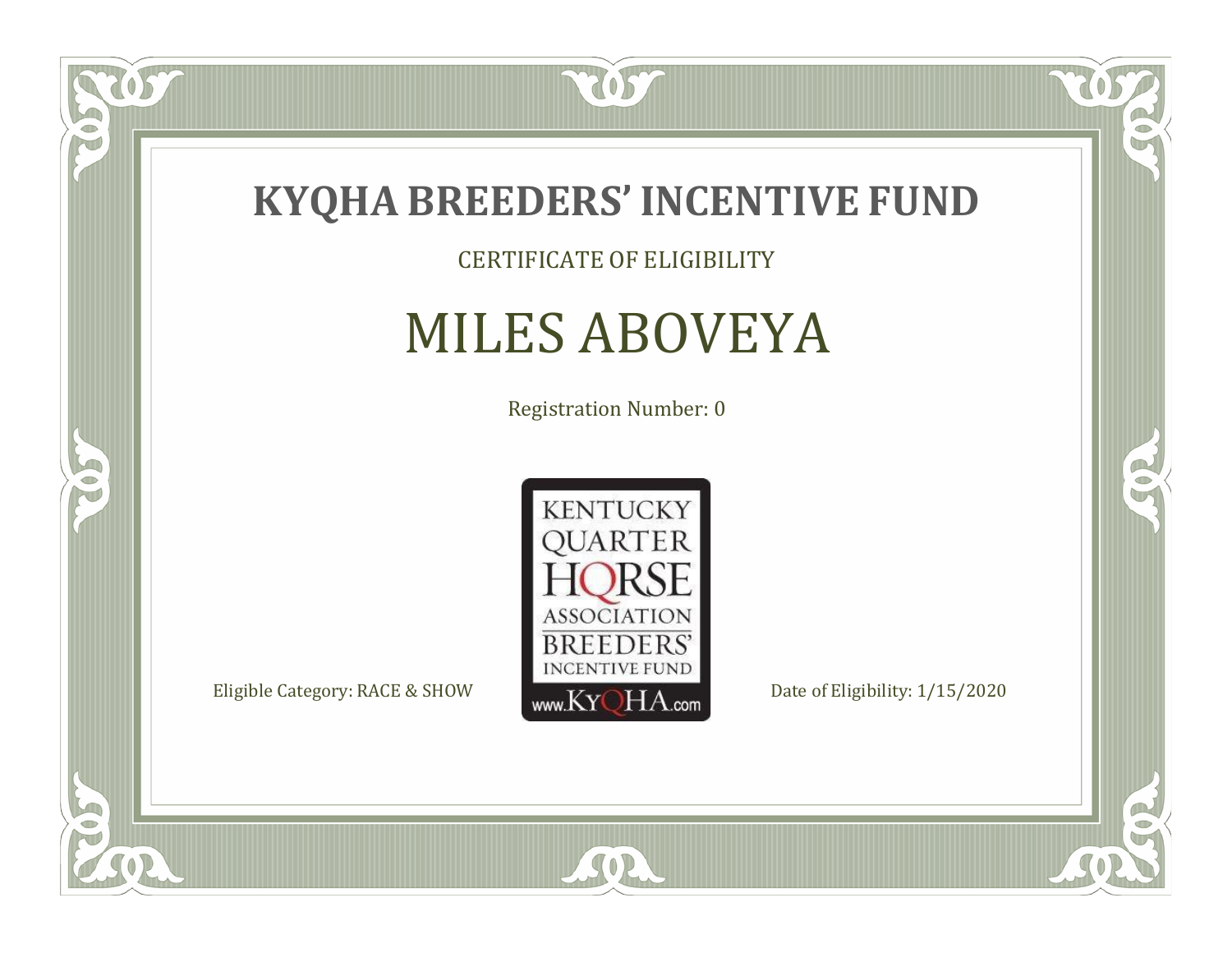

CERTIFICATE OF ELIGIBILITY

### MY MARVELLA

Registration Number: 5953941



SOR

 $\mathbb{R}$ 

 $\mathbb{R}^2$ 

 $\overline{OS}$ 

 $\bullet$ N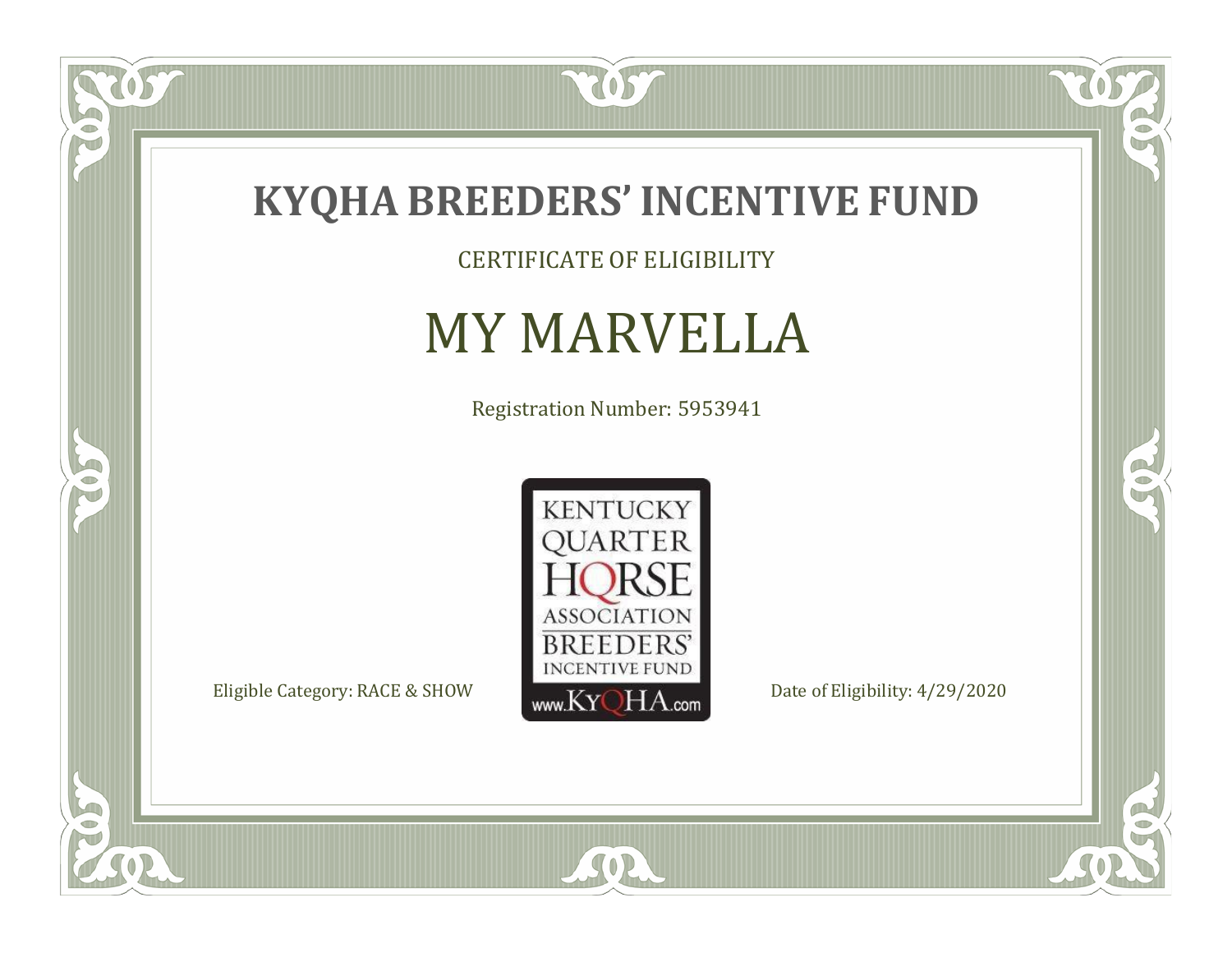

CERTIFICATE OF ELIGIBILITY

### OHH MERCY

Registration Number: 0



SOR

RO

 $\mathbb{R}^2$ 

US.

P

5

 $\overline{\mathbb{C}}$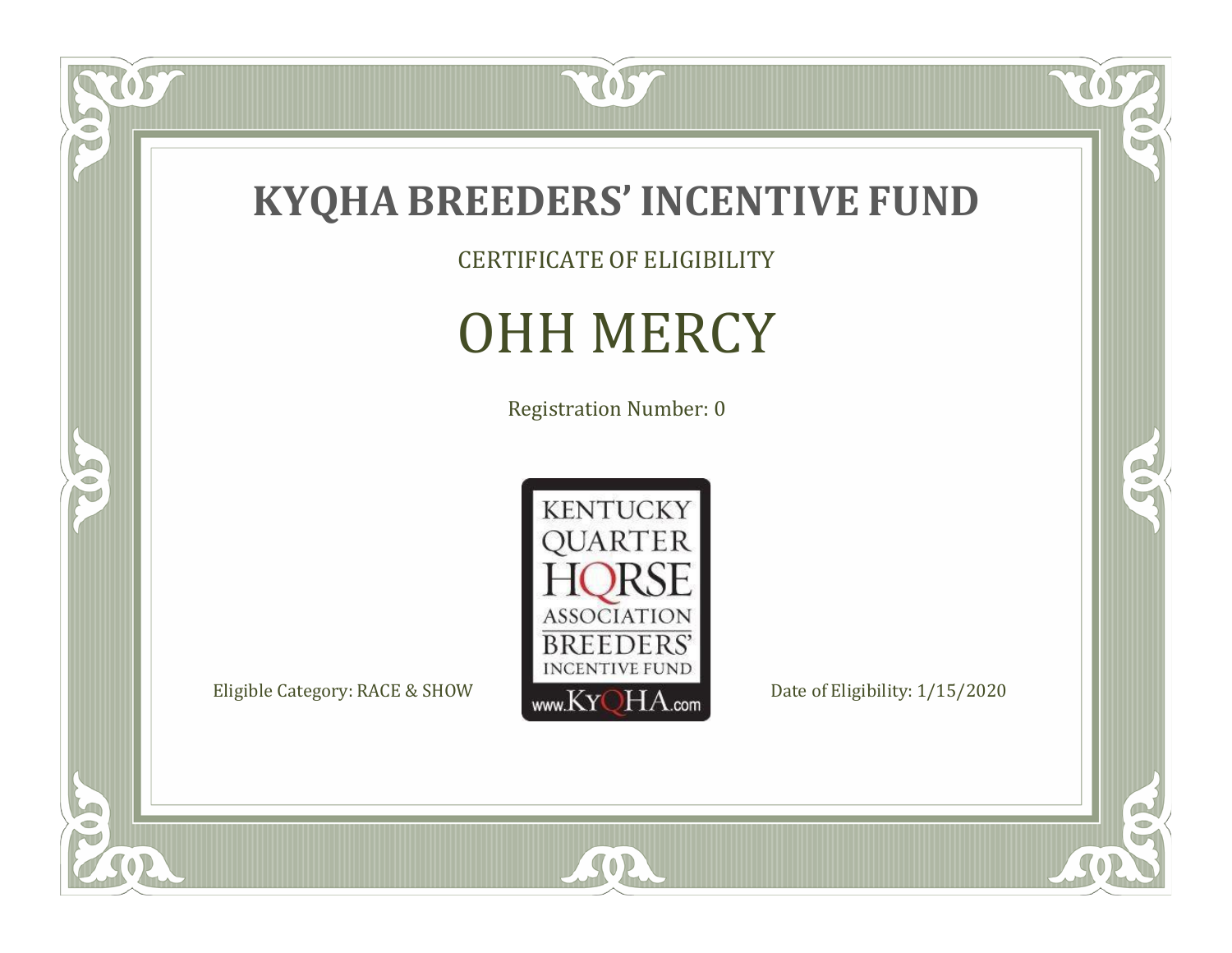

#### CERTIFICATE OF ELIGIBILITY

### ONE HOT REPLICA

Registration Number: 0



SOR

CO.

OR.

US

 $\Box$ NU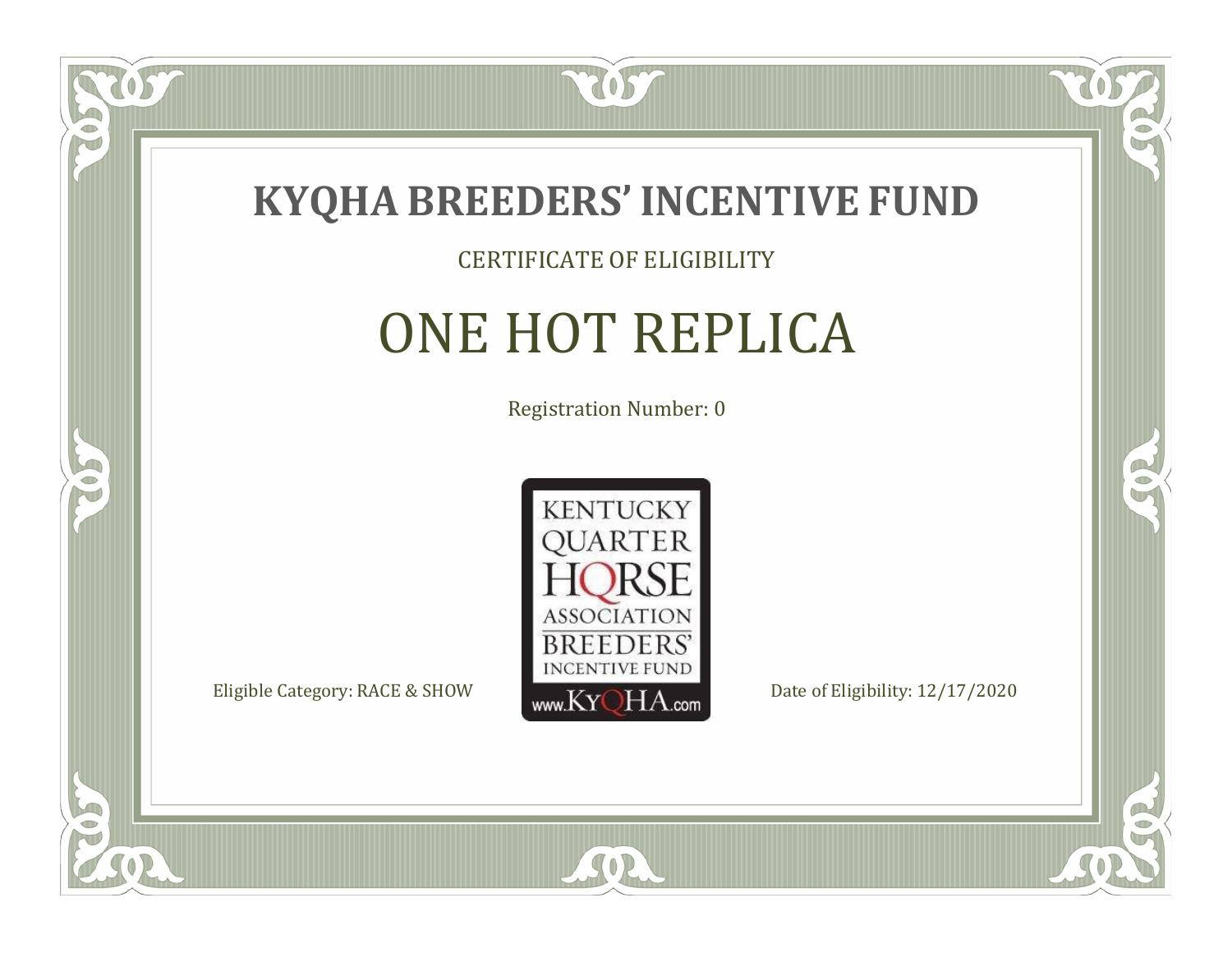

#### CERTIFICATE OF ELIGIBILITY

# ONE SUPER REDNECK

Registration Number: 5954018



SOR

CO.

B

 $\blacksquare$ N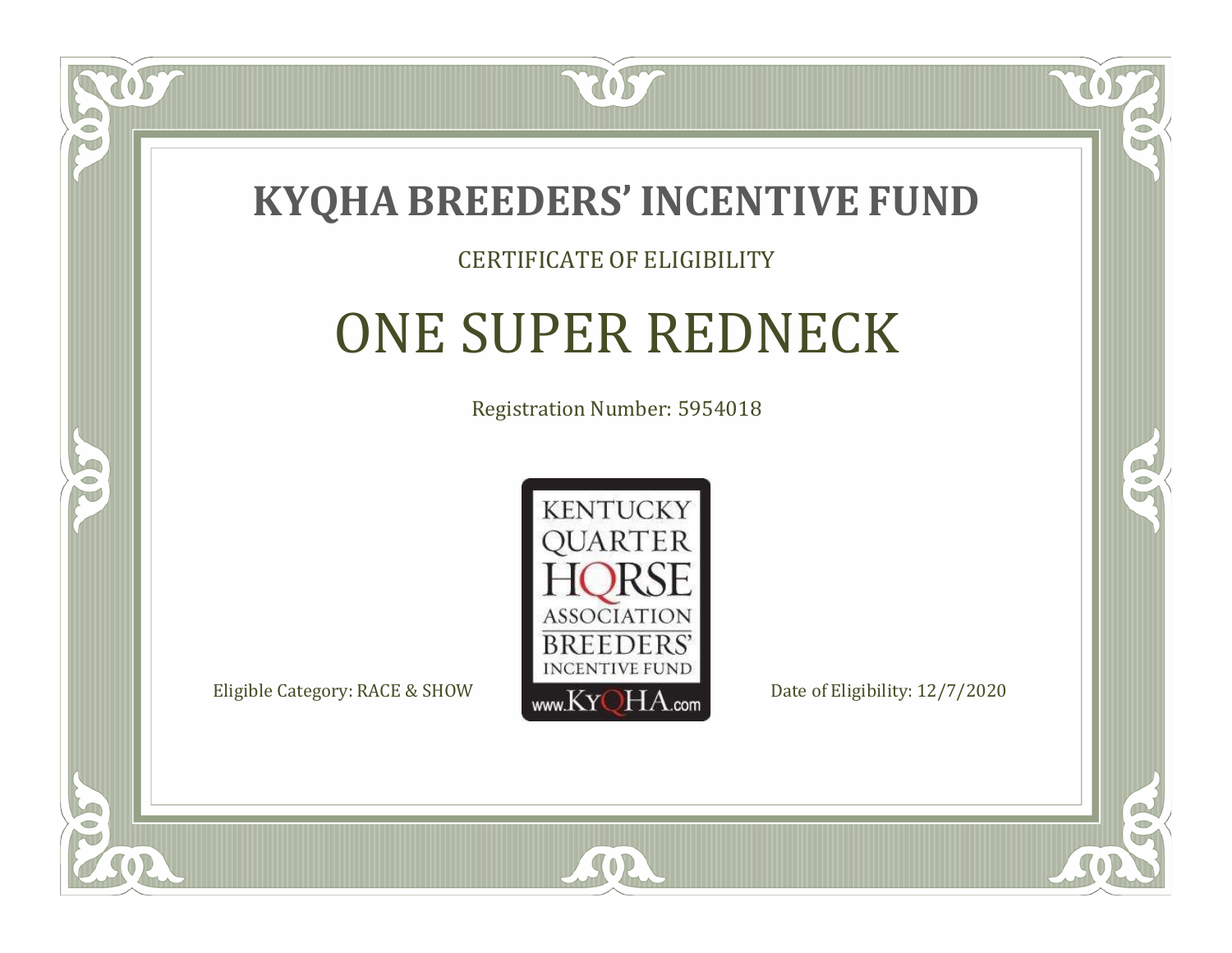

CERTIFICATE OF ELIGIBILITY

# RAGTOPS DOWN

Registration Number: 5958911



SOR

CO.

 $\rightarrow$ 

 $\delta S$ 

 $\bullet$ NU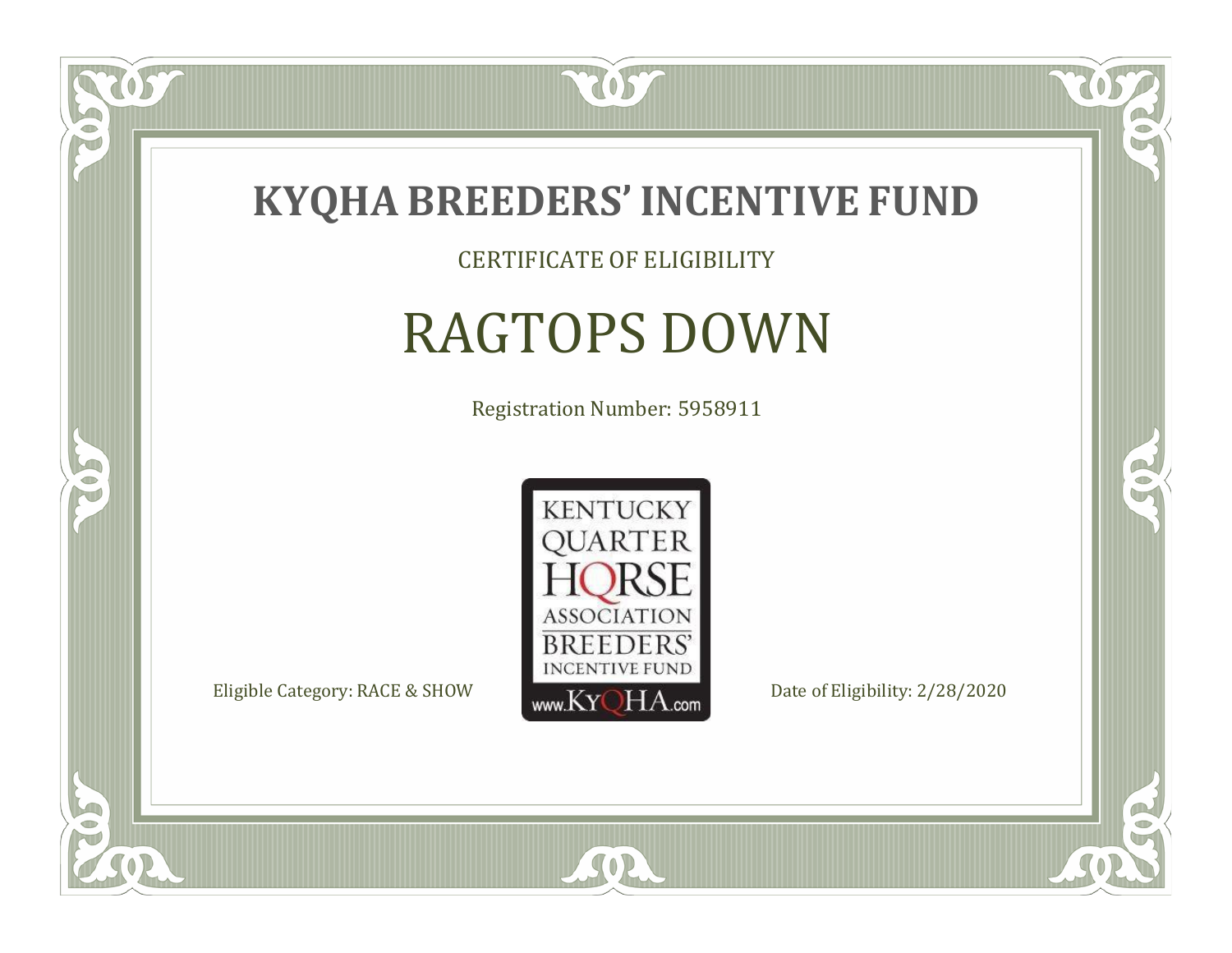2057

#### CERTIFICATE OF ELIGIBILITY

### REBELEENA TUFN SWEET

Registration Number: 5992368



SOR

RO

 $\rightarrow$ 

 $\Box$ N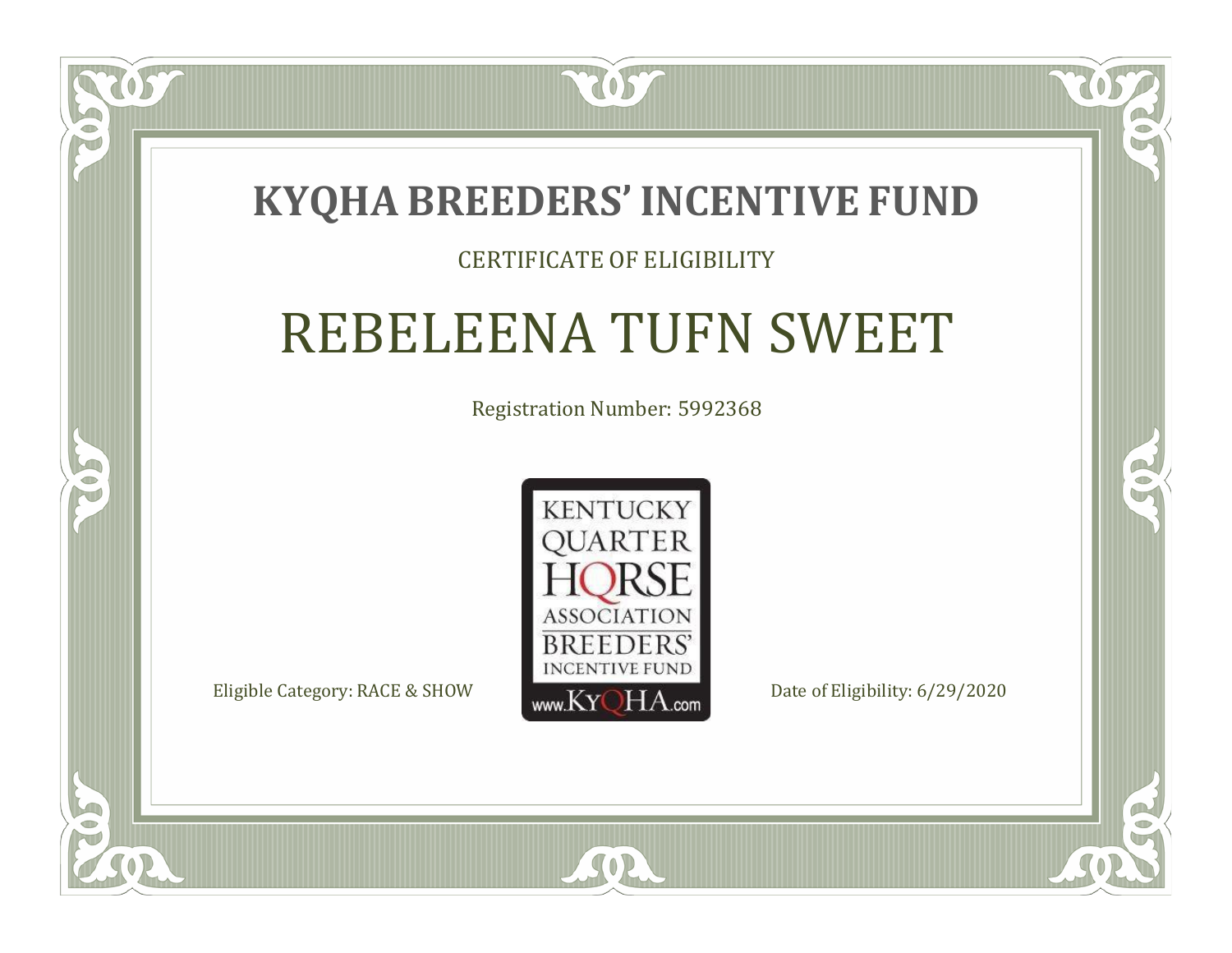

#### CERTIFICATE OF ELIGIBILITY

# REDNECK RICHES

Registration Number: 5847714



SOR

CO.

 $\rightarrow$ 

 $\delta S$ 

 $\bullet$ NU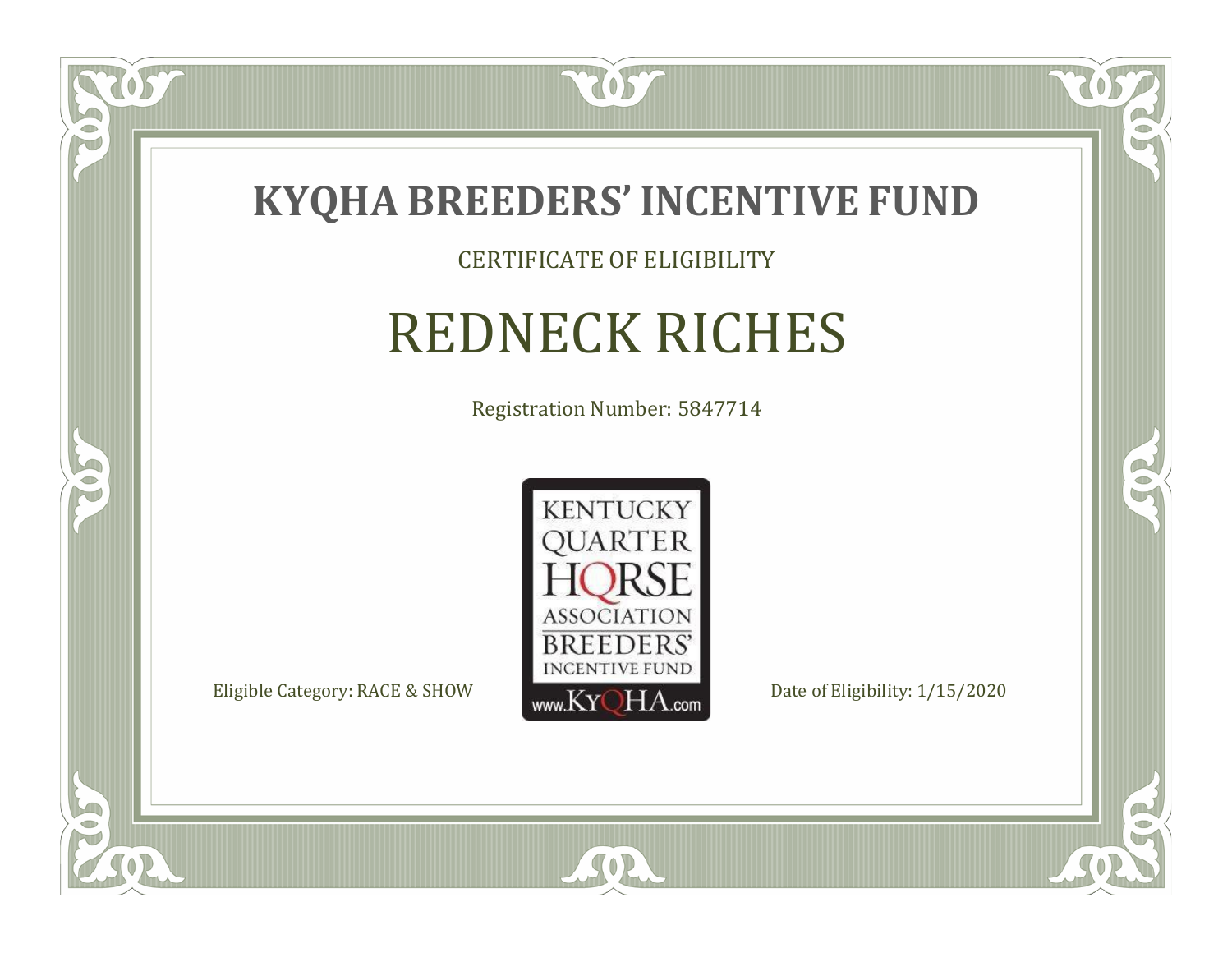

CERTIFICATE OF ELIGIBILITY

# REDNECK THIS

Registration Number: 5945343



SOR

 $\mathbb{R}$ 

 $\mathbb{R}^2$ 

 $\overline{OS}$ 

 $\bullet$ N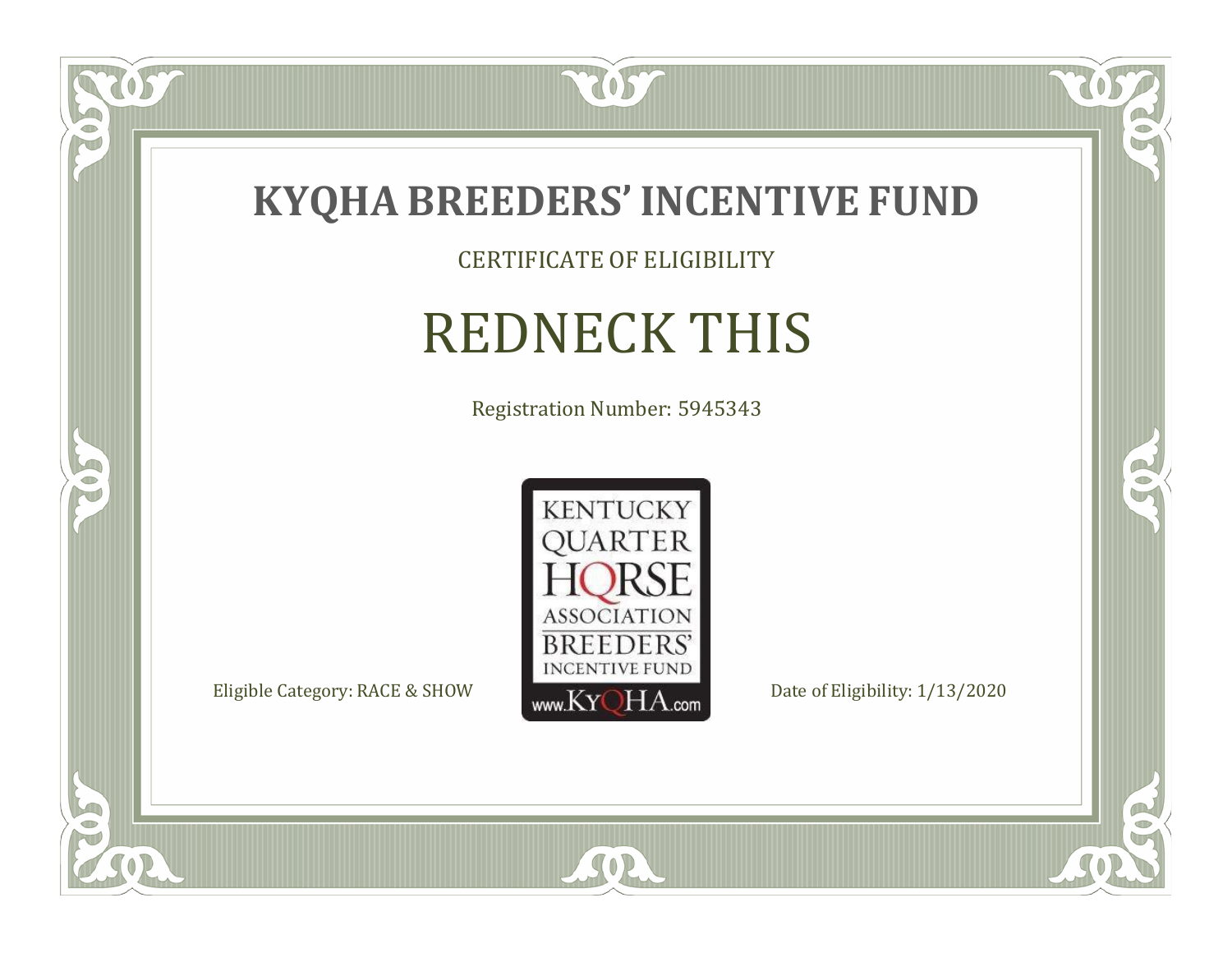

#### CERTIFICATE OF ELIGIBILITY

### REDS FINE DIAMOND

Registration Number: 6024559



 $SO2$ 

CO.

 $\rightarrow$ 

 $\Box$ N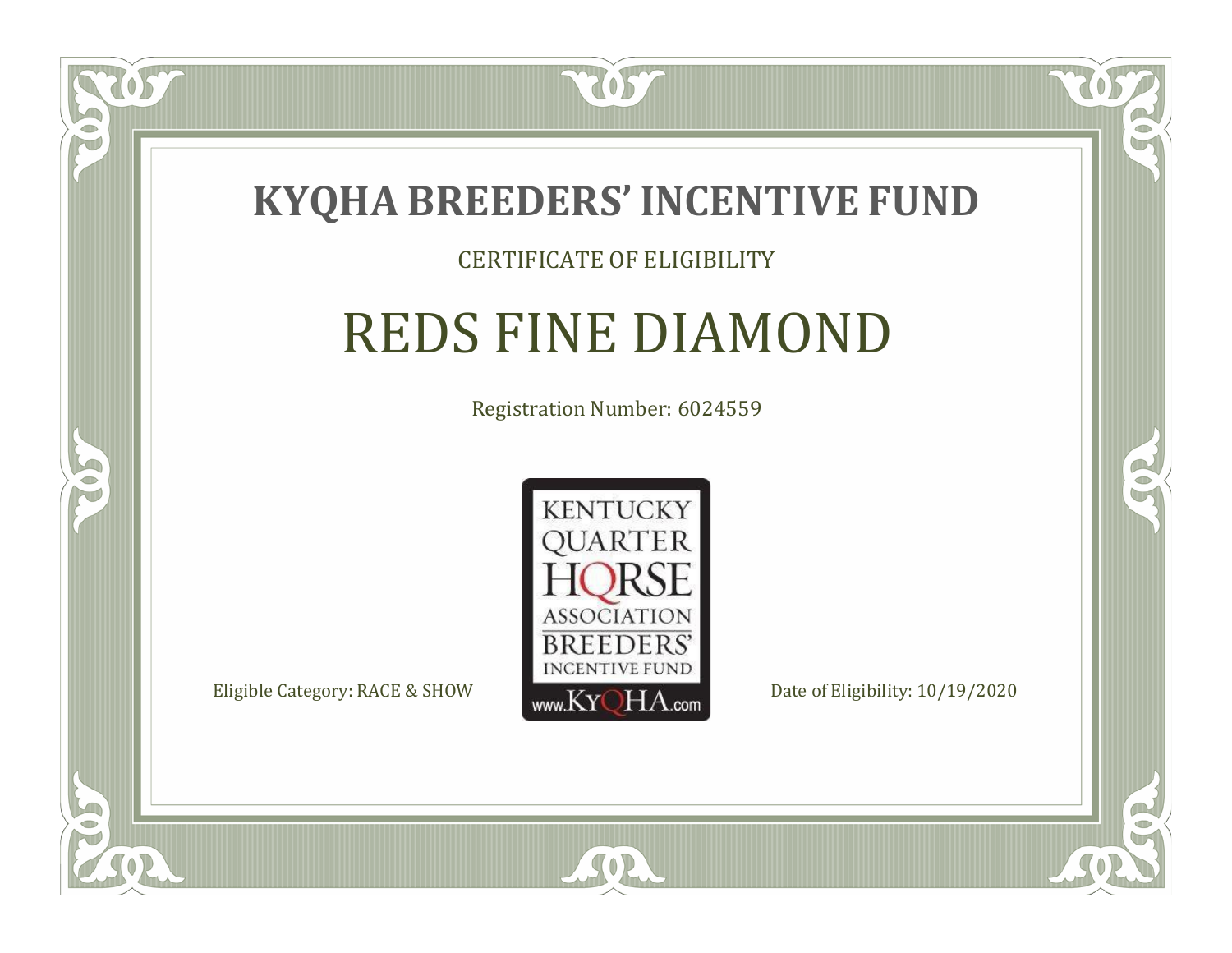

#### CERTIFICATE OF ELIGIBILITY

### REPLICATED MOVE

Registration Number: 0



SOR

CO.

 $\rightarrow$ 

 $\delta S$ 

 $\Box$ NU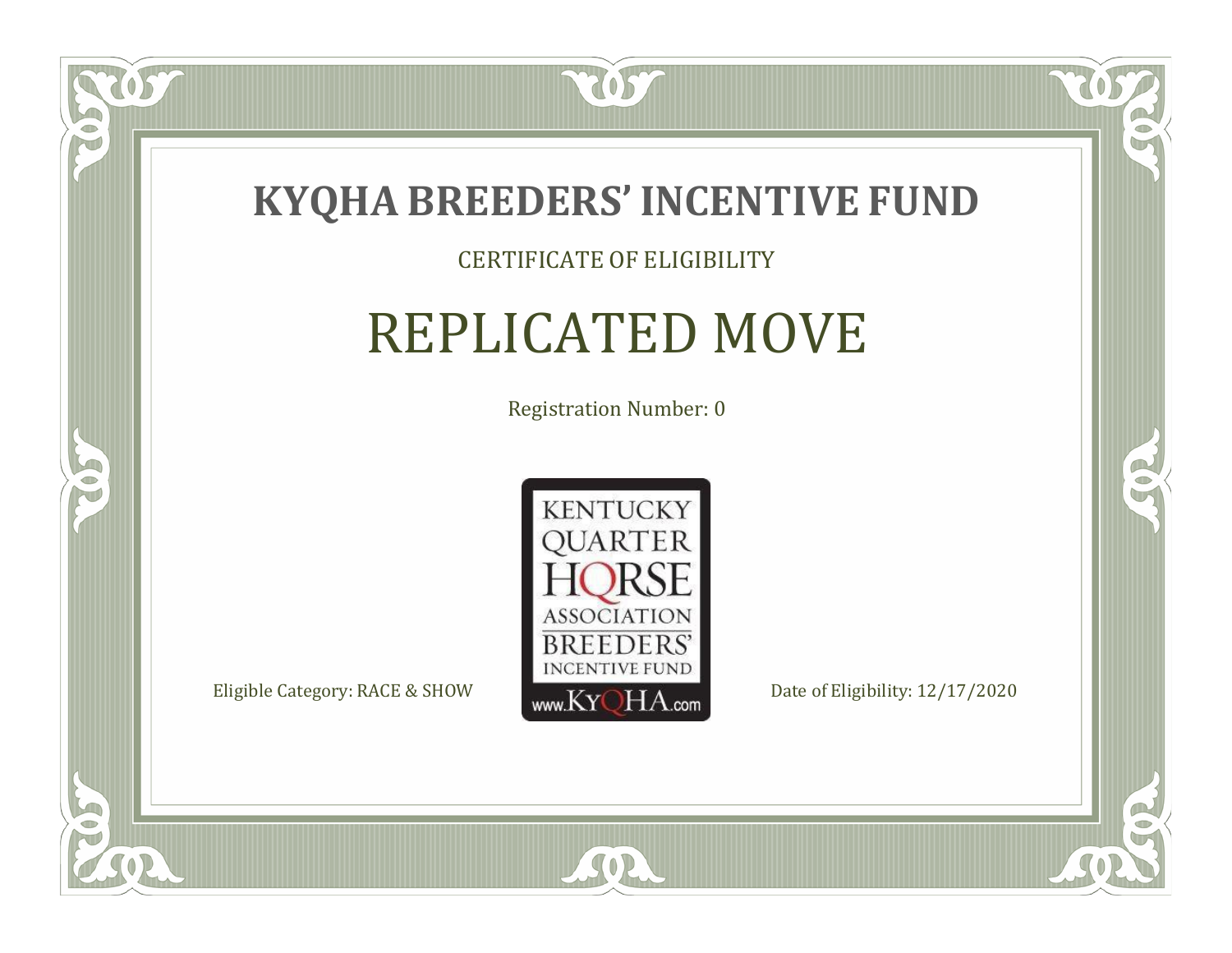

#### CERTIFICATE OF ELIGIBILITY

### RISE ABOVE THE DOUBT

Registration Number: 5949376



SOR

CO.

B

 $\blacksquare$ N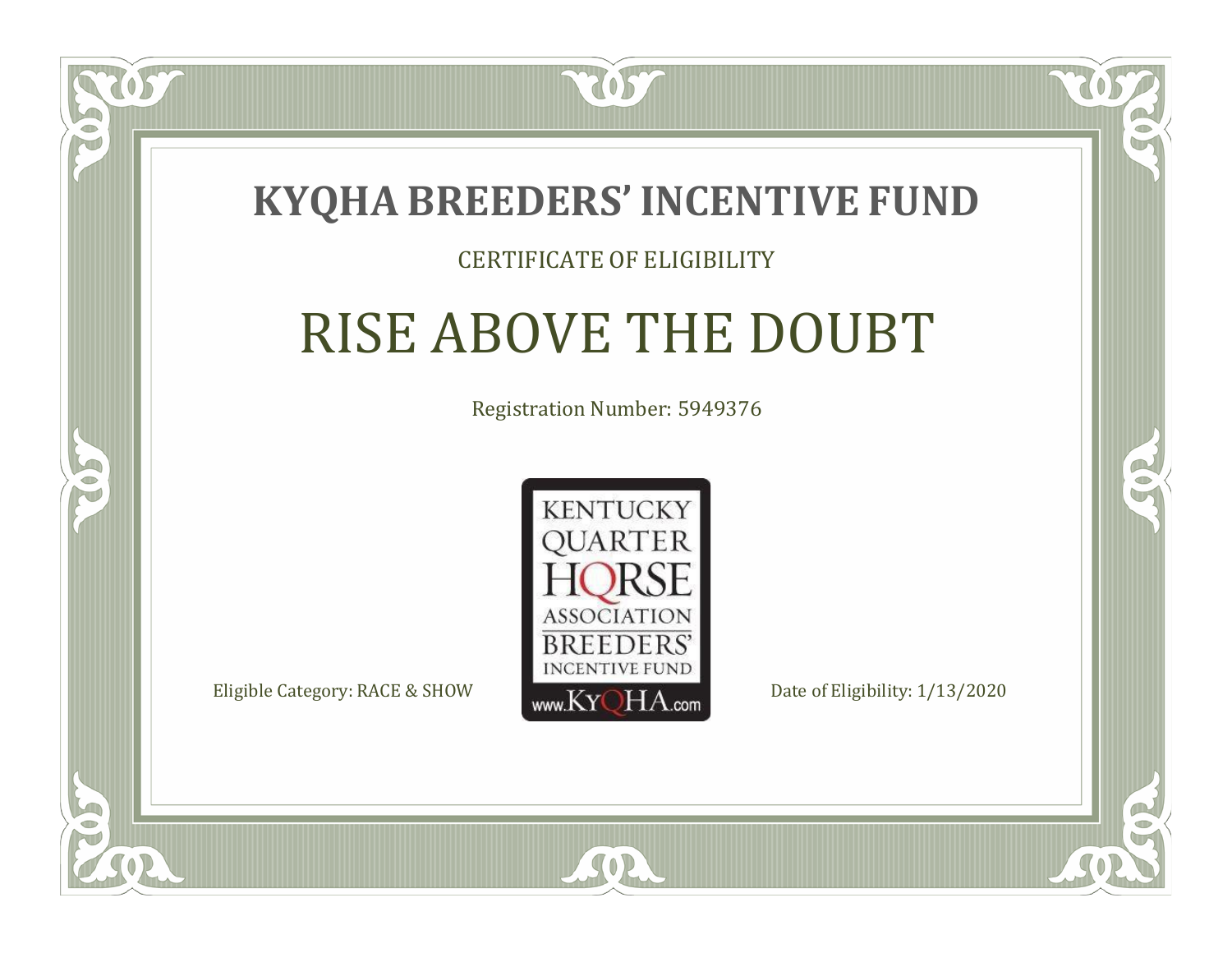

#### CERTIFICATE OF ELIGIBILITY

### RONAS GOT FAMOUS

Registration Number: 0



SOR

RO

B

 $\Box$ N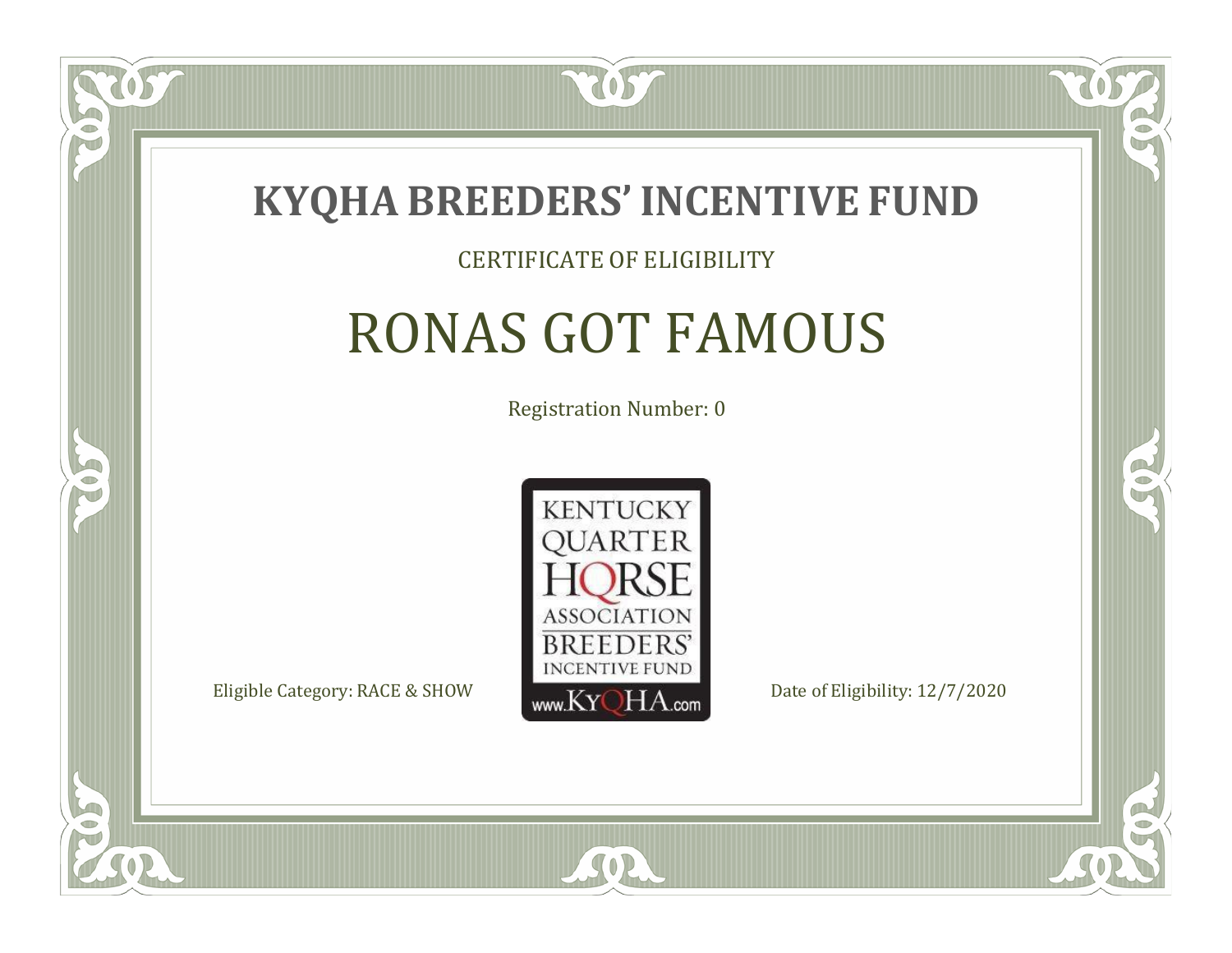

 $\Box$ N

5

#### CERTIFICATE OF ELIGIBILITY

## RTS ONE MORE ROUND

Registration Number: 5989304



SOR

CO.

P.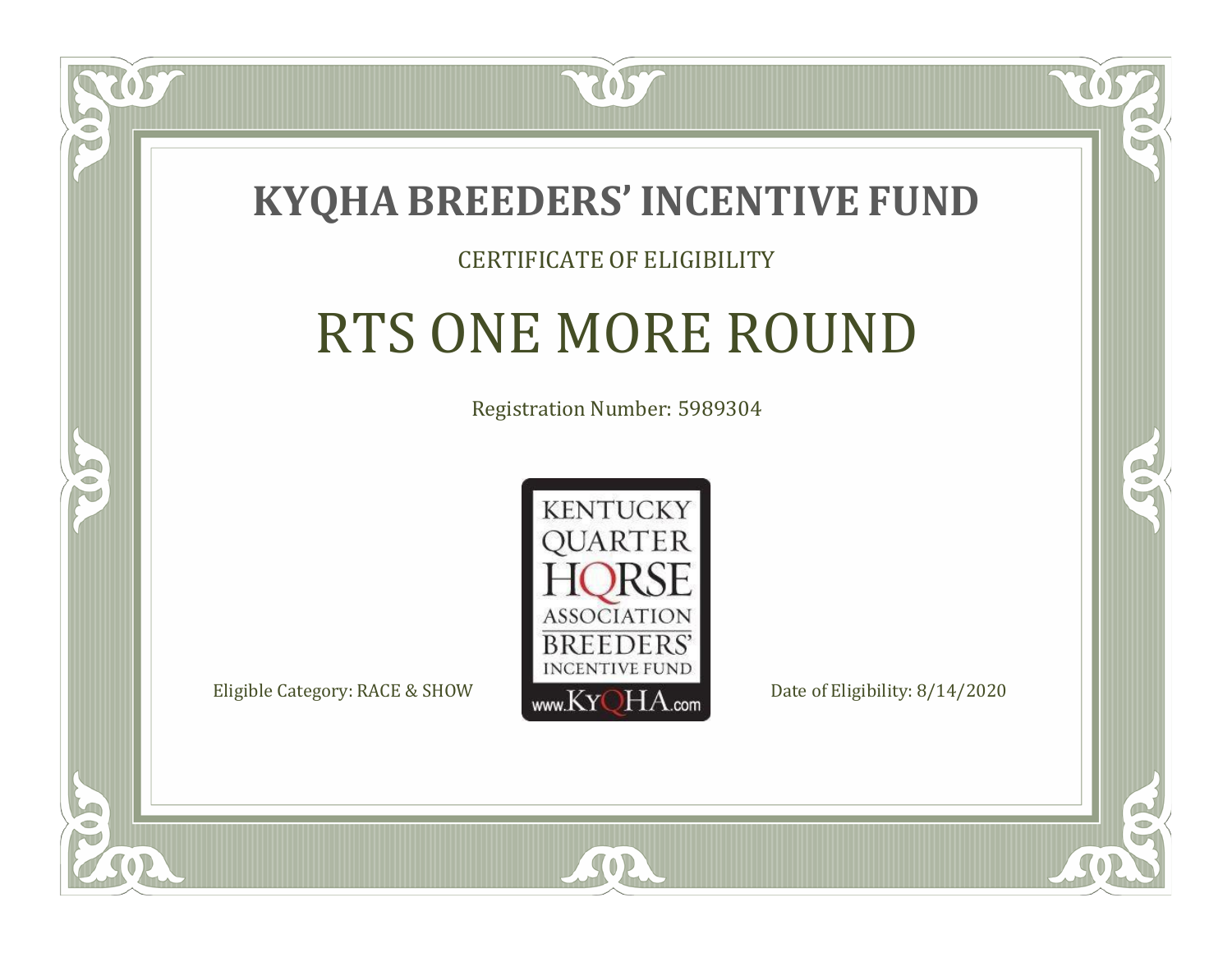

#### CERTIFICATE OF ELIGIBILITY

### SANTA FAE REDNECK

Registration Number: 5969136



SOR

CO.

B

 $\blacksquare$ N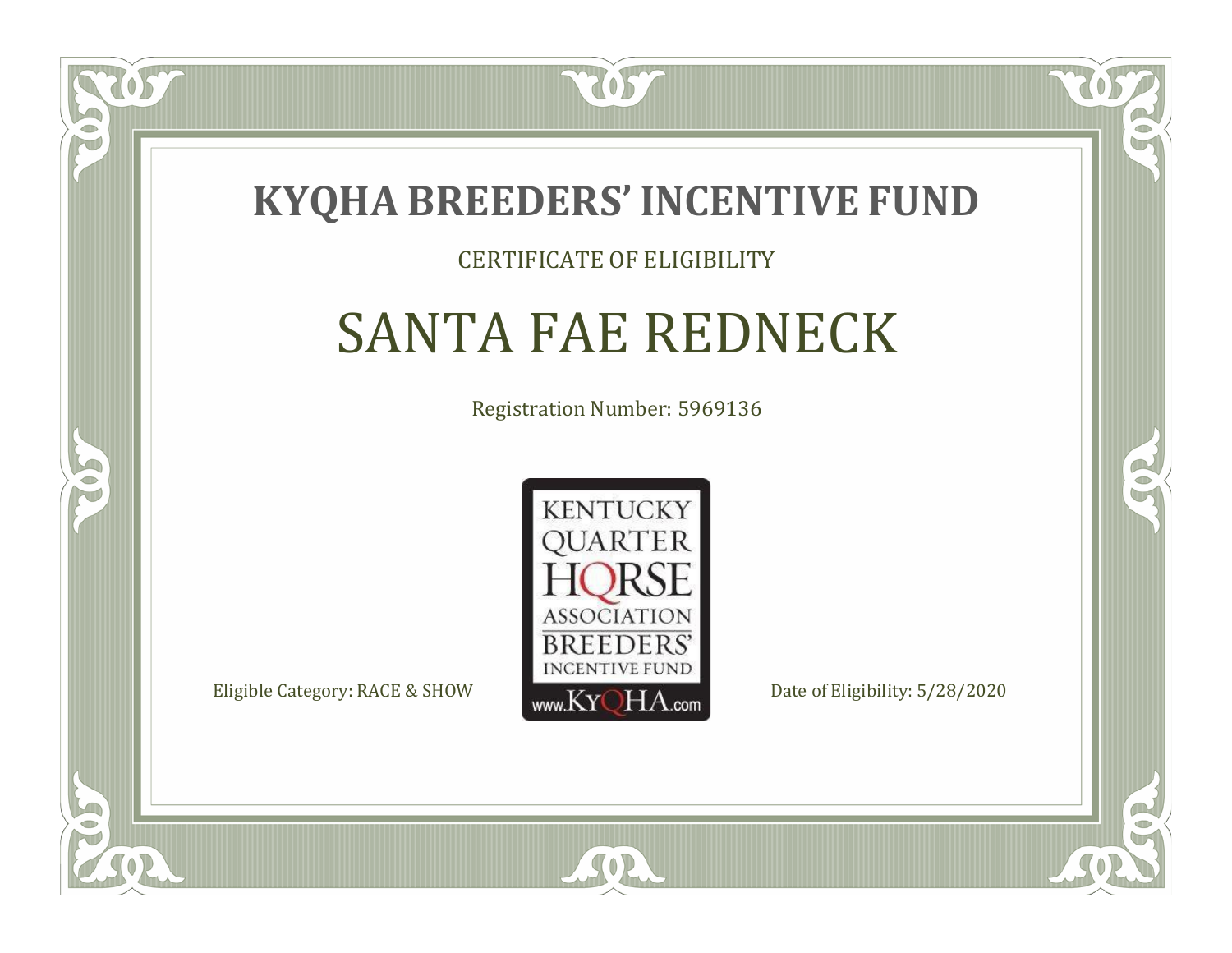

#### CERTIFICATE OF ELIGIBILITY

### SHE DEMANDS IT

Registration Number: 0



SOR

 $\delta S$ 

 $\bullet$ NU

5

CO.

 $\rightarrow$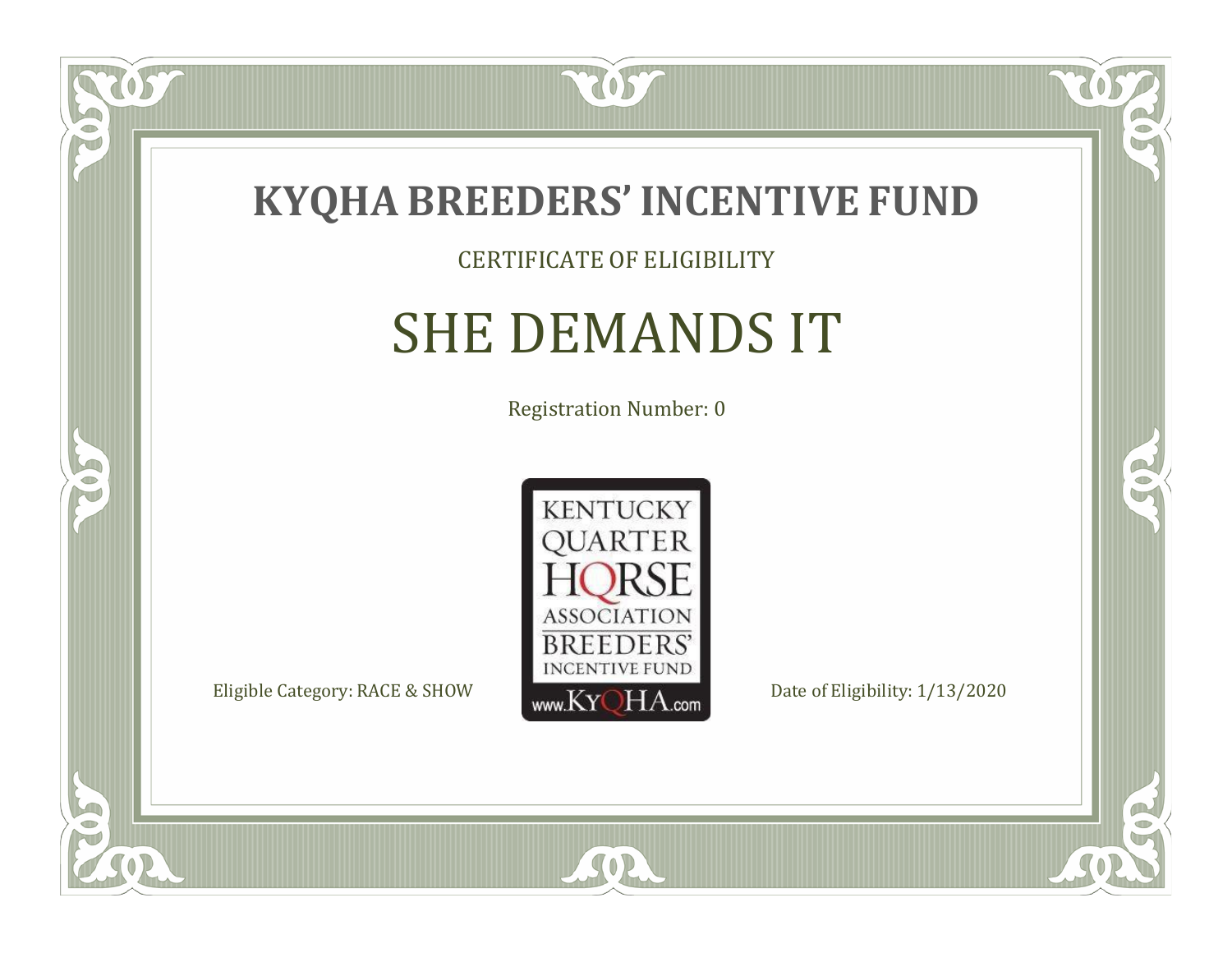

#### CERTIFICATE OF ELIGIBILITY

## SHEZA FANCY VIRTUE

Registration Number: 6027951



SOR

CO.

 $\rightarrow$ 

 $\blacksquare$ N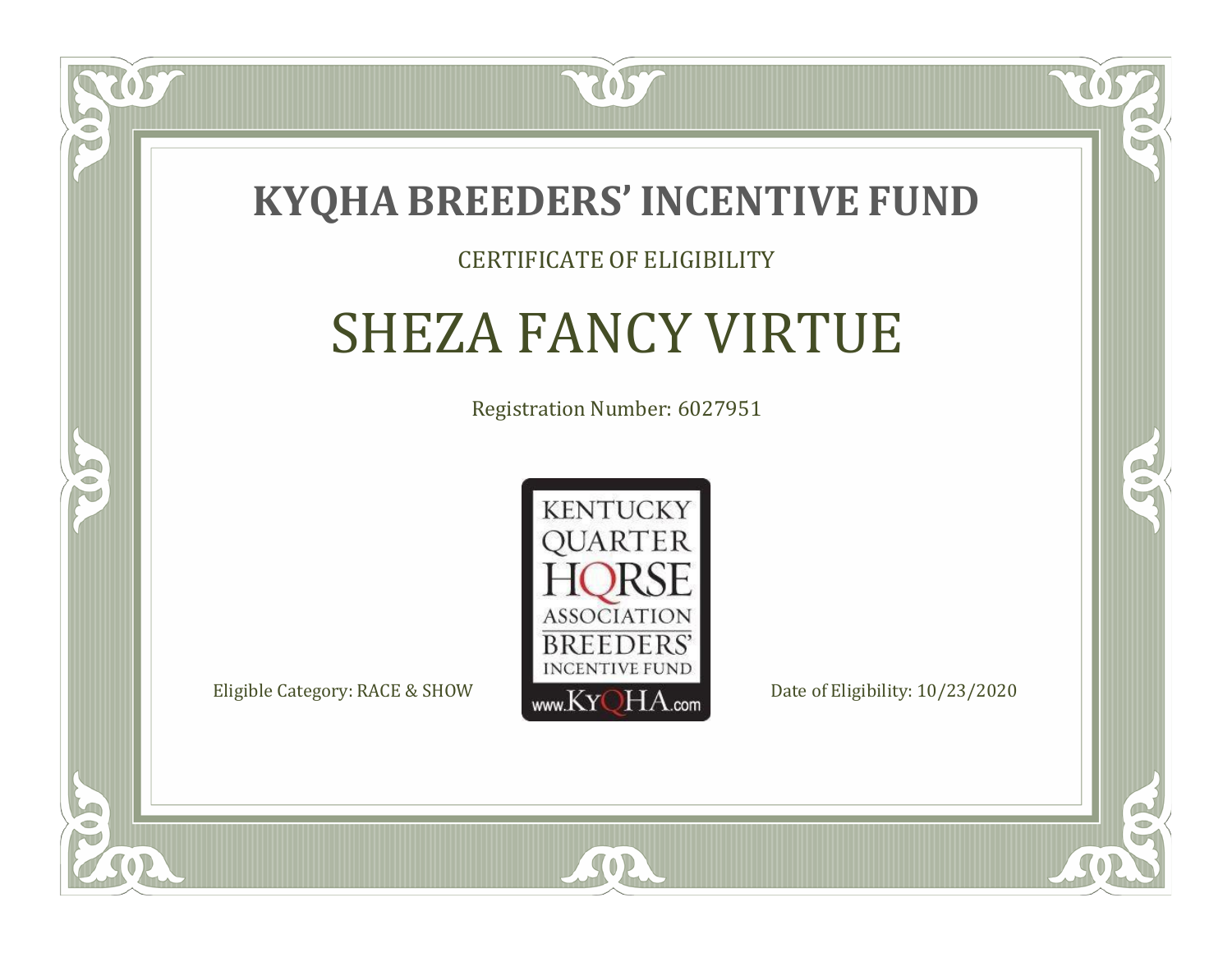

#### CERTIFICATE OF ELIGIBILITY

### SHOWEM A GOOD TIME

Registration Number: 6039469



SOR

RO

P.

 $\Box$ N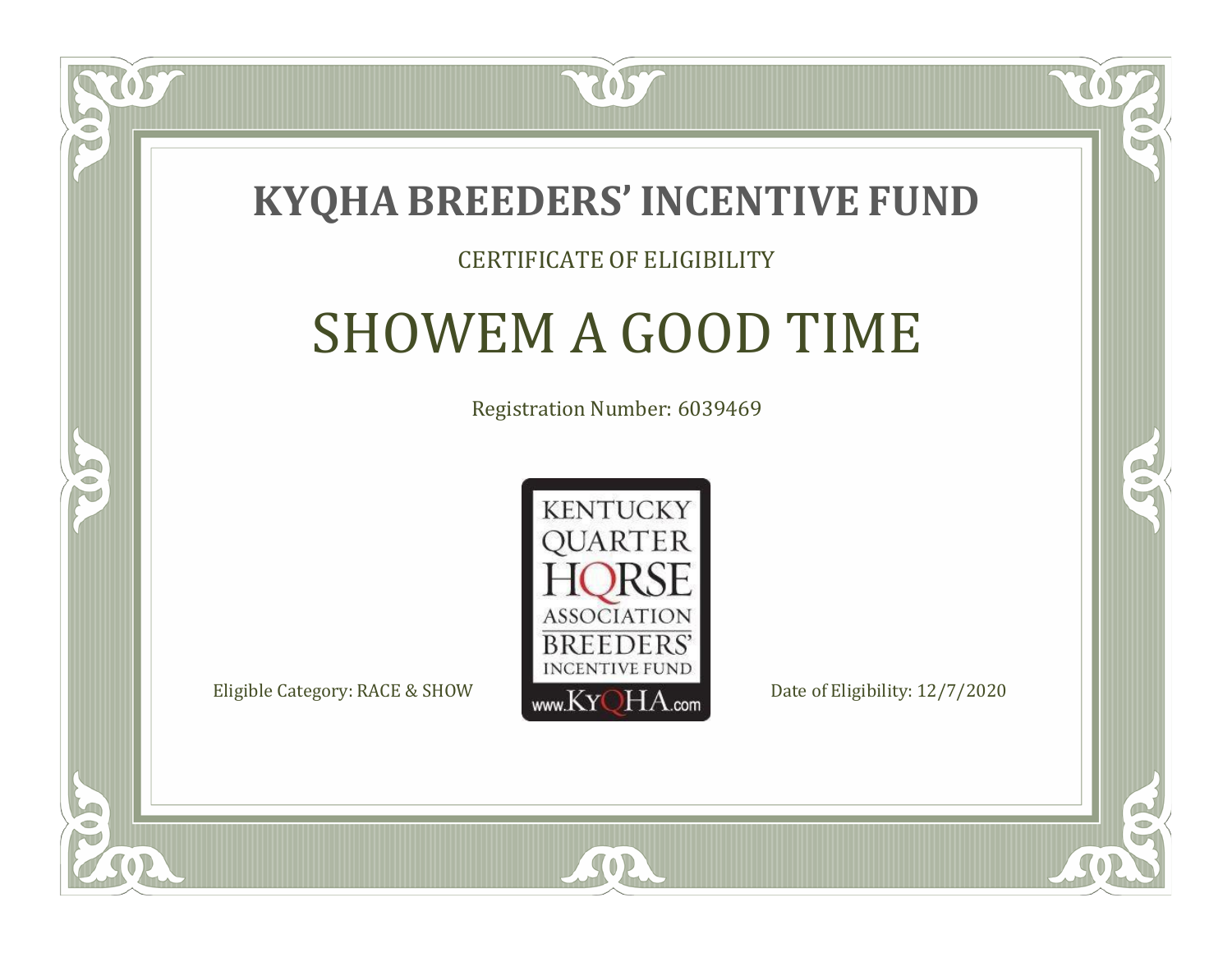

#### CERTIFICATE OF ELIGIBILITY

### SHOWEM THE SCORE

Registration Number: 0



SOR

CO.

B

 $\Box$ N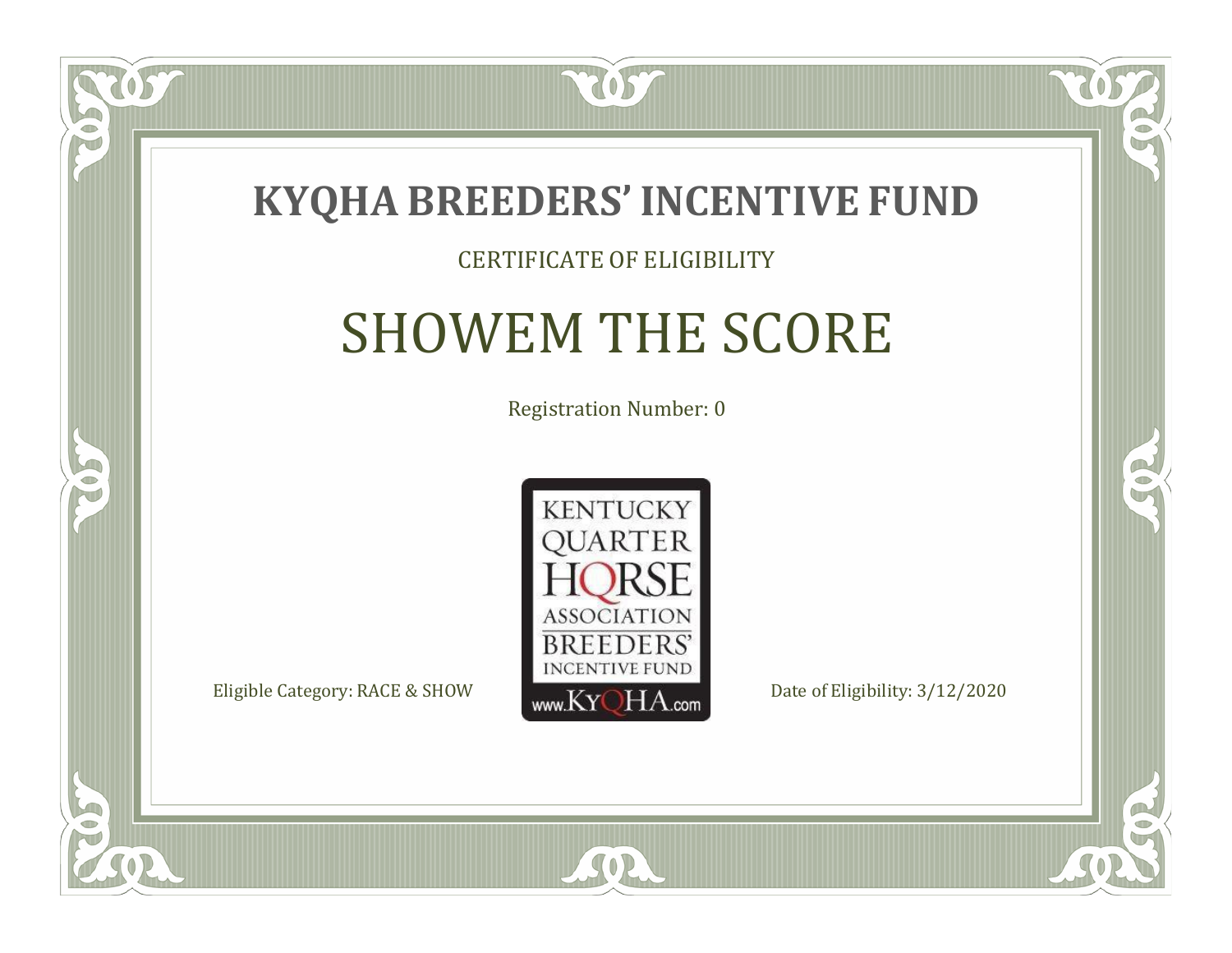

#### CERTIFICATE OF ELIGIBILITY

### SHOWEM THE SMOKE

Registration Number: 6017998



SOR

CO.

B

 $\Box$ N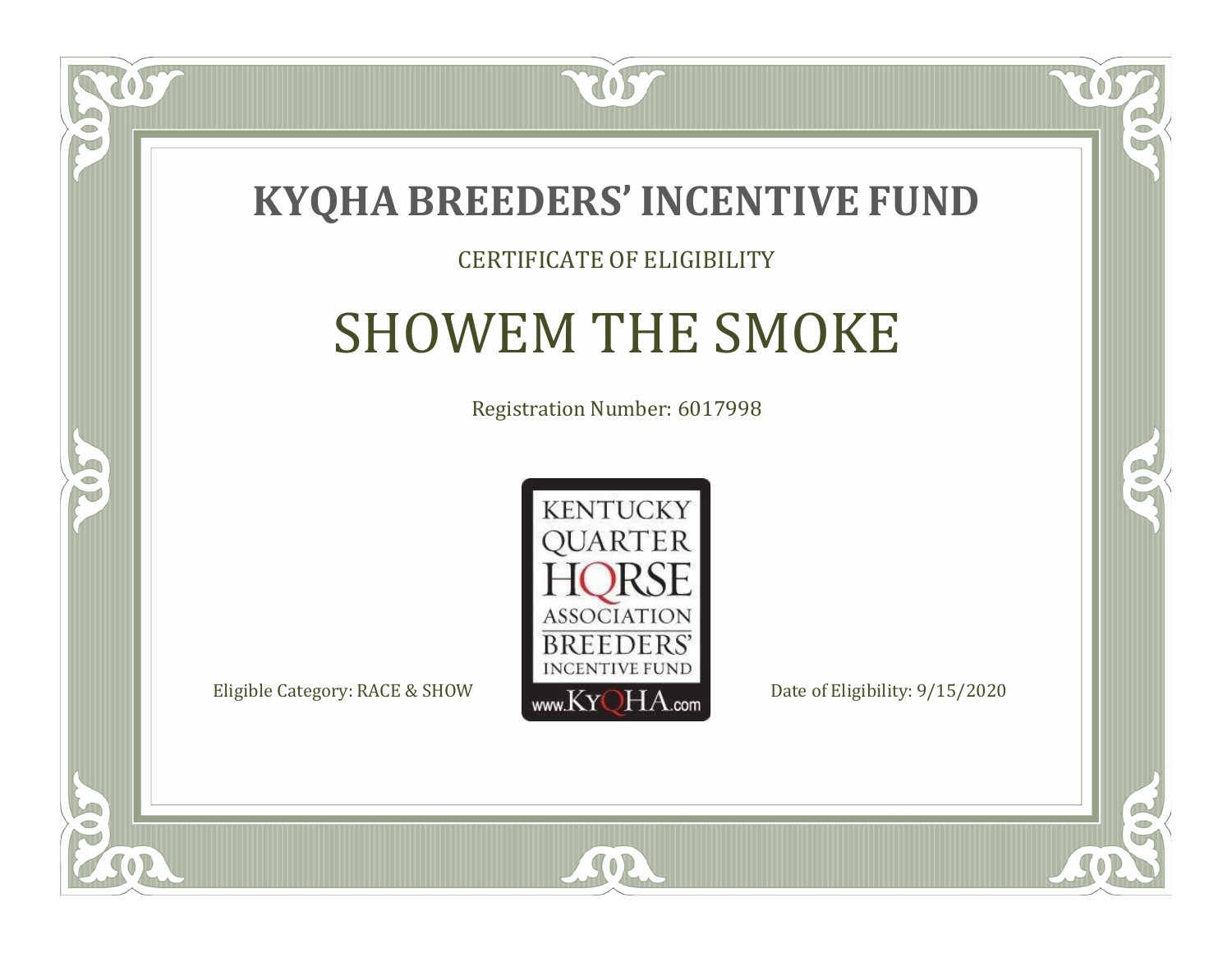

CERTIFICATE OF ELIGIBILITY

# SHOWEM UR MONEYMAKER



SOR

Eligible Category: RACE & SHOW Date of Eligibility: 1/13/2020

 $\delta s$ 

 $\Box$ N

5

 $\Box$ 

 $\mathbb{R}$ 

B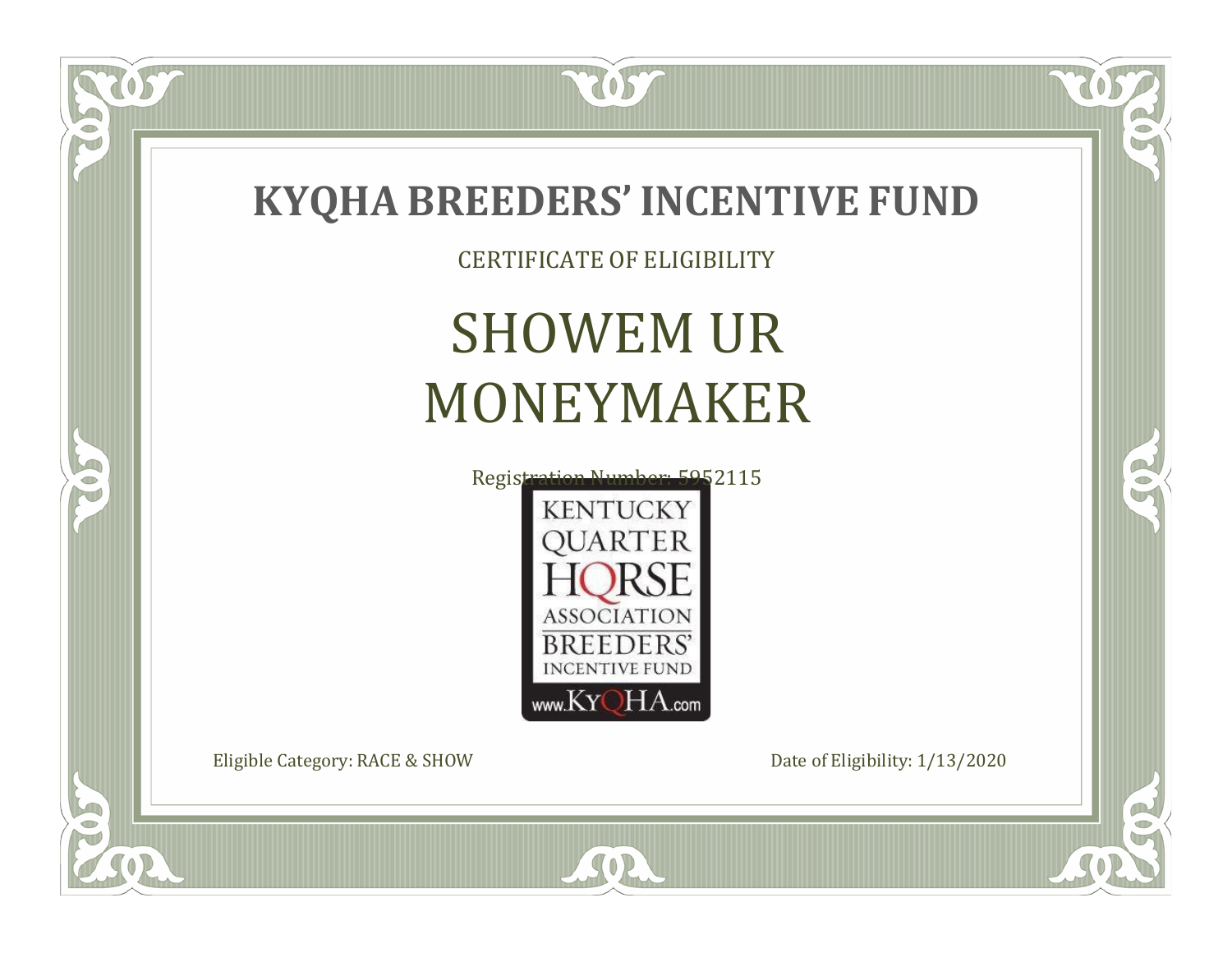7057

#### CERTIFICATE OF ELIGIBILITY

# SIP SOUTHERN WHISKEY

Registration Number: 6022523



SOR

CO.

 $\rightarrow$ 

 $\blacksquare$ N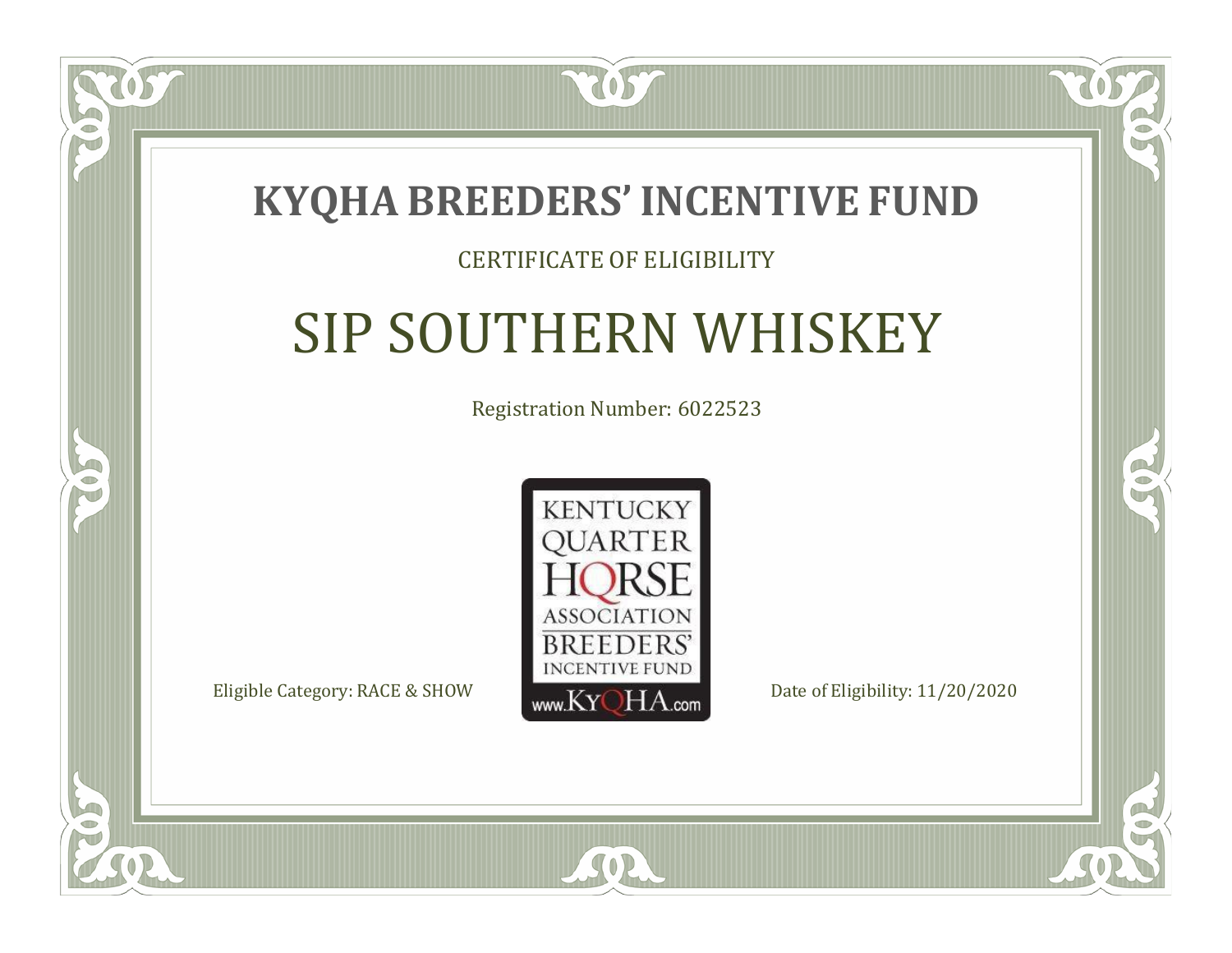2057

#### CERTIFICATE OF ELIGIBILITY

### SIXYFAMOUSFIREWATER

Registration Number: 5952352



 $SO2$ 

CO.

 $\rightarrow$ 

 $\Box$ N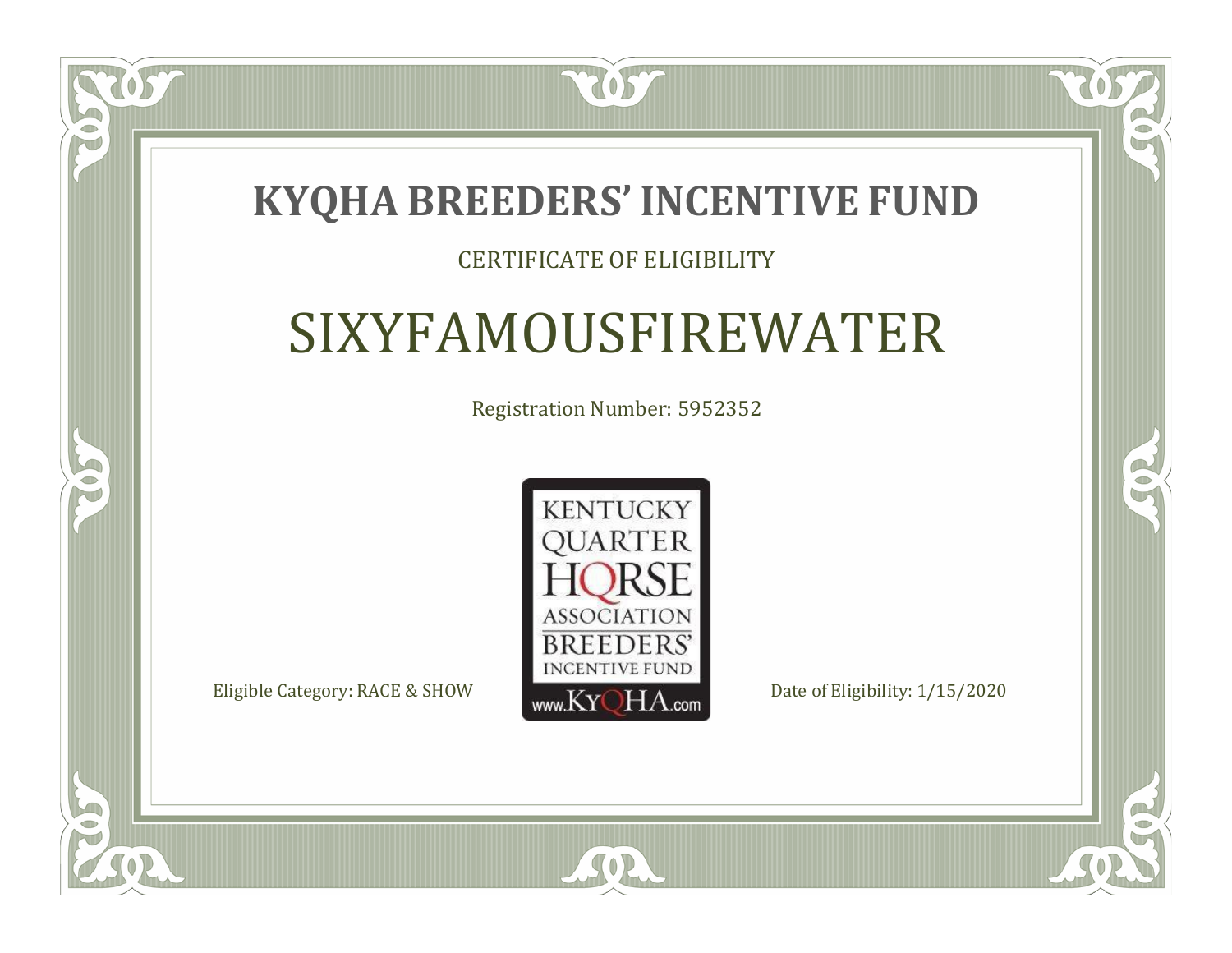

#### CERTIFICATE OF ELIGIBILITY

### SKIPPA SANPEPPY CAT

Registration Number: 5884657



SOR

 $\mathbb{R}^2$ 

 $\rightarrow$ 

 $\Box$ N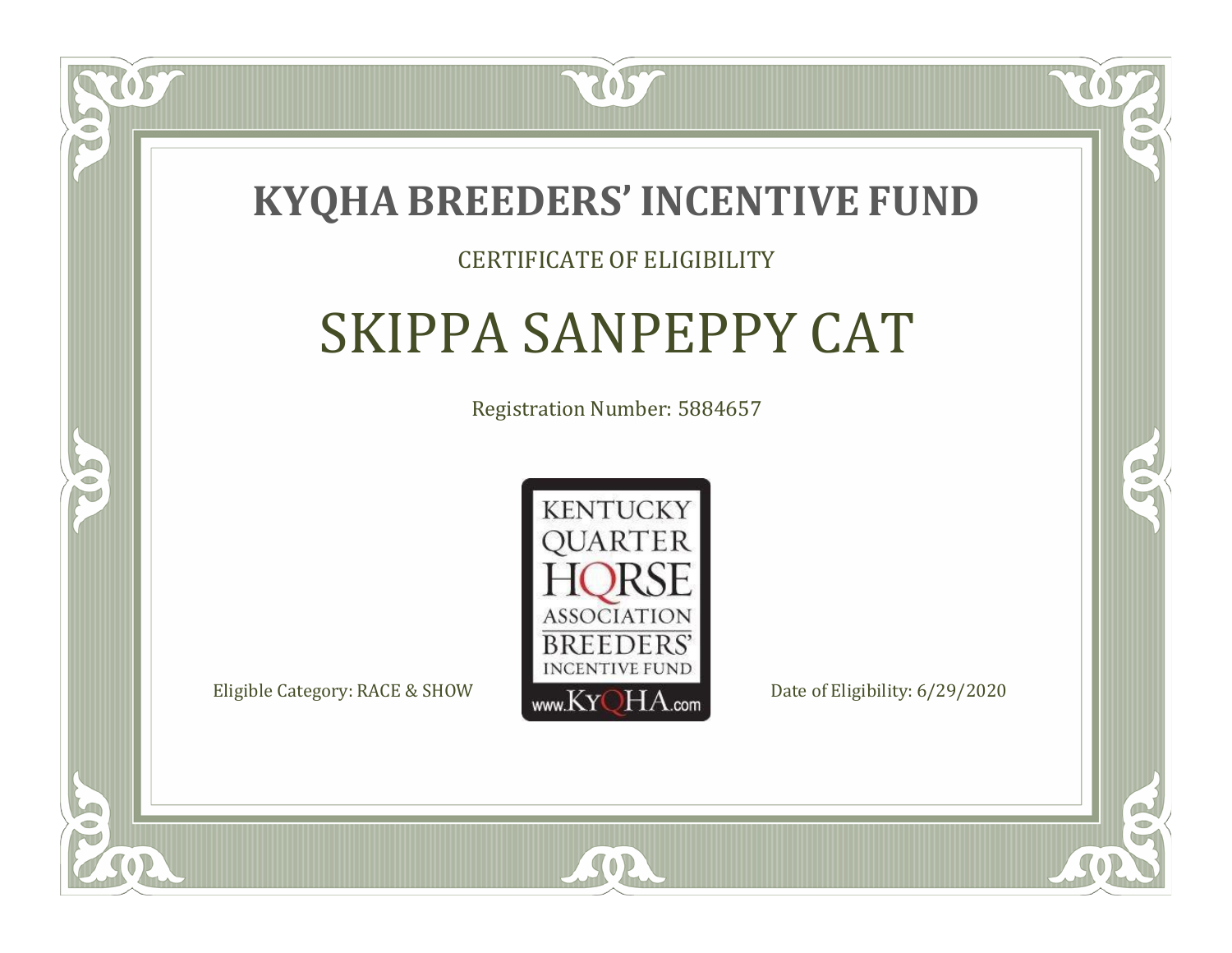

#### CERTIFICATE OF ELIGIBILITY

# SLEEPIN IN THE SOUTH

Registration Number: 0



 $SO2$ 

 $\Box$ N

5

CO.

 $\rightarrow$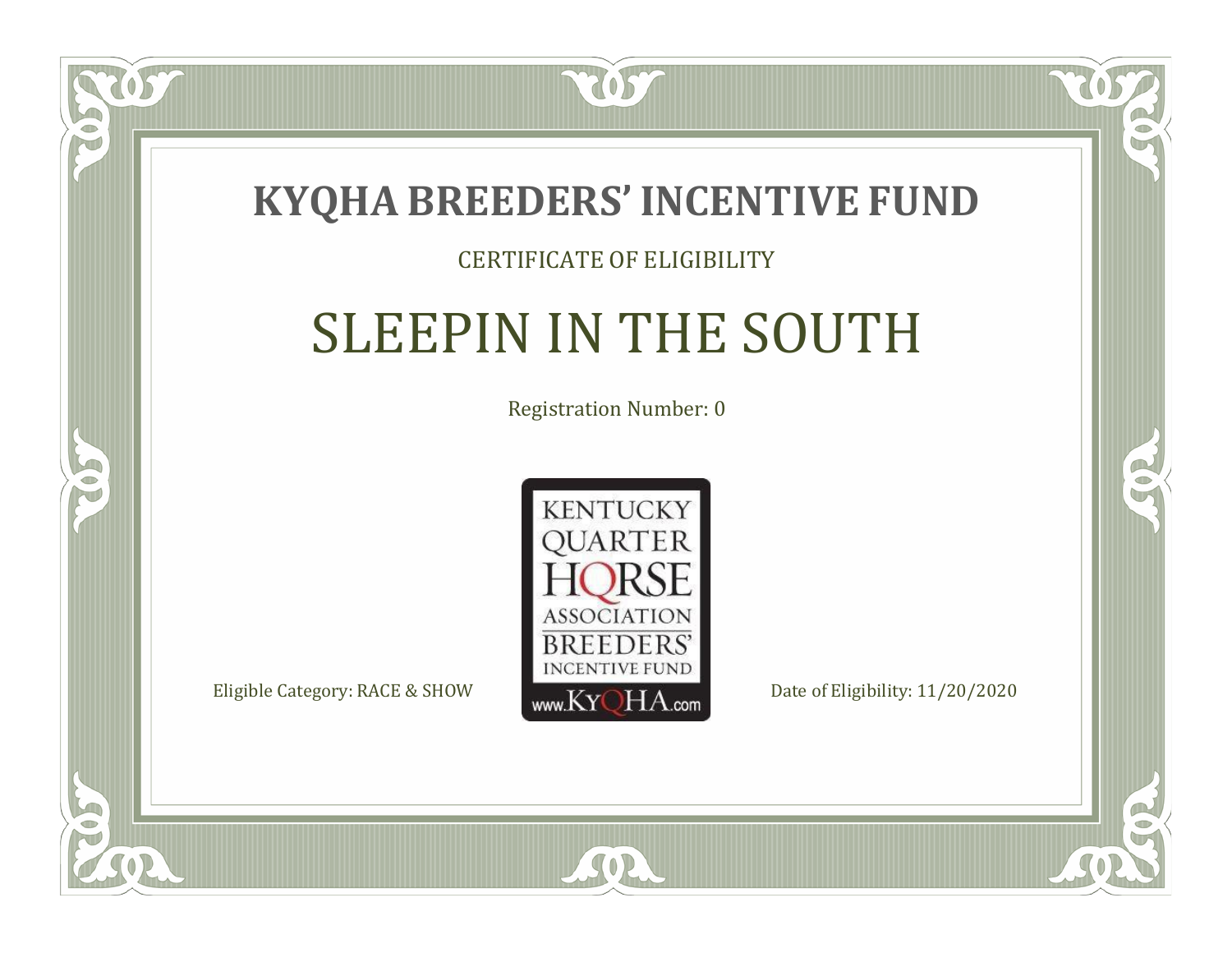

### CERTIFICATE OF ELIGIBILITY

# SMILE ITS CONTAGIOUS

Registration Number: 6005751



SOR

CO.

P.

 $\Box$ T

S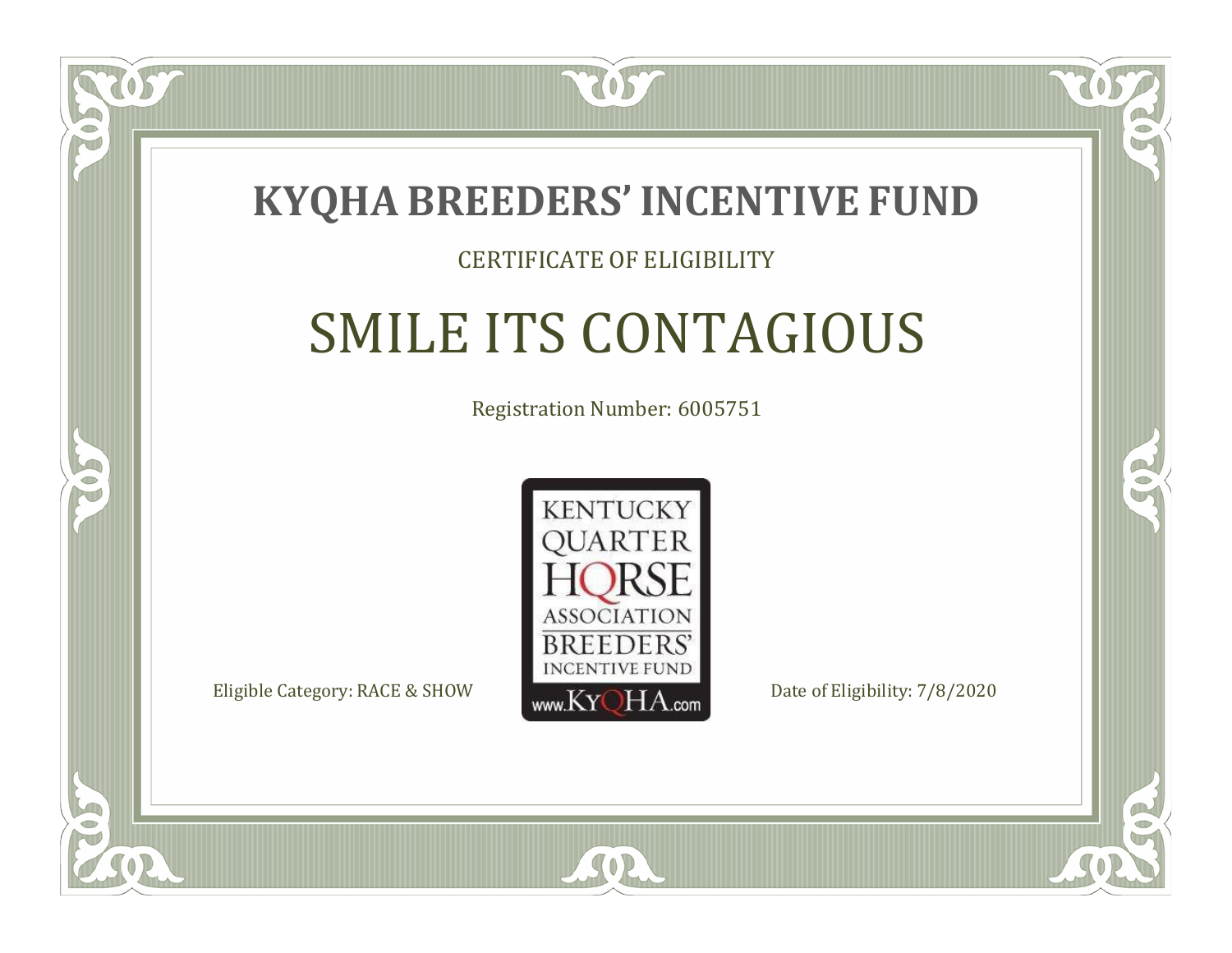

#### CERTIFICATE OF ELIGIBILITY

## SOME KINDA SPECIAL

Registration Number: 6000388



 $SO<sub>2</sub>$ 

RO

CO.

 $\Box$ N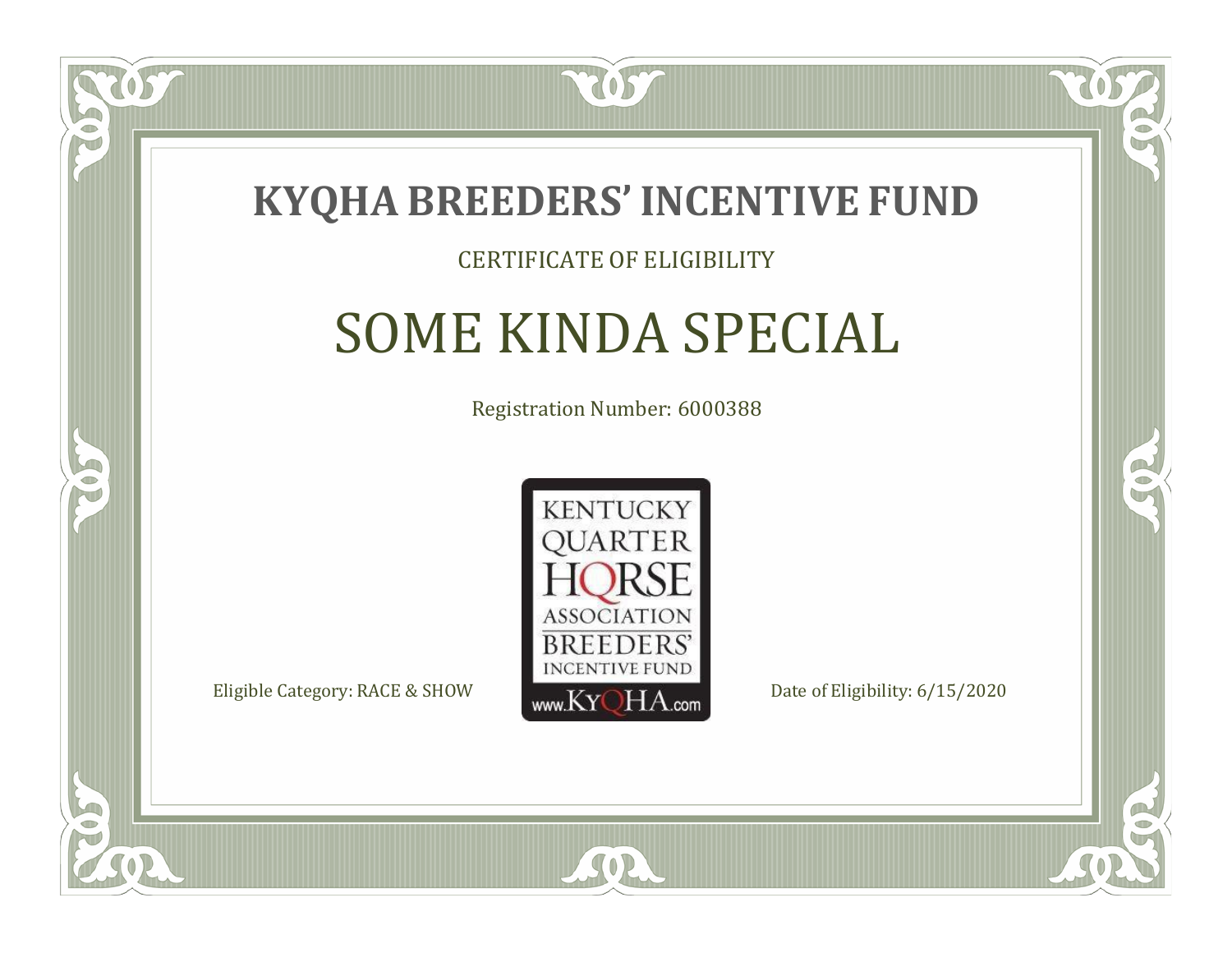### **KYQHA BREEDERS'INCENTIVE FUND**

7057

### CERTIFICATE OF ELIGIBILITY

# SOUTHERN AND CERTAIN

Registration Number: 5946059



SOR

CO.

 $\rightarrow$ 

 $\blacksquare$ N

S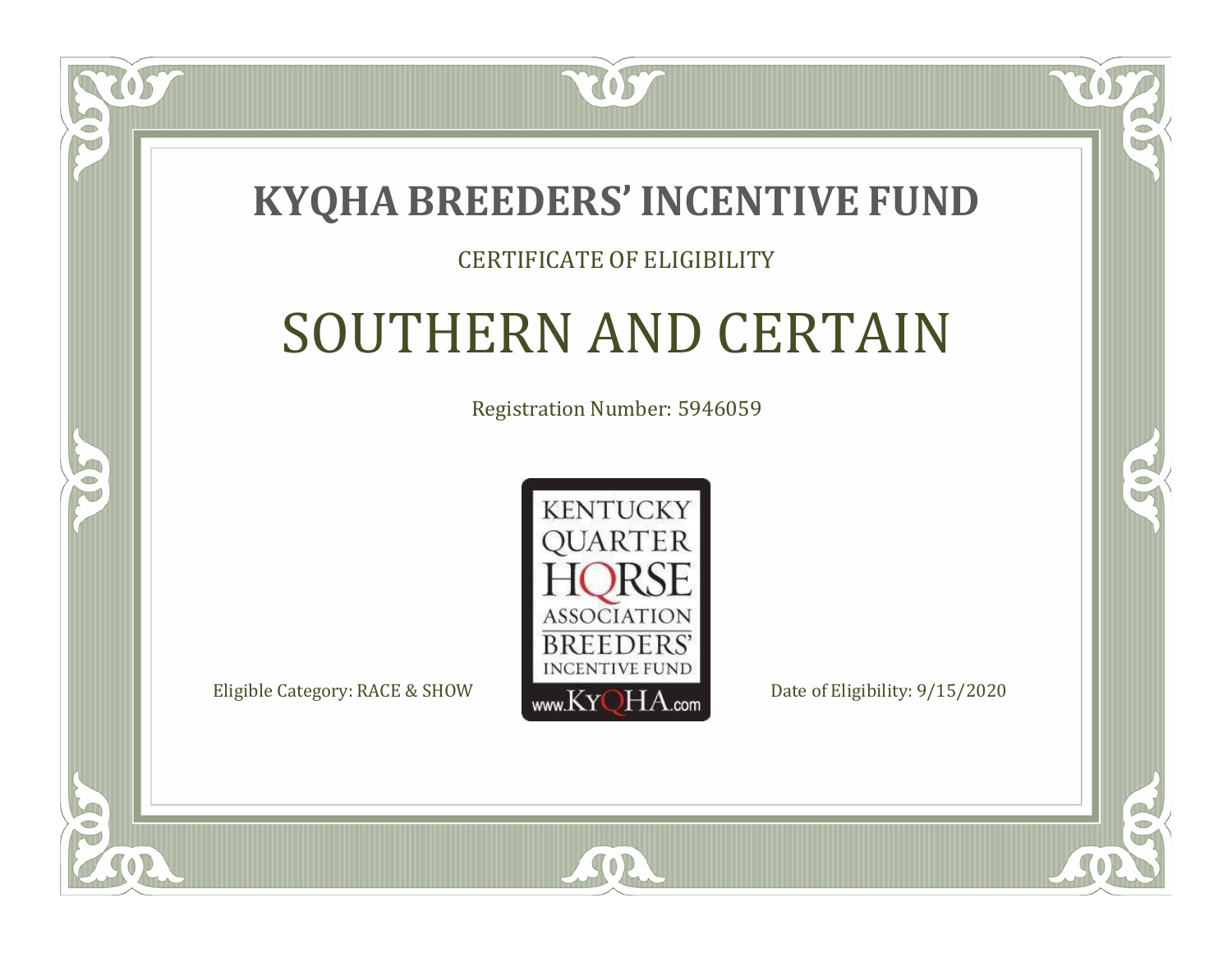

#### CERTIFICATE OF ELIGIBILITY

# SOUTHERN HONOR

Registration Number: 5952768



SOR

US

 $\Box$ NU

5

CO.

 $\rightarrow$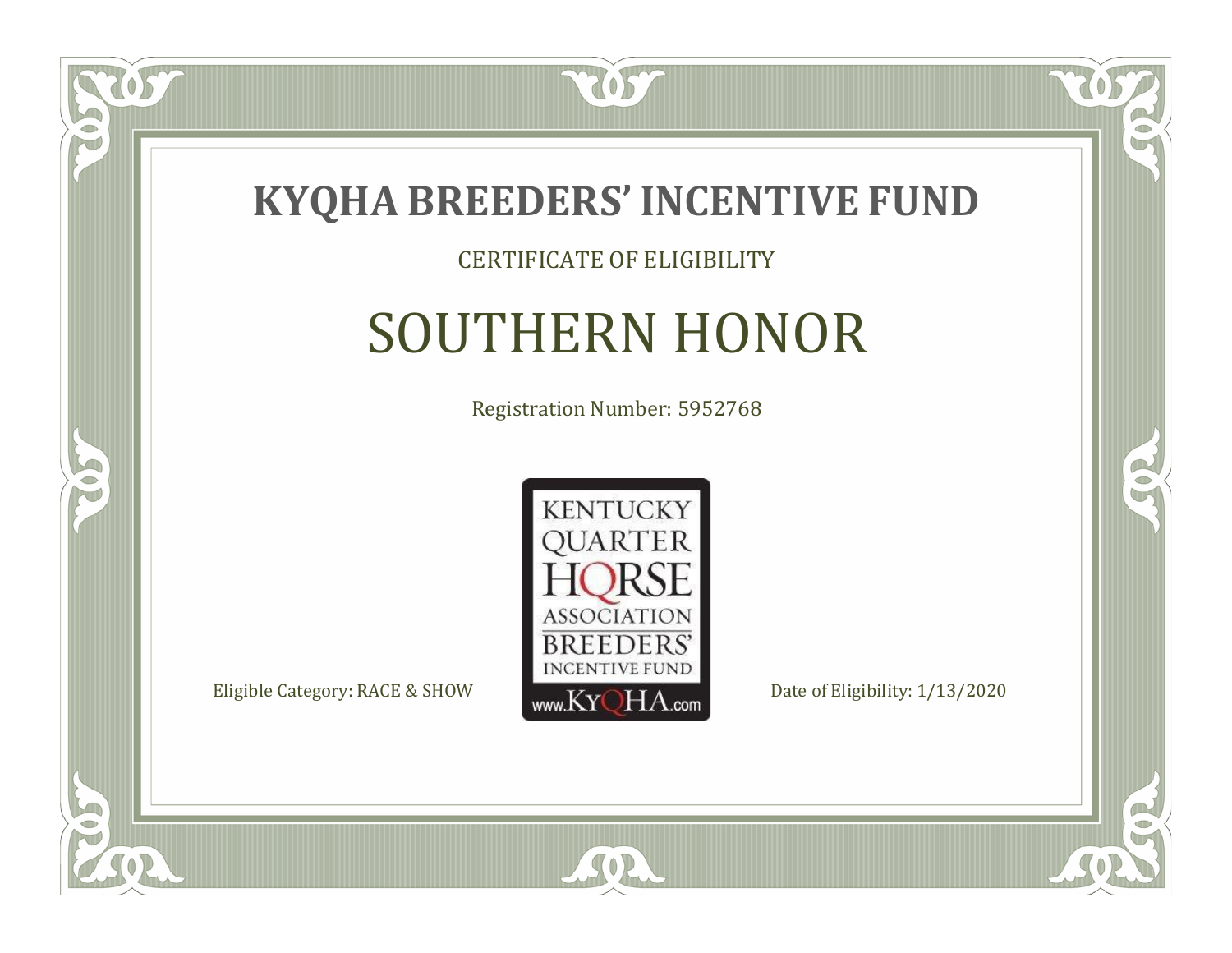

CERTIFICATE OF ELIGIBILITY

# SOUTHERN RIP

Registration Number: 6019165



SOR

CO.

CO.

057

 $\bullet$ NU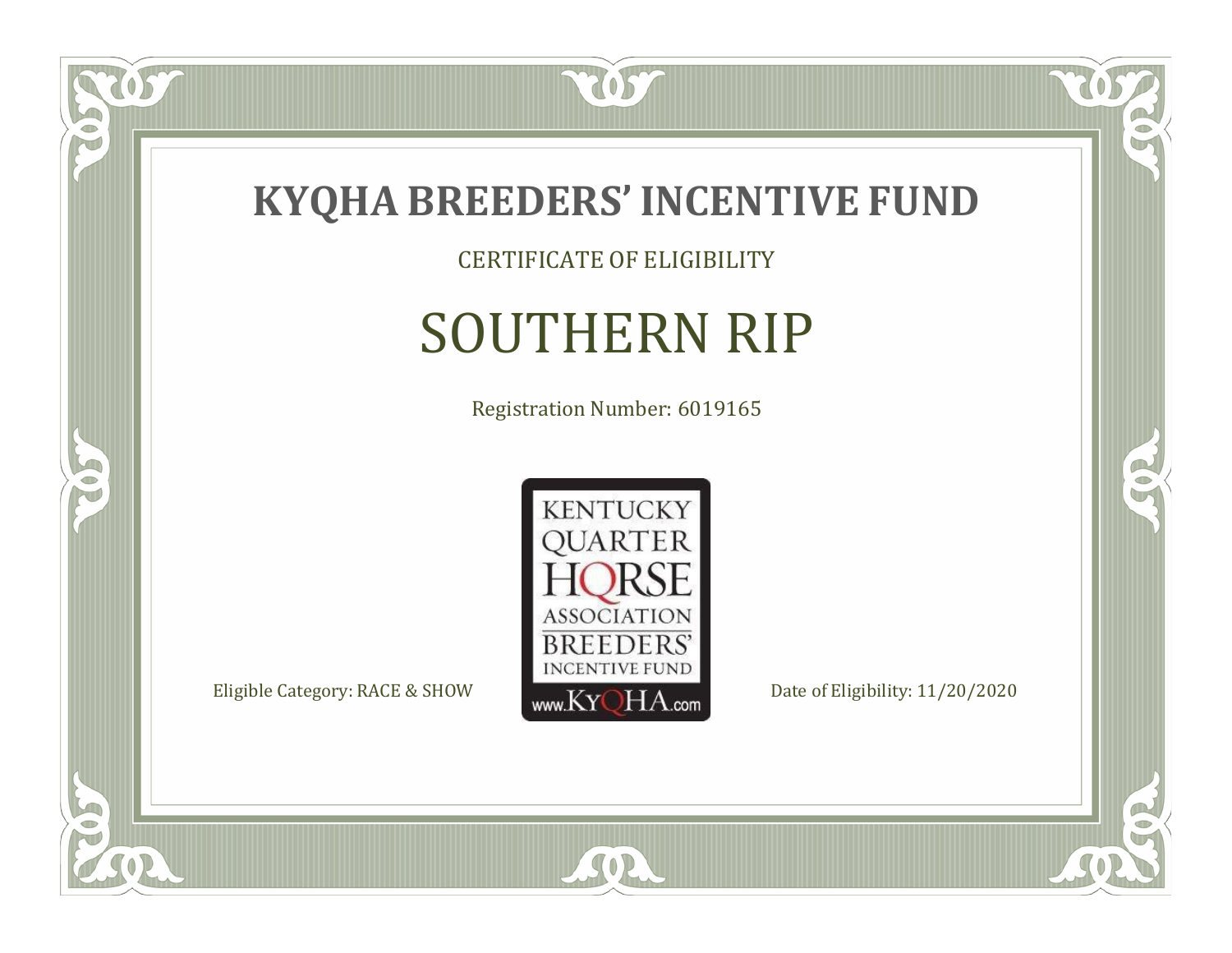

CERTIFICATE OF ELIGIBILITY

# SPANISH STEPS

Registration Number: 6002354



SOR

CO.

 $\rightarrow$ 

US

 $\bullet$ NU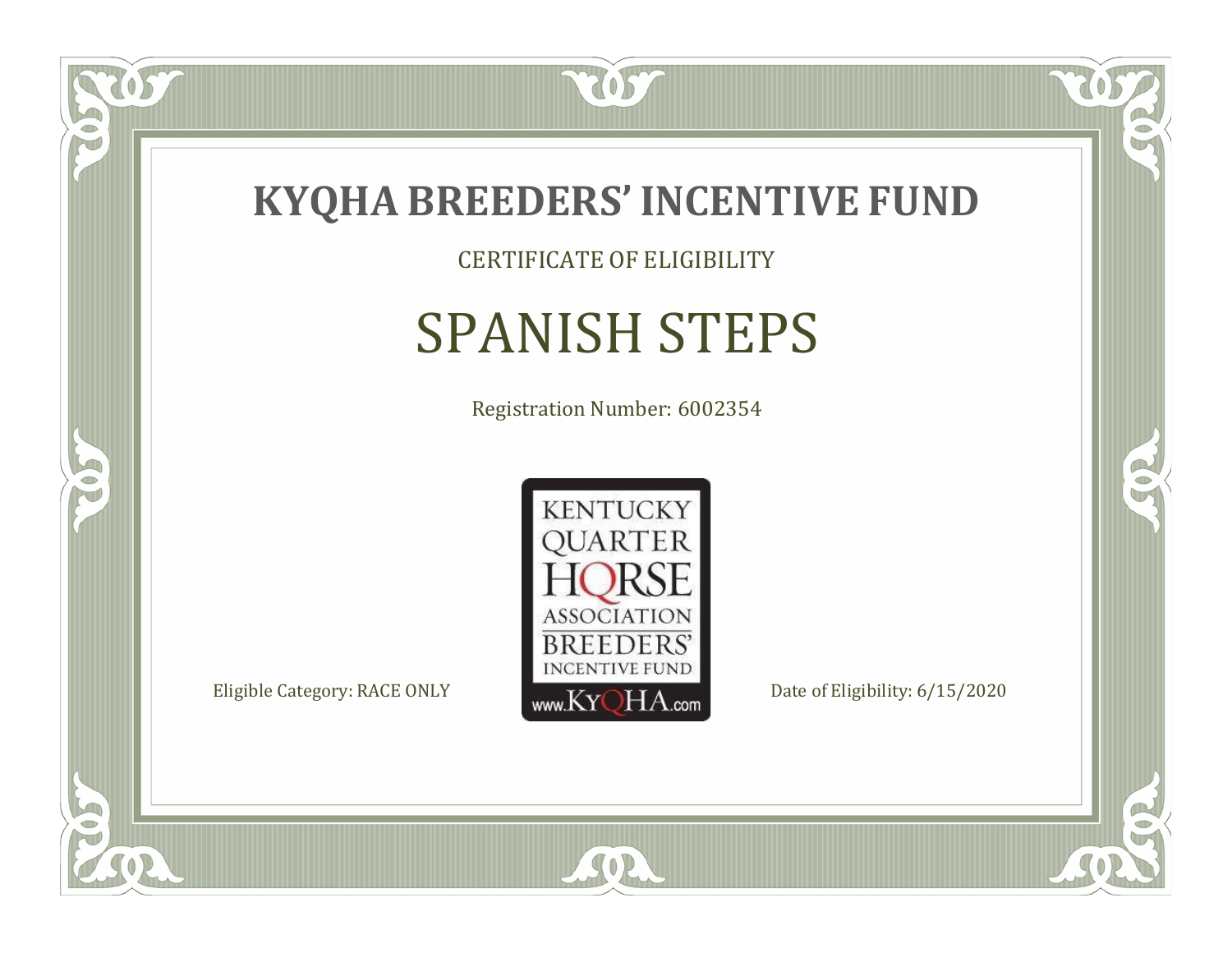

#### CERTIFICATE OF ELIGIBILITY

# SUGAR IN HER GRIN

Registration Number: 5847715



SOR

RO

B

 $\Box$ N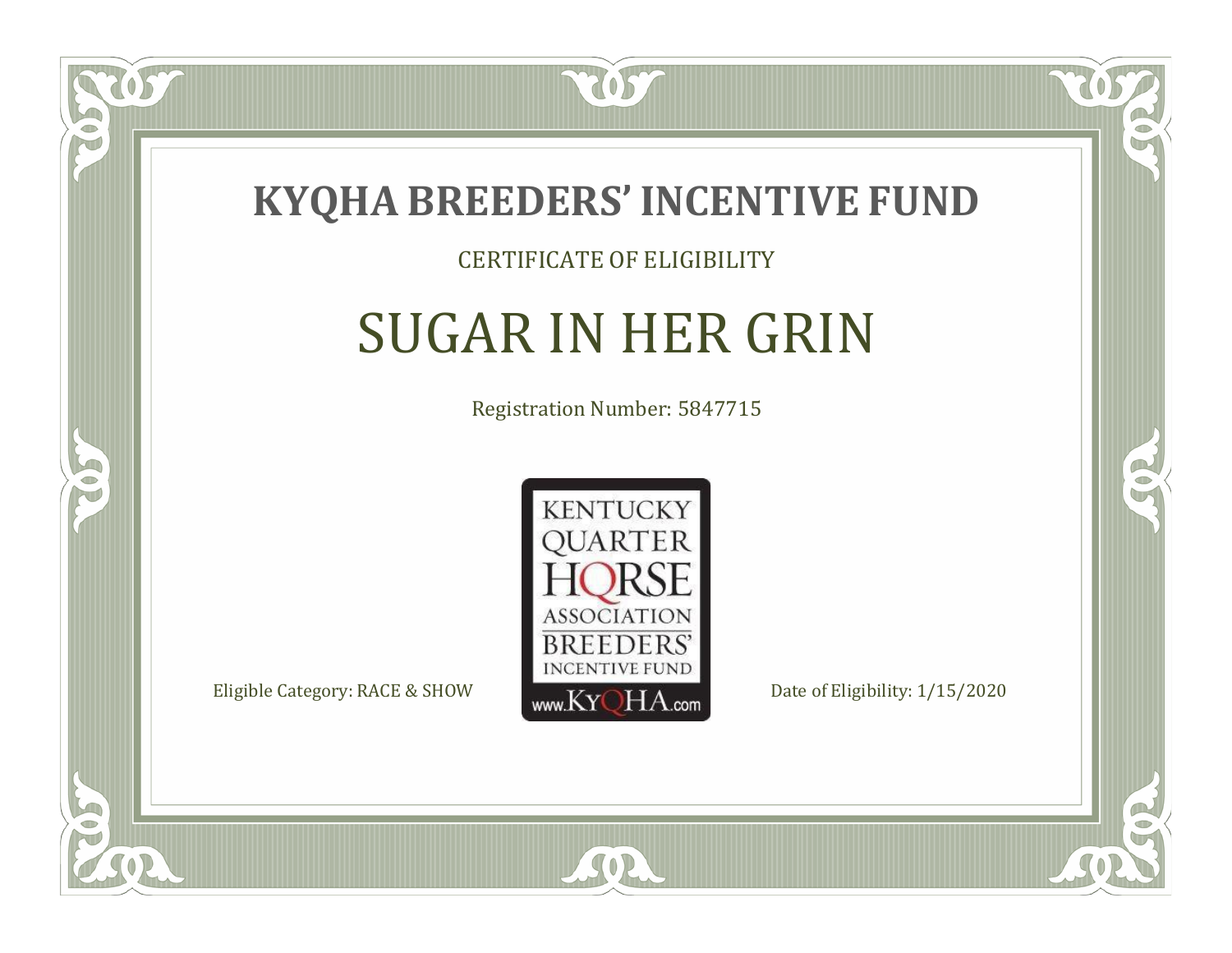

### CERTIFICATE OF ELIGIBILITY

# SUPER BAYZINGA

Registration Number: 6034046



RO

B

 $\Box$ NU

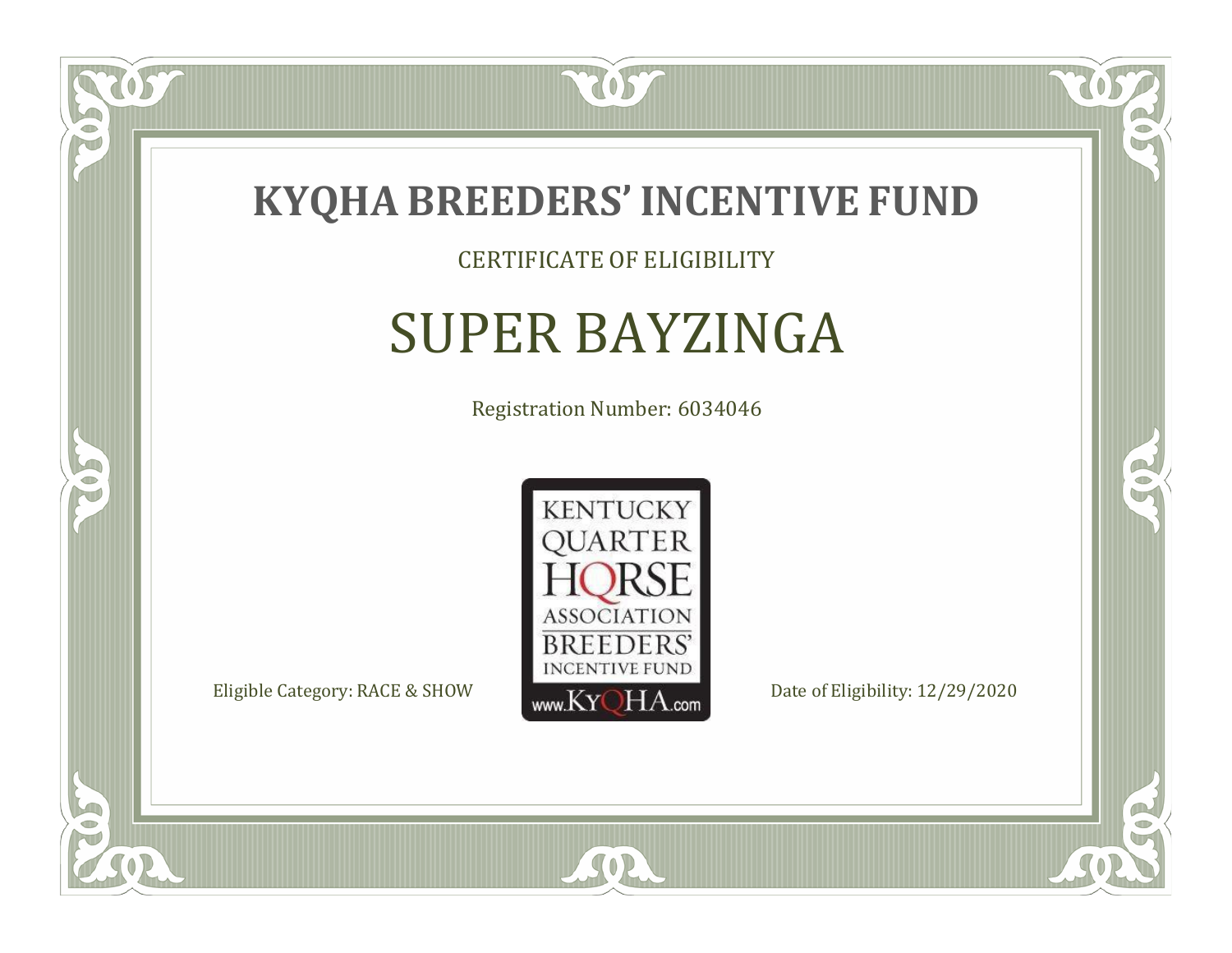

CERTIFICATE OF ELIGIBILITY

# SUPER HERO

Registration Number: 6037930



SOR

 $\mathbb{R}$ 

 $\mathbb{R}^2$ 

 $\overline{OS}$ 

 $\bullet$ N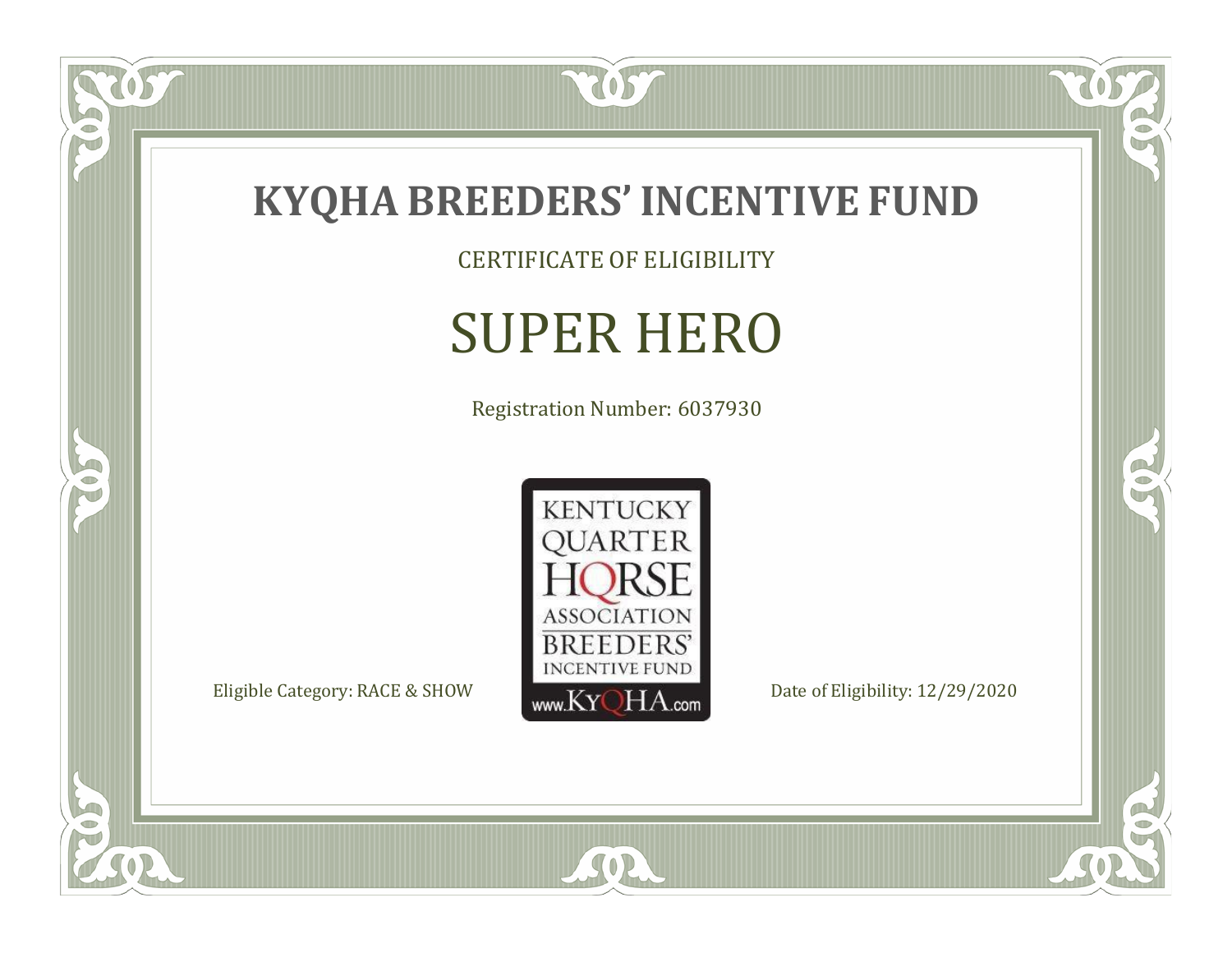

CERTIFICATE OF ELIGIBILITY

# SUPER PERKS

Registration Number: 5945342



SOR

 $\mathbb{R}$ 

CO.

tos

 $\bullet$ N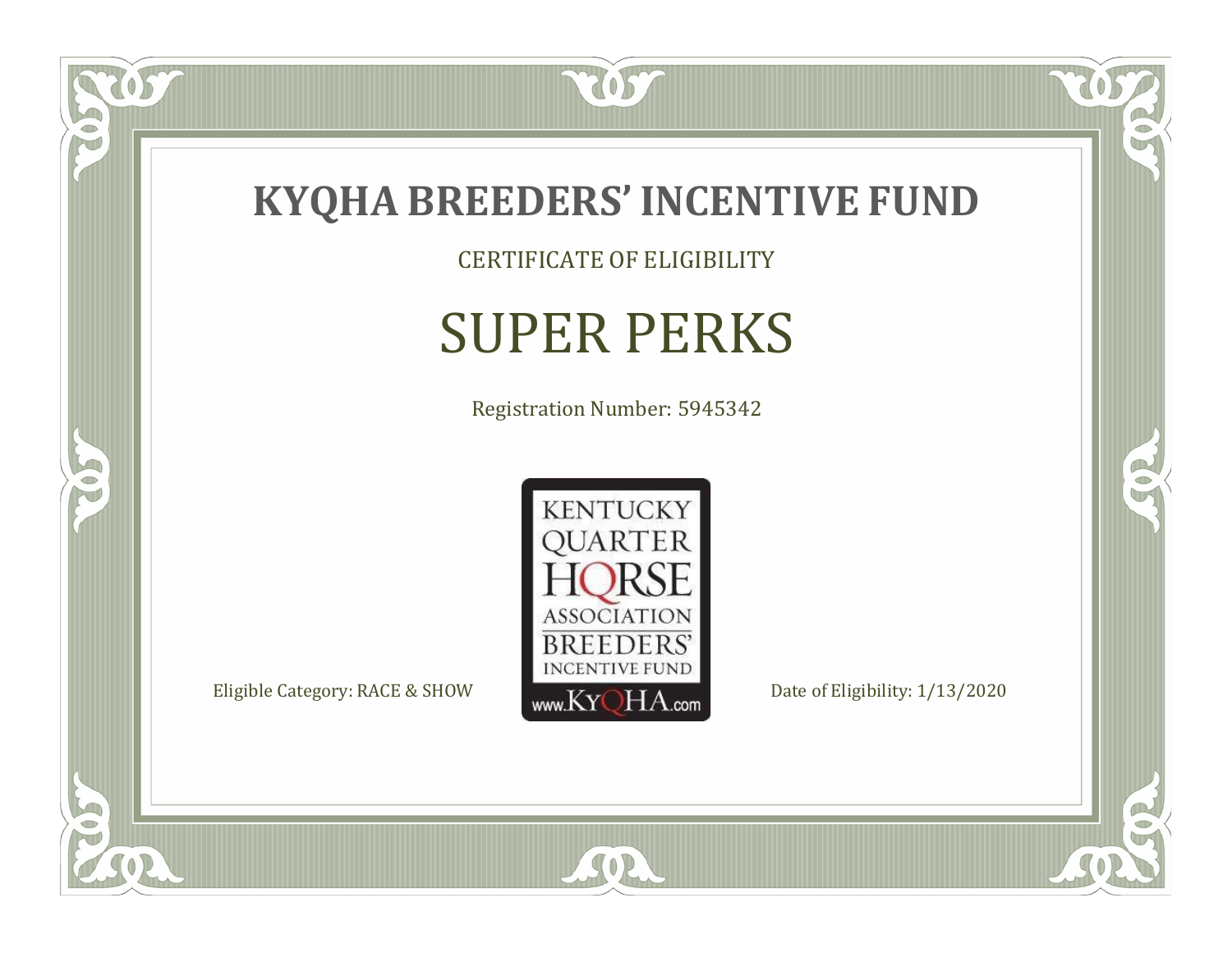

### CERTIFICATE OF ELIGIBILITY

# SUPERSTITIOUS

Registration Number: 0



SOR

CO.

 $\rightarrow$ 

 $\delta S$ 

 $\bullet$ NU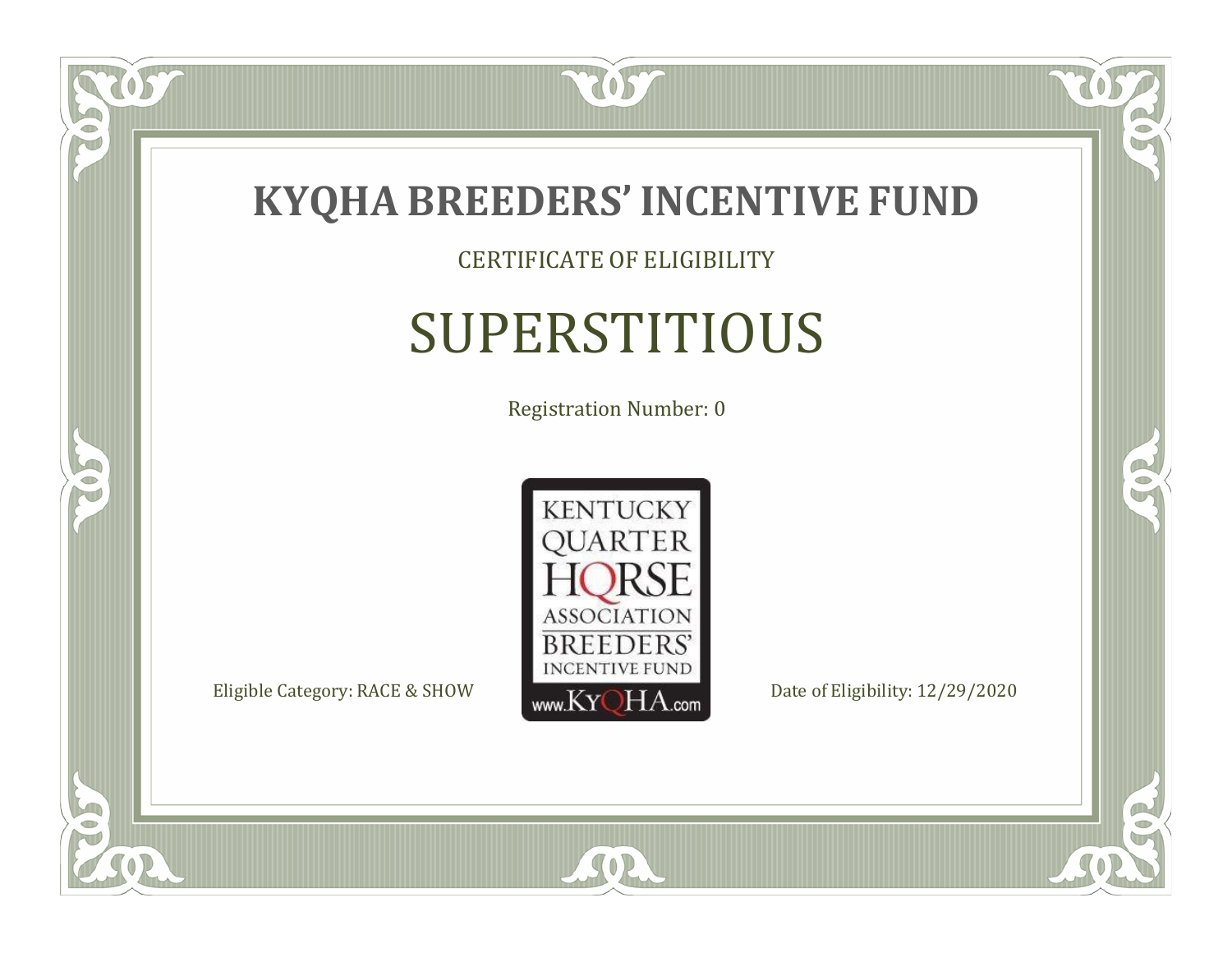

### CERTIFICATE OF ELIGIBILITY

# TC SMART FUN N FAME

Registration Number: 6008240



 $SO<sub>2</sub>$ 

RO

P.

 $\Box$ N

S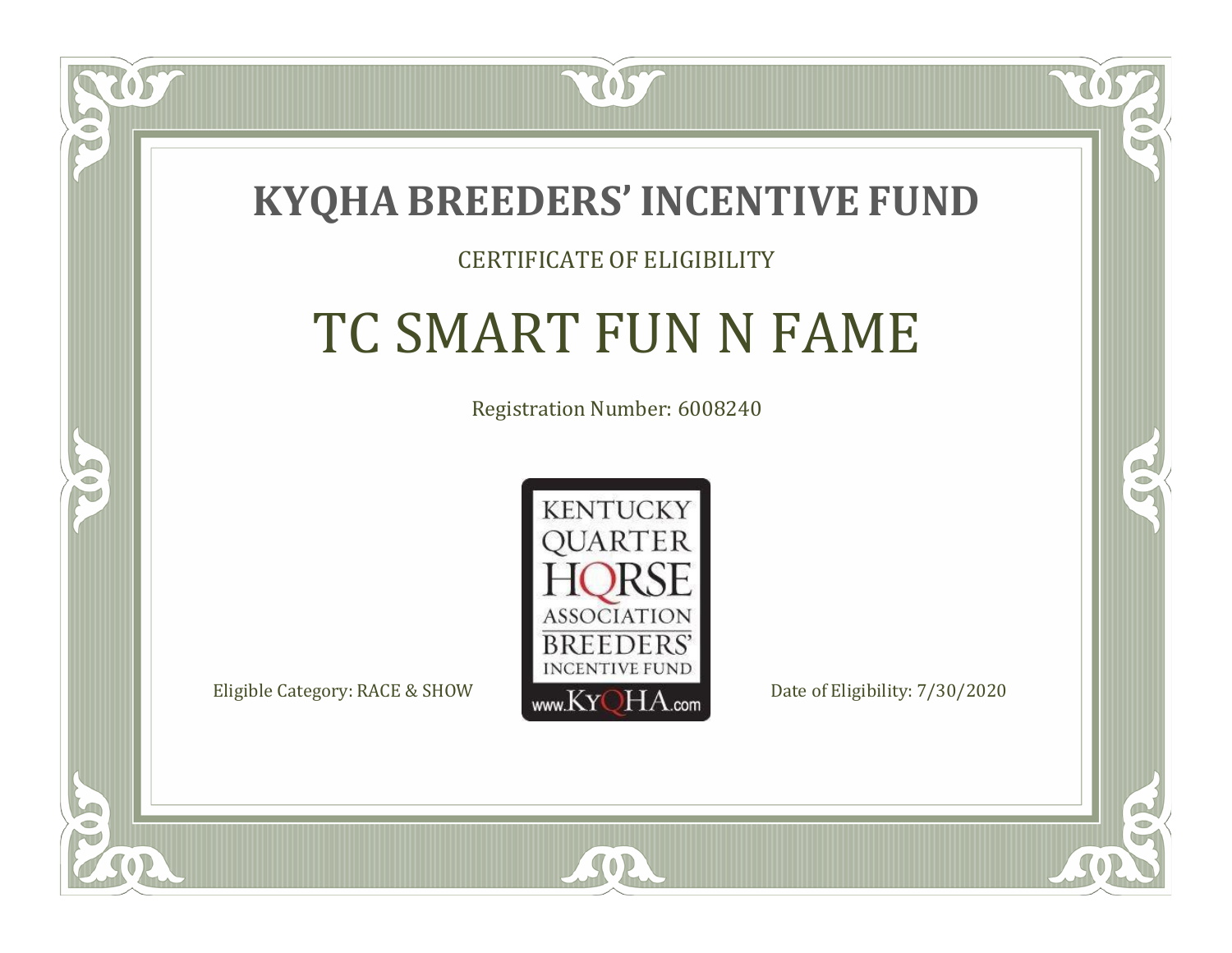

CERTIFICATE OF ELIGIBILITY

# TEMPTING

Registration Number: 6002353



SOR

 $\mathbb{R}$ 

 $\mathbb{R}^2$ 

US.

 $\bullet$ N

5

 $\Box$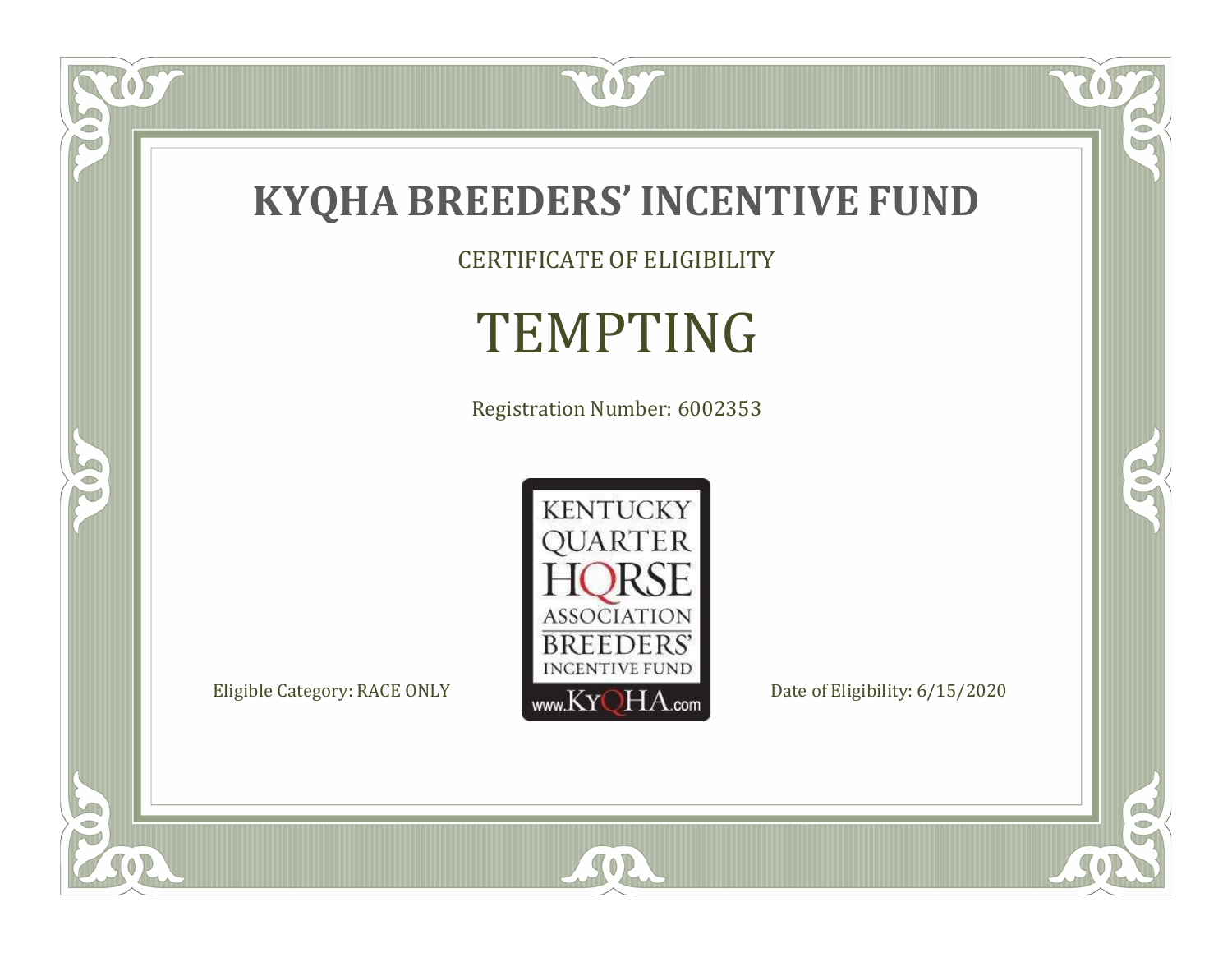

### CERTIFICATE OF ELIGIBILITY

## THE ULTIMATE LOVE

Registration Number: 5974047



 $SO2$ 

CO.

 $\rightarrow$ 

ULLE

 $\Box$ NU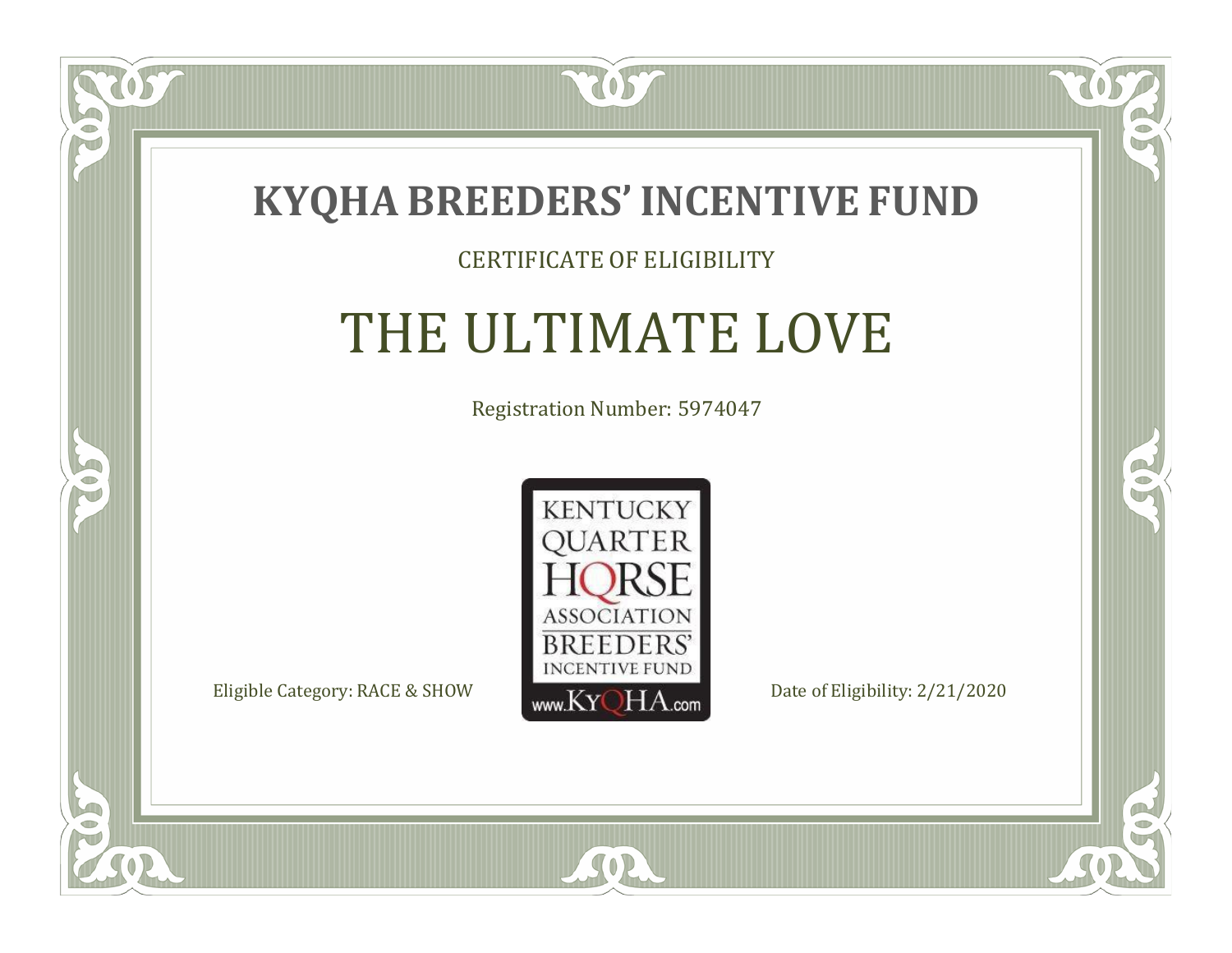### **KYQHA BREEDERS'INCENTIVE FUND**

7057

### CERTIFICATE OF ELIGIBILITY

# THE ULTIMATE RADICAL

Registration Number: 6020086



SOR

RO

B

 $\Box$ T

S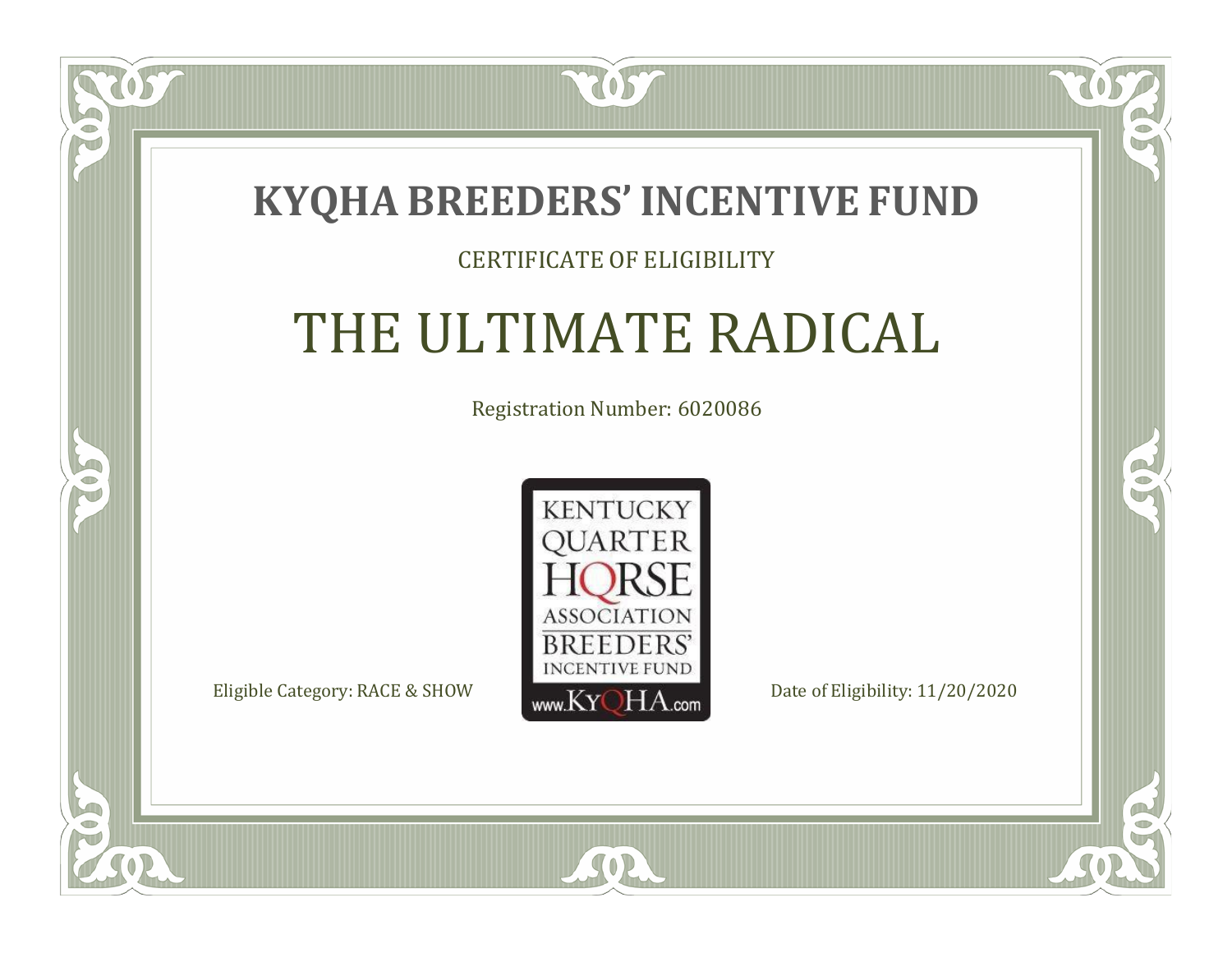

#### CERTIFICATE OF ELIGIBILITY

### THUNDER BALL LAW

Registration Number: 5967902



CO.

 $\rightarrow$ 

US

 $\bullet$ NU

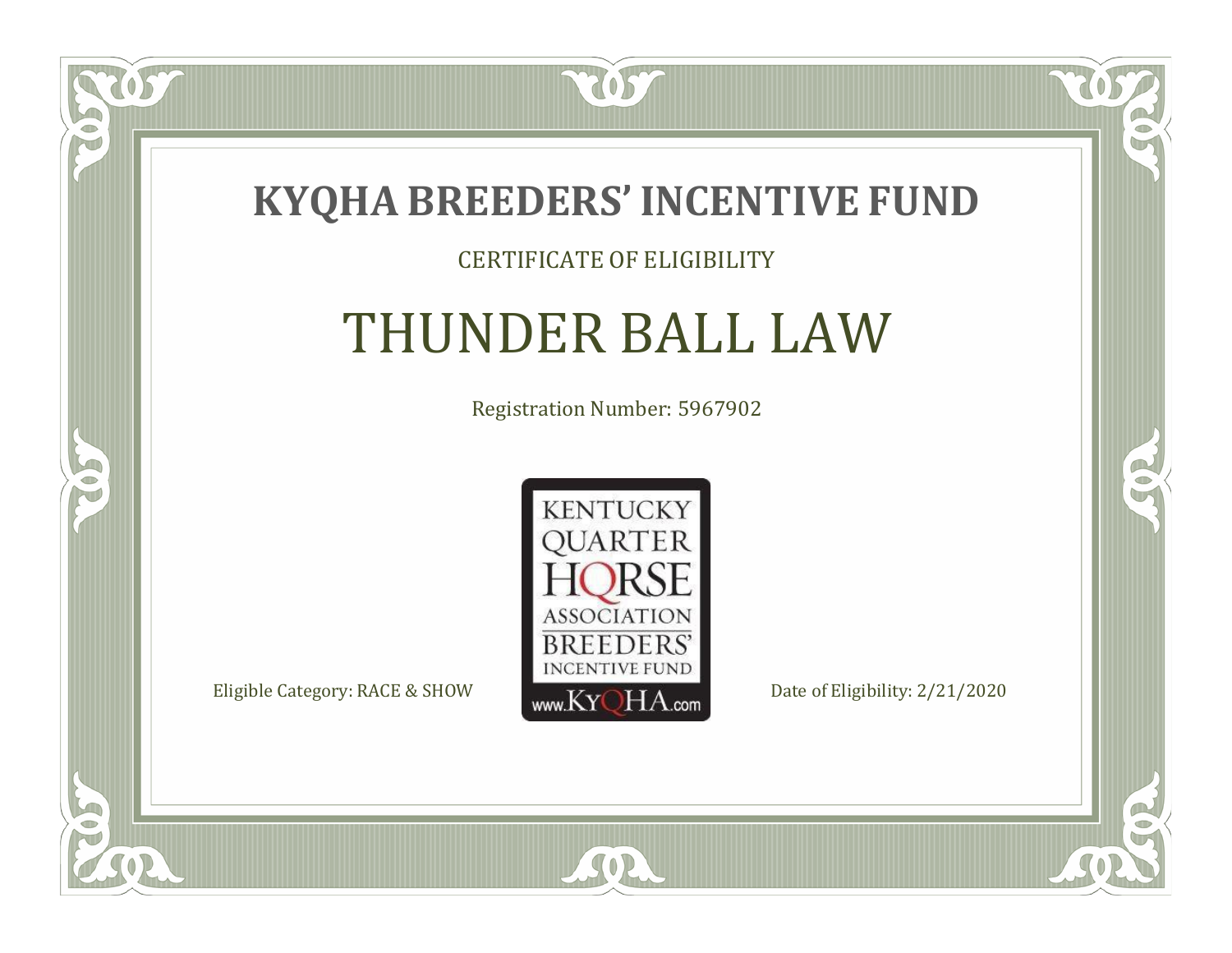

#### CERTIFICATE OF ELIGIBILITY

# TIME TO GET SMASHED

Registration Number: 5971638



SOR

CO.

CO.

 $\Box$ N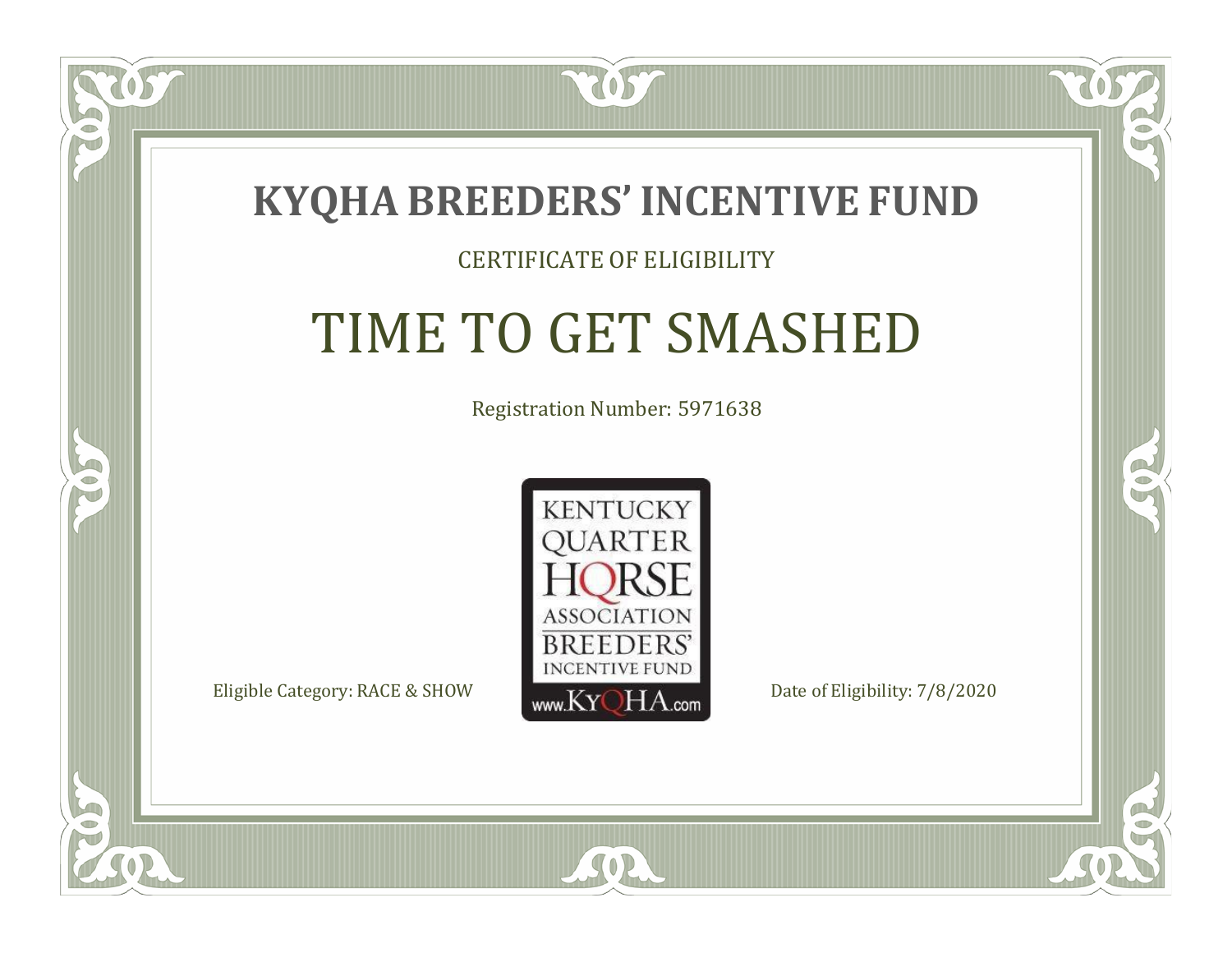

 $\overline{OS}$ 

 $\bullet$ N

5

### CERTIFICATE OF ELIGIBILITY

# TUF TO BE RED

Registration Number: 0



SOR

 $\mathbb{R}$ 

 $\rightarrow$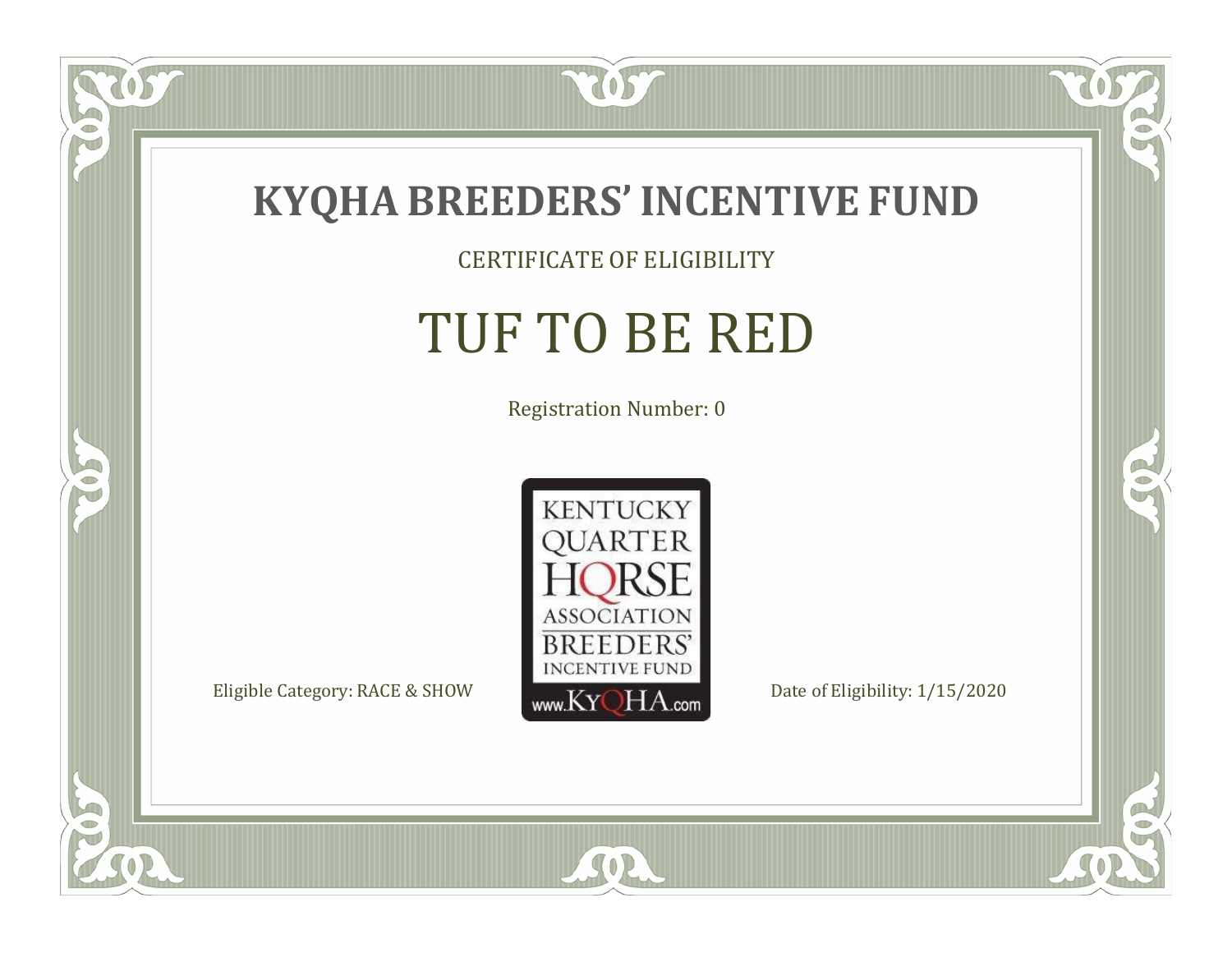

#### CERTIFICATE OF ELIGIBILITY

## TUFS LADY LIBERTY

Registration Number: 0



SOR

 $\delta S$ 

 $\bullet$ NU

5

 $\mathbb{R}$ 

 $\rightarrow$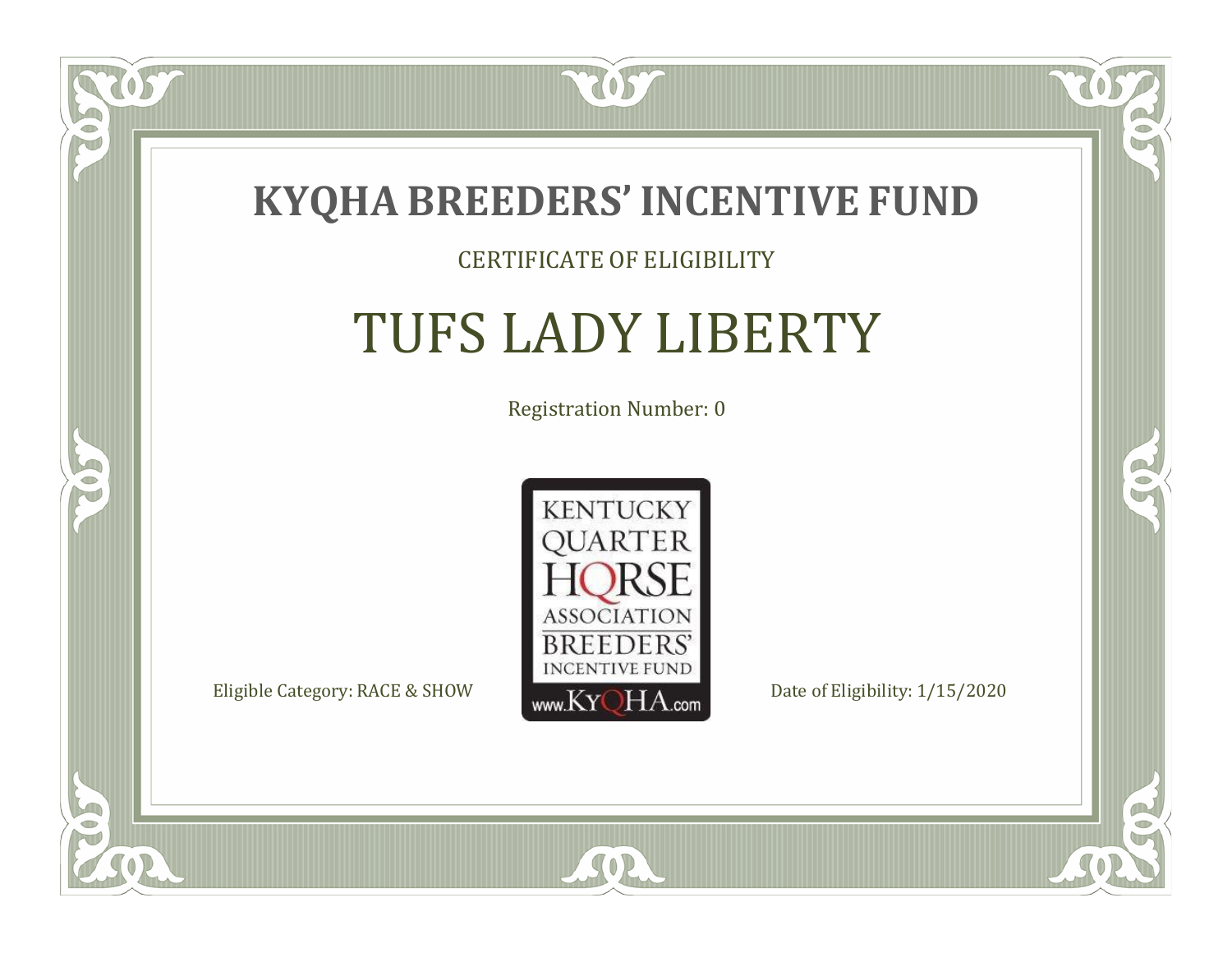

#### CERTIFICATE OF ELIGIBILITY

# VIRTUES ARE COOL

Registration Number: 5991732



SOR

CO.

B

 $\delta S$ 

 $\Box$ NU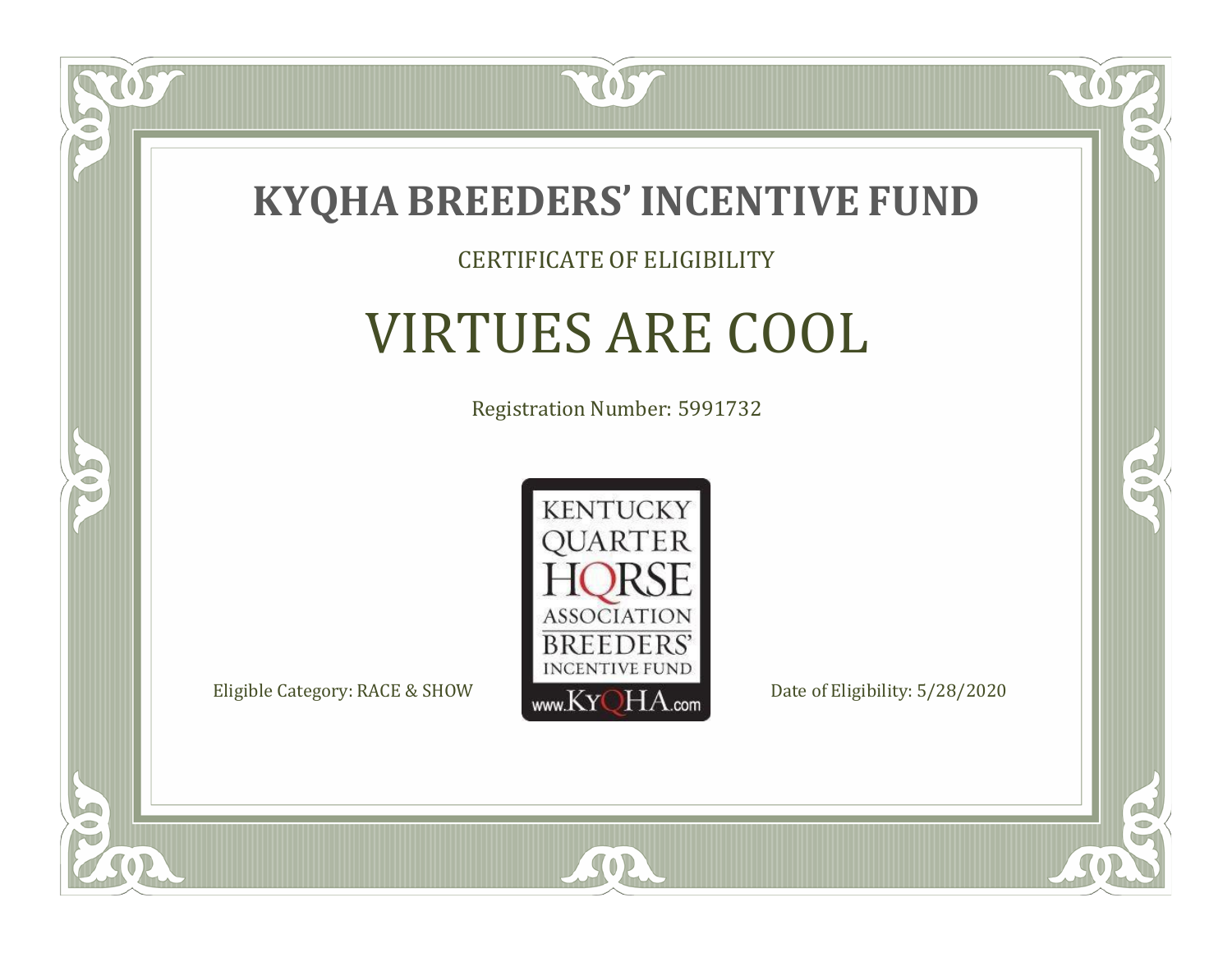

CERTIFICATE OF ELIGIBILITY

# VIRTUOSSO

Registration Number: 5980893



SOR

 $\mathbb{R}$ 

 $\mathbb{R}^2$ 

US.

 $\bullet$ N

5

 $\Box$